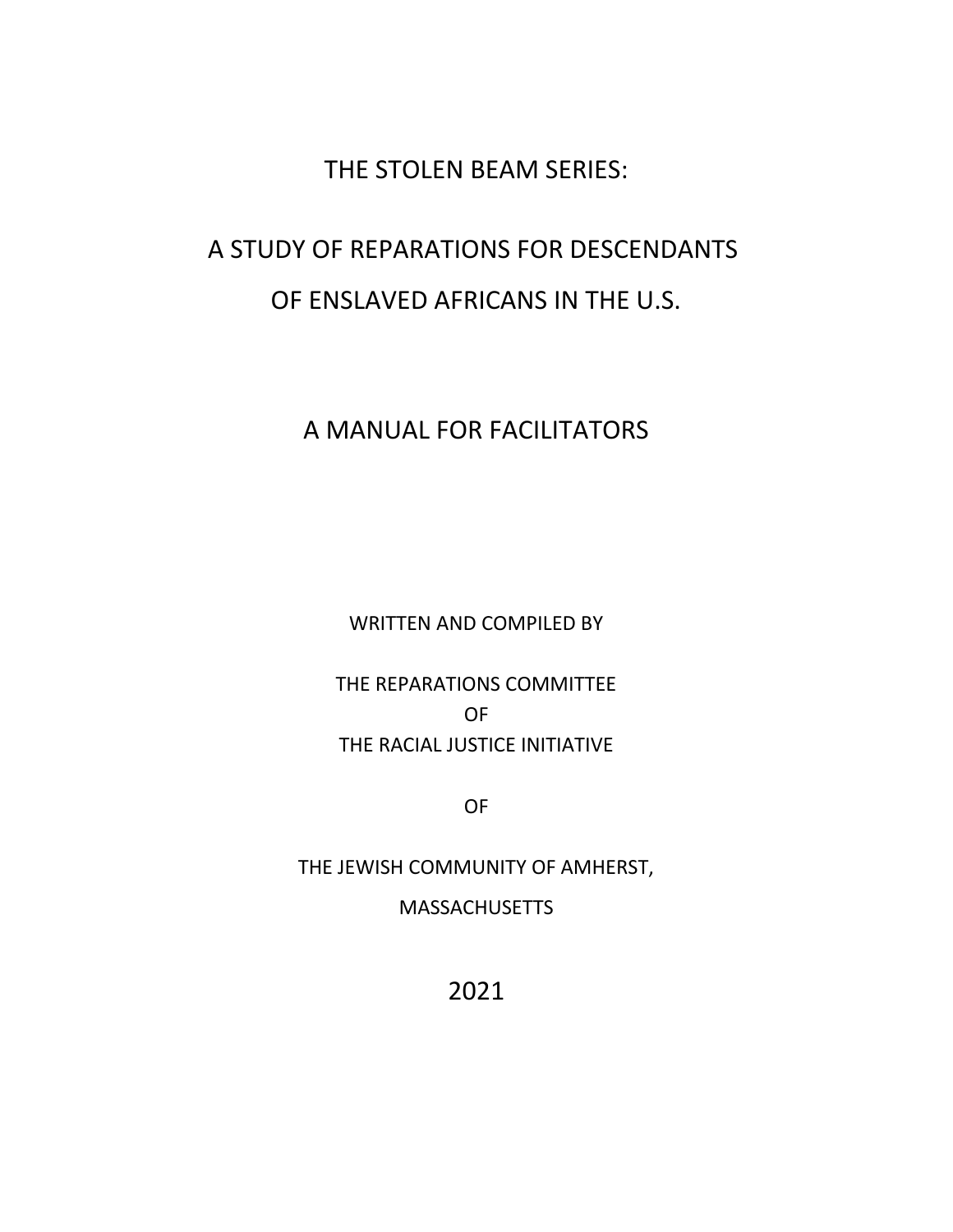# THE STOLEN BEAM SERIES:

### A STUDY OF REPARATIONS FOR DESCENDANTS OF ENSLAVED AFRICANS IN THE U.S.

### A MANUAL FOR FACILITATORS

#### TABLE OF CONTENTS:

|                                                 | $\overline{2}$ |
|-------------------------------------------------|----------------|
|                                                 | 3              |
|                                                 | 6              |
|                                                 | 12             |
|                                                 | 21             |
| Appendix: Learning from the Germans, Chapter 8, | 22             |
|                                                 | 59             |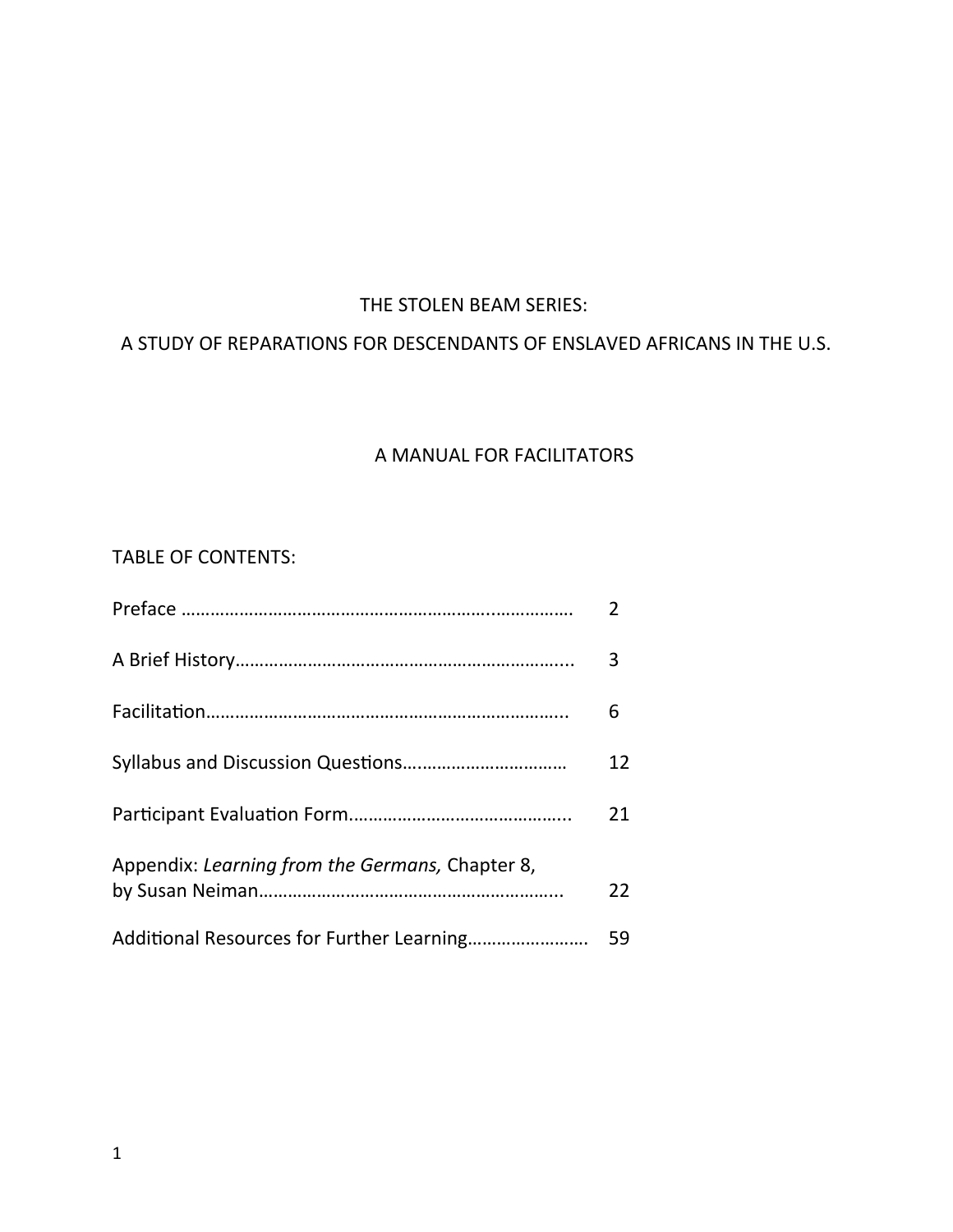#### STOLEN BEAM SERIES:

# A STUDY OF REPARATIONS FOR DESCENDANTS OF ENSLAVED AFRICANS IN THE U.S.

#### A MANUAL FOR FACILITATORS

# **Preface**

Welcome to the "Stolen Beam Series: A Study of Reparations for Descendants of Enslaved Africans in the U.S.," a 5-session study series. For the sake of brevity, the title will be referred to as the "Stolen Beam Series" for the rest of this document.

The name "Stolen Beam" is a reference to a rabbinic deliberation in an ancient Jewish text (the Mishna) about the right thing to do when we discover that the house in which we live was built on a stolen beam. One rabbi argues that the entire house must be torn down and the beam returned; another rabbi argues that it makes no sense to destroy the home, yet some form of acknowledgment and compensation is owed to the owners of the stolen beam – thus the metaphor for the realization that our country was built on stolen land, with stolen lives and stolen labor.

Although we believe the question of reparations for Indigenous people in the U.S. is an equally important one, this course focuses specifically on issues related to reparations for African Americans. It views reparations within the context of recent writings about U.S. history, post-Holocaust history, Jewish moral philosophy, and systemic racism.

This Stolen Beam Series Manual is a guide to using this interactive series to explore the topic of reparations and the growing awareness of the need to acknowledge and address a more truthful narrative of our country's history. Since the term *reparations* may encompass many different ideas and concepts, we also include some writings and videos by those who have opposed the idea of reparations. Indeed, this manual is meant to be a work in progress, and you may find after beginning to use it that you may want to add, revise, or omit certain written materials that are part of our curriculum. We encourage you to do just that, based on your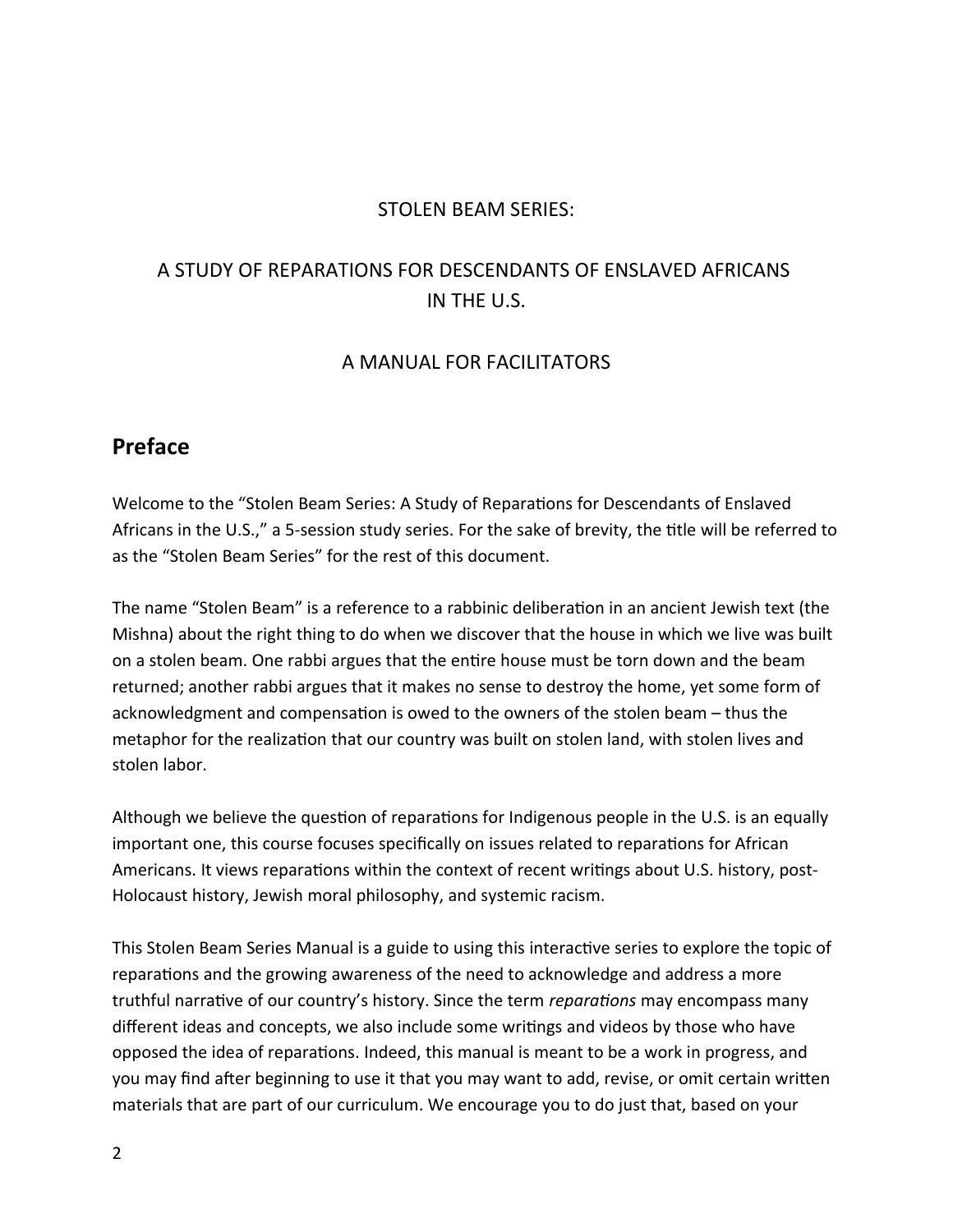particular needs, while adhering to the learning spirit that the Stolen Beam Series advocates. In fact, if you do make changes, we would love to hear about them and your reasoning for making them.

Finally, we would like to explicitly state our own goal in sharing this manual with you. Our own process of study and discourse for well over a year has been transformative. It has educated us about areas of U.S. history in which we believed we were knowledgeable, only to actually discover how piecemeal our understanding of that history was. Engaging in deep learning has led us to understand that in response to acknowledging all that was stolen from enslaved people and their African American descendants, and the large degree to which our nation's economy has prospered from what was stolen, *something is owed* to African Americans. There is much debate about what that something might be, but our sense of moral responsibility at this point is that the process of this learning for those of us identified as Caucasian is an important starting point for whatever eventual reckoning may hopefully one day emerge. As such, the Stolen Beam Series offers everyone the opportunity to think deeply about moral values and racism within various historical contexts and urges everyone to consider forms of further activism.

# **A Brief History**: **How the Stolen Beam Series Came to Be**

After the murder of George Floyd in the spring of 2020, members of the Jewish Community of Amherst, Massachusetts (JCA) formed the Tzedek Racial Justice Initiative (*tzedek* is the Hebrew word for justice). One of the subcommittees formed under this Tzedek umbrella was the reparations subcommittee. This group of about 16 individuals embarked on a course of study and discourse in which we read and discussed works by the major African American thought leaders in the field of reparations, as well as some opponents of reparations. We additionally read articles written by scholars, rabbis, and moral philosophers that focused on post-Holocaust history. Some of us also read articles about the international context of reparations. There was much debate in our group as to whether our study should lead to activism inside the JCA or be outer-directed, and we did not always agree. But it became increasingly clear to us that we also wanted to act, and we also believed it was imperative to bring what we had learned to the greater JCA community. In the end, a decision was made to focus first on our own community with education and then move to action and advocacy. During the month of January 2021, we submitted to our community an essay written by committee co-chair Jeff Gold and a religious reading written by committee co-chair Rabbi Devorah Jacobson, followed by holding an open forum on reparations attended by some eighty JCA members and facilitated by JCA Rabbi Benjamin Weiner.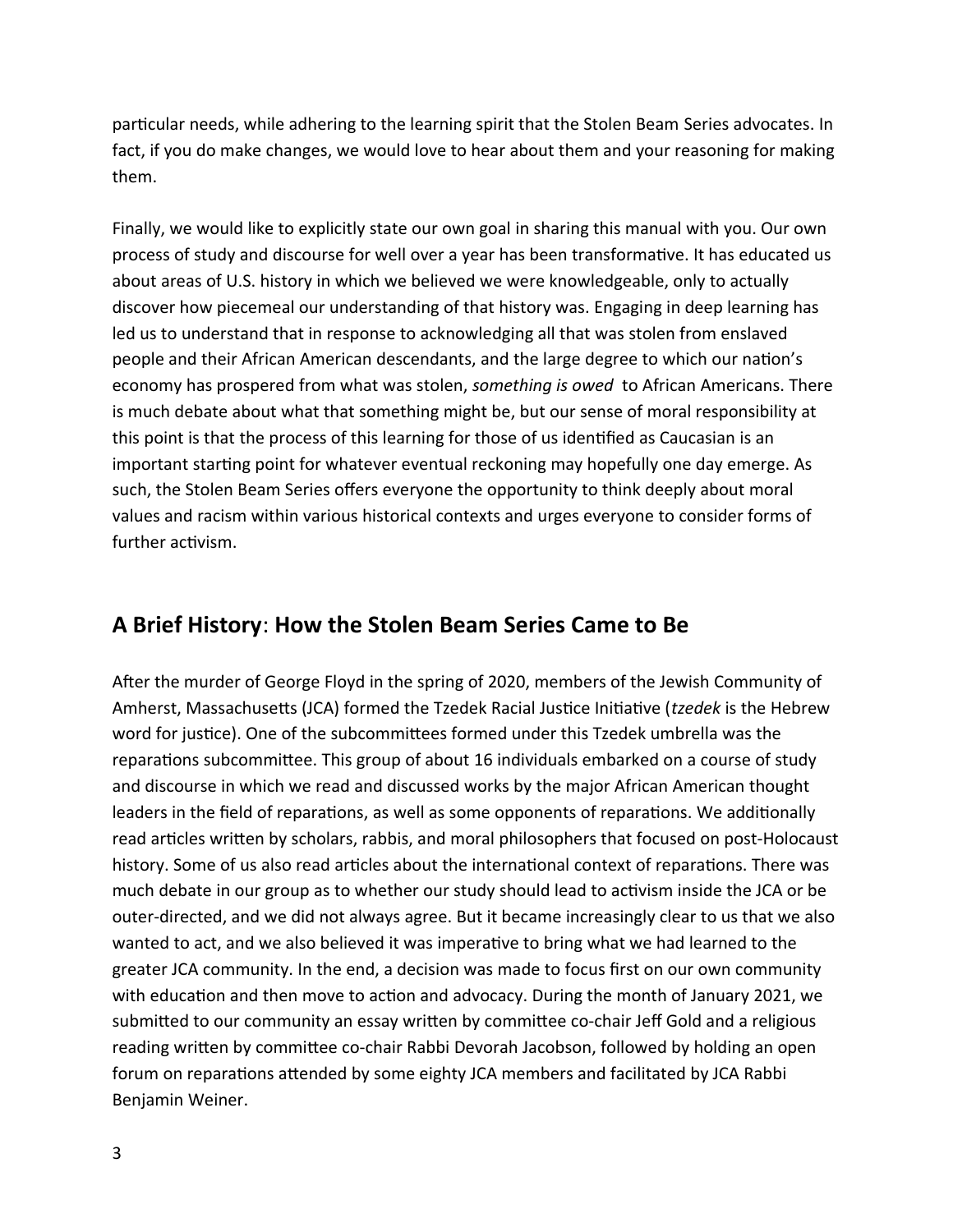At the same time, we began work on the Stolen Beam Series. The name was inspired by a Rosh Hashanah sermon delivered in 2017 by Rabbi Sharon Brous titled "Our Country was Built on a Stolen Beam." The sermon was a powerful and eloquent teaching about the horrific institution of slavery, how the unpaid labor of the enslaved provided the economic foundations in our country for its national wealth, and our own moral decision-making. The sermon is included in the curriculum that follows below.

A smaller group of the Reparations Committee discussed putting together for our community an educational series on reparations, and in a flashpoint moment, the Stolen Beam Series was conceived, then followed by the hard work of creating the curriculum and study questions. We initially believed the first Stolen Beam Series class would total about 18 people, with two facilitators. When the call went out in the JCA newsletter and the newsletter of a sister congregation in Northampton, Massachusetts, for people to enroll, we were flooded with so many registrants that we closed registration after over sixty people enrolled. Our one class expanded to three, and we added four additional facilitators. In February and March 2021, the Stolen Beam Series was sponsored by the JCA's adult education program and made its debut, and for five weeks the classes met for an hour and a half each week, engaging in thoughtful discussion. Based on the feedback we received from participants, the series was an enormous success. Our emphasis on creating a supportive and respectful learning environment was a priority. Almost immediately, a group of mostly Northampton residents began planning their own Stolen Beam series.

After all this internal work at the JCA, we submitted a letter to the JCA Board of Directors, asking them to support HR 40, the bill originally submitted to Congress by Representative John Conyers over thirty years ago and now sponsored by Representative Sheila Jackson Lee and 190 co-sponsors. HR 40 seeks to establish a commission to study chattel slavery and its aftermath in the U.S. and to make recommendations to the country regarding reparations. In March 2021 the Reconstructionist Rabbinical Association (RRA), the national body of rabbis with which the JCA is affiliated, published a resolution titled "Reparations for Slavery, Indigenous Genocide and Systemic Racism in North America/Turtle Island" in which support for HR 40 was strongly endorsed. After an open forum in May 2021, the JCA Board of Directors unanimously endorsed the RRA resolution and strongly endorsed HR 40 in June 2021 at its annual meeting.

What follows is our best thinking on how to facilitate a Stolen Beam series of your own. This includes a description of the facilitation process; the work of the facilitators; a curriculum for each session with study questions to structure discussions; suggestions for facilitators to meet and discuss how the class is progressing; a participant evaluation form; and an extensive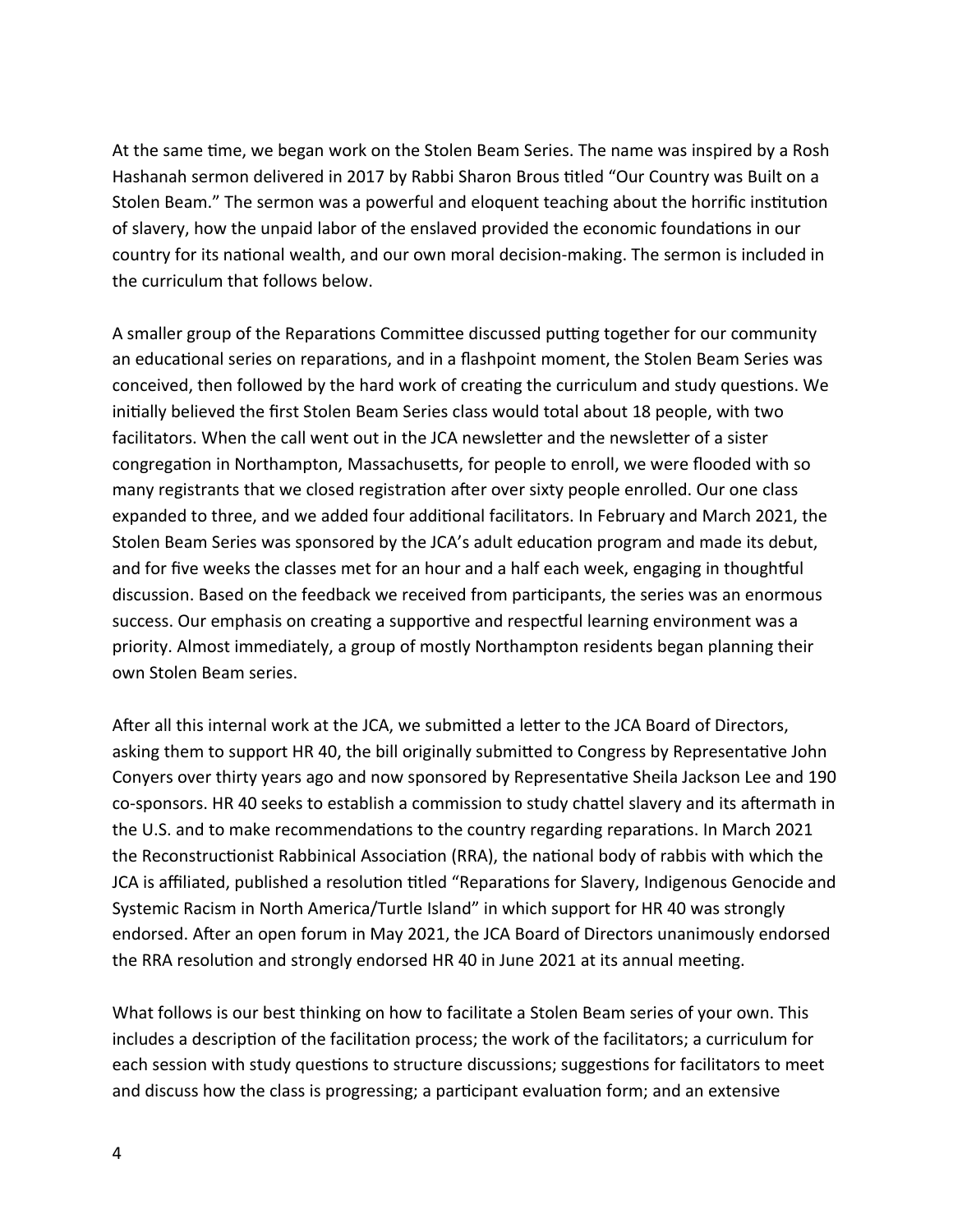bibliography. Chapter 8 from Susan Neiman's book is printed in the Appendix with permission from the author. Chapters 12 and 13 from the Darity/Mullen book, *From Here to Equality,* will need to be made available to participants through either purchased or borrowed copies of the book.

We do not consider this a final product, but rather a manual of best practices for what we have learned thus far. We encourage anyone who uses this manual to make changes based upon their particular needs and contexts. And if you do make changes, let us know how it worked! You can reach us at: [stolenbeam@gmail.com](mailto:stolenbeam@gmail.com)

### **Acknowledgments**

Our heartfelt thanks and appreciation go to Rabbi Devorah Jacobson, whose co-leadership of the reparations committee throughout this period of time was exceptional. We also wish to thank all the members of the reparations committee, who met regularly over the past COVID year to discuss reparations in particular, and antiracism work more generally: Eric Bachrach, Michael Burkart, Eve Eisman, Joan Epstein, Sam Gladstone, Jeffrey Gold (co-chair), Josette Henschel, Karen Levine, Dan Muscat, Renee Moss, Myra Ross, Linda Sinapi, Tom Wolff, and Chip Wood. Thanks as well to author Susan Neiman, who graciously provided a galley copy of her chapter "Rights and Reparations" from *Learning from the Germans* and gave us permission to use it. We also wish to thank Rabbi Benjamin Weiner for his ability to effectively facilitate open forums with the entire JCA community. The other programs of the Tzedek Racial Justice Initiative were, in their own way, motivators for our own work, as were the weekly Lunch and Learn meetings hosted by Amy Mittelman in which the historic relationship between Jews and African Americans was deeply discussed. And finally, we wish to thank editor Jane Myers for picking up all the details we had overlooked and asking all the fine-detailed questions no one else had considered.

The Stolen Beam Series Manual group:

Michael Burkart Jeffrey Gold Karen Levine Myra Ross Tom Wolff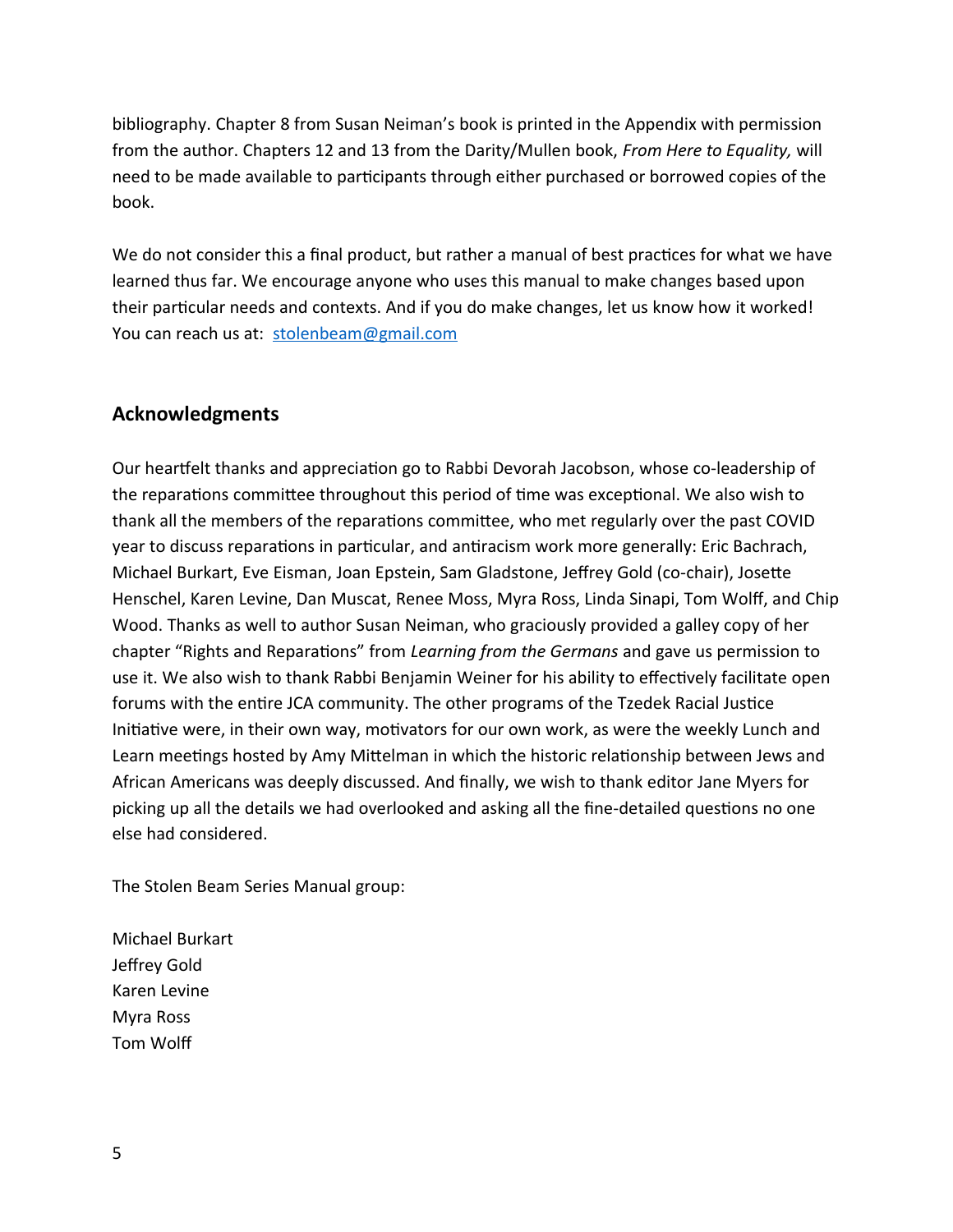# **Facilitation**

**This section is intended to be distributed to Stolen Beam Series facilitators to support them with their planning and practice.**

#### **OVERVIEW FOR FACILITATORS**

The Stolen Beam Series is intended to promote interactive discussion among participants in which the leaders are not viewed as experts but rather as facilitators in the true sense of the word. Our goal is to promote a respectful, wide-ranging discussion of ideas and personal views and to create an atmosphere where each member's contributions are valued.

Adhering to the following process guidelines offers the greatest possibility of having group discussions with mutual respect:

- We are aware that with most new groups, it can take a few sessions for participants to become comfortable sharing with each other.
- We engage in active and deep listening.
- We strive to be as democratic as possible, not allowing anyone (including ourselves) to dominate any discussion.
- We know that facilitators must be willing to intervene if a discussion is getting too personal or argumentative, if an individual's authoritative speaking style inhibits the conversation, or if there is a lull in the discussion.

#### **CHOOSING FACILITATORS**

Facilitating adult learners requires specific skills. Occasionally, someone may want to facilitate the course who does not have some of the necessary skills. For the course to be successful, it is important to make sure that a facilitator has the following appropriate skills or can learn them:

- Understanding the difference between facilitating and teaching
- Respecting that people will differ in their responses to the material
- Understanding group dynamics
- Understanding gender-role dynamics, both in terms of the facilitation process and group dynamics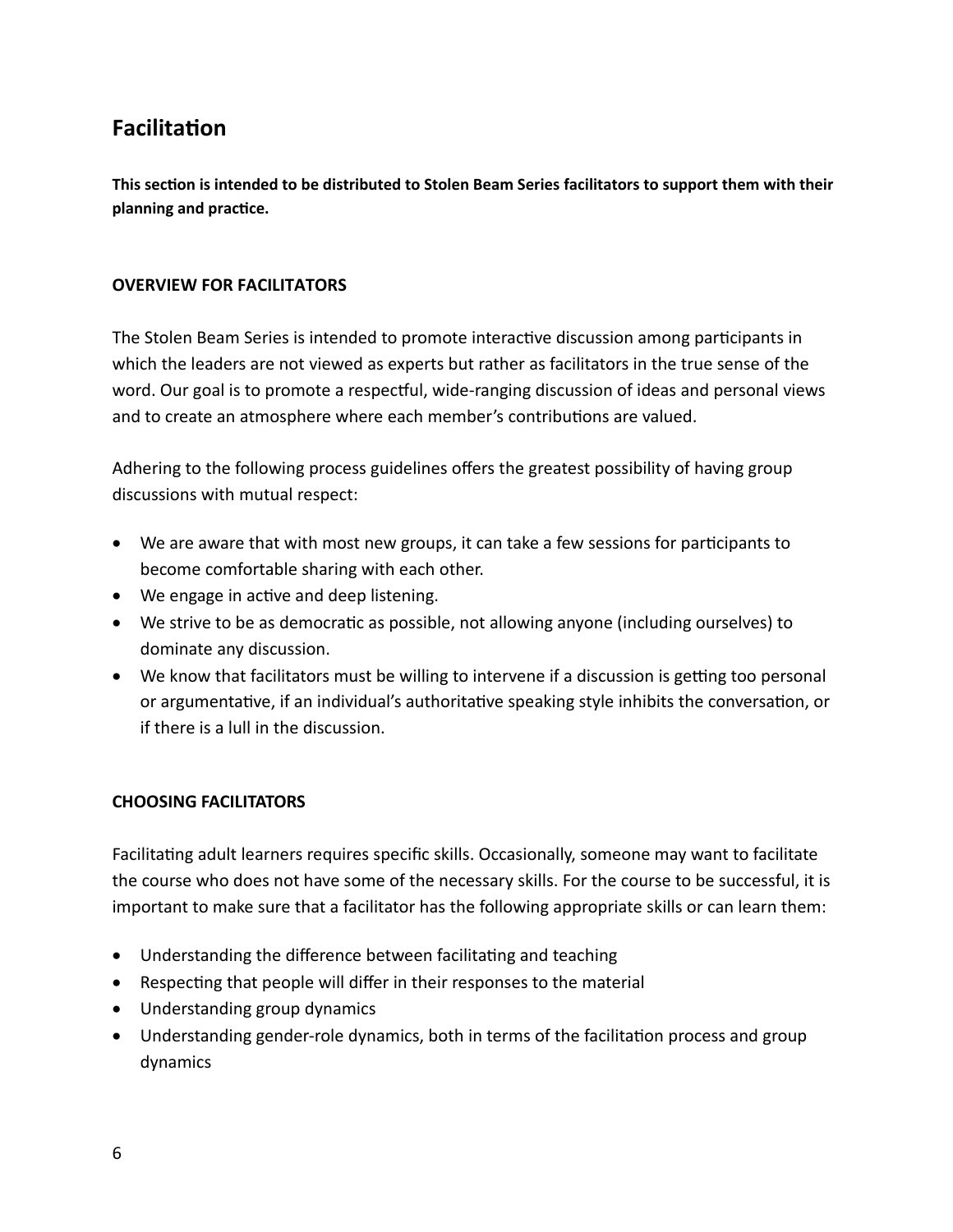• Knowing how to respond to challenging class members

#### **STRUCTURE OF CLASSES**

- We recommend that an ideal group size be between 10–12 participants plus two facilitators. If enrollment exceeds the availability of facilitators to achieve this ratio, larger groups can work but may limit interaction.
- Recommended length is 90 minutes for an in-person meeting and 75 minutes for sessions on Zoom (to avoid "Zoom fatigue").
- We recommend that the group be co-facilitated by two facilitators.
- If Zoom is used, a third Zoom host can be added to assist with the technology and with recognizing participants who wish to speak.
- On Zoom, we suggest avoiding the use of breakout rooms for class discussions. Dividing the group deprives participants of the opportunity to hear the breadth, depth, diversity, and richness of everyone's contributions, the sum of which is the learning and sharing we are after.

#### **FACILITATOR PREPARATION AND PLANNING**

- To engage participants meaningfully in discussions, facilitators must be thoroughly conversant and comfortable with the goals of the course, the readings, and the audio and video assignments.
- If the Stolen Beam course includes a racially diverse population, care and attention will be needed to understand how this may impact both the content and process of the group.
- Participants may wish to identify themselves in terms of preferred pronouns, either verbally or as part of their name on the Zoom screen.
- Facilitators should prepare for each session by carefully reviewing the materials.
- Facilitators should hold a planning meeting before each class. These meetings provide the important support and structure for facilitators, where they should decide who will lead the conversation for each discussion question. They can also tweak the plan for the next session based on unfinished discussions from the previous class.
- We recommend that facilitators take turns being in the leadership role or taking responsibility for calling on participants who wish to speak.
- Each facilitator should plan brief introductory remarks for the questions for which they will be the lead facilitator.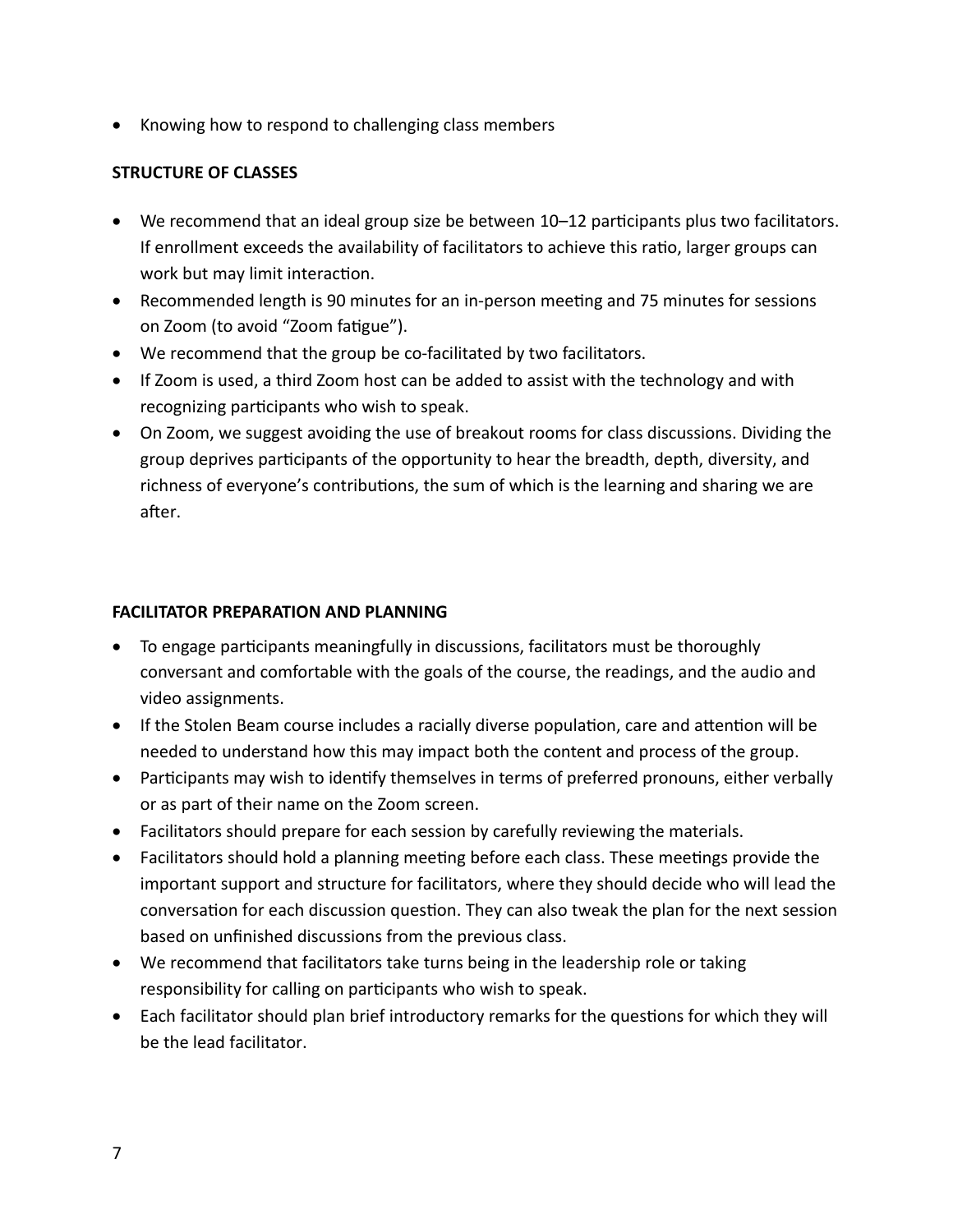- Facilitators should meet briefly after each class for a short debriefing meeting to reflect on their facilitation and the quality of the discussion and, if necessary, to strategize for any needed improvements.
- We assume that facilitators will have a deep investment in the success of the course and may have some uncertainty as to how the group is working and how they are facilitating. Both the planning and debriefing meetings offer valuable opportunities to discuss personal experiences, exchange constructive feedback, and adjust plans and roles as needed.
- If the class is on Zoom, the Zoom host can also offer constructive feedback to facilitators after each class.

#### **RECOMMENDED INTRODUCTORY REQUESTS TO THE CLASS ABOUT PROCESS AND TONE**

The following introductory requests can be sent in an email with the syllabus before the class and can be reiterated at the first class:

- Before each session do the readings and/or watch the videos and listen to the audio pieces that are in your syllabus.
- Arrive on time.
- On Zoom, please keep yourself on mute unless you are speaking.
- On Zoom, please don't use the chat—it is distracting for all. However, if you are having time-sensitive technical difficulties during the class, you can send a chat message to the Zoom host to get help.
- We ask everyone to promote a respectful listening environment. Please wait until people have finished speaking before raising a hand, and try to take in what people are offering, as it might influence your thoughts or change your need to say something at that moment.
- Know that you will hear views different from your own. Please offer your respect. Take this opportunity to listen and reflect as much as to speak.
- Raise your hand to be recognized to speak.
- So that everyone who wishes to speak can have an opportunity, keep your comments brief.
- Do not speak twice on a discussion question before all who wish to have had the chance to speak once.
- If possible, refer specifically to the reading or other assigned material as you offer your views and responses.
- If you have any concerns between classes, please email the facilitators.
- If you have related articles or resources you'd like to share with the group, please email these to the facilitators and they will email them to the whole group.
- Finally, and perhaps mostly importantly: Along the lines of our values related to respectful listening which we believe is essential to the every Stolen Beam course, we want to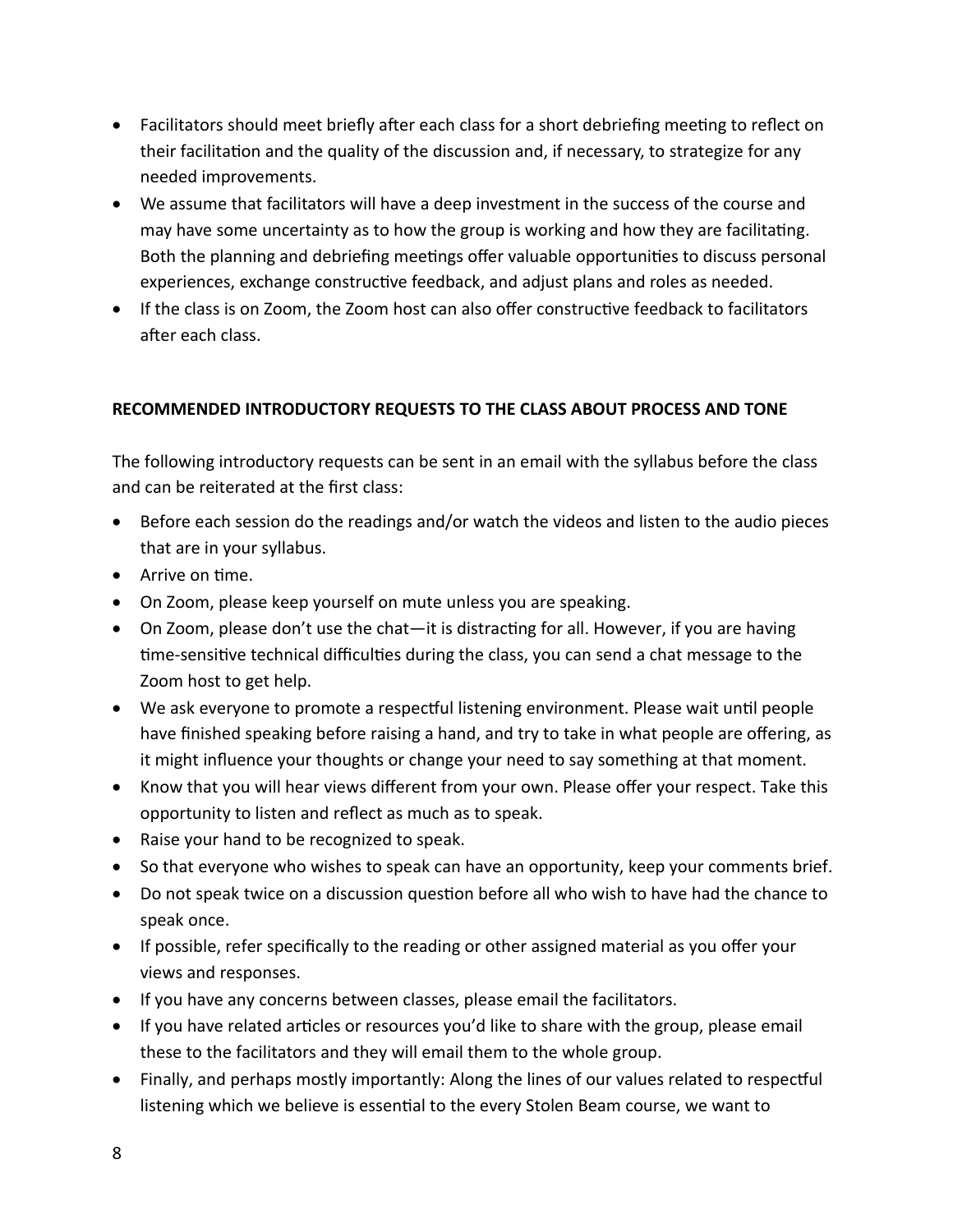emphasize the respect for privacy of those in the group who may share personal stories or experiences during our discussions. If you are moved by ideas or experiences you hear during discussions, it is fine to share this content in other discussions you may want to have outside the group, without mentioning the name of the person who originally shared them.

#### **SAMPLE OPENING FOR FIRST CLASS**

- Introduce yourselves as co-facilitators and Zoom host.
- If groups are small enough, particularly if they are in person, facilitators may want to spend a little time at the beginning to create group cohesiveness through brief personal introductions, including what influenced them to take the course.
- Begin with something like "We want to welcome you all to our first class in the Stolen Beam Series: A Study of Reparations for Descendants of Enslaved African Americans in the U.S. We are looking forward to getting to know each other through the class discussions and through engaging with this material together. This is meant to be a participatory class; we will all learn from each other."

#### **TIPS FOR ENGAGING THE GROUP**

- It's normal for a group to take a couple of sessions to warm up and feel comfortable together.
- Let the class know that the discussion questions are meant to stimulate discussion. You might say, "If the questions provided do not speak to you or do not address the most cogent aspect of your response to the material, feel free to share what was most meaningful to you."
- It's important to validate and welcome many types of sharing: intellectual, personal, abstract, emotional, etc. All are valuable and enriching. It's good to invite a balance of responses.
- If there is a lull in the conversation, ask whether people need some time to formulate their thoughts or are ready to move on.
- To stimulate discussion, involve more people. If one person's comments have shut down conversation, you can redirect the discussion by asking, "What do other people think?" or "What are some others' thoughts about this question?"
- $\bullet$  It is a good idea to thank each participant after they speak. This small gesture helps participants feel heard and appreciated for their contribution to the discussion.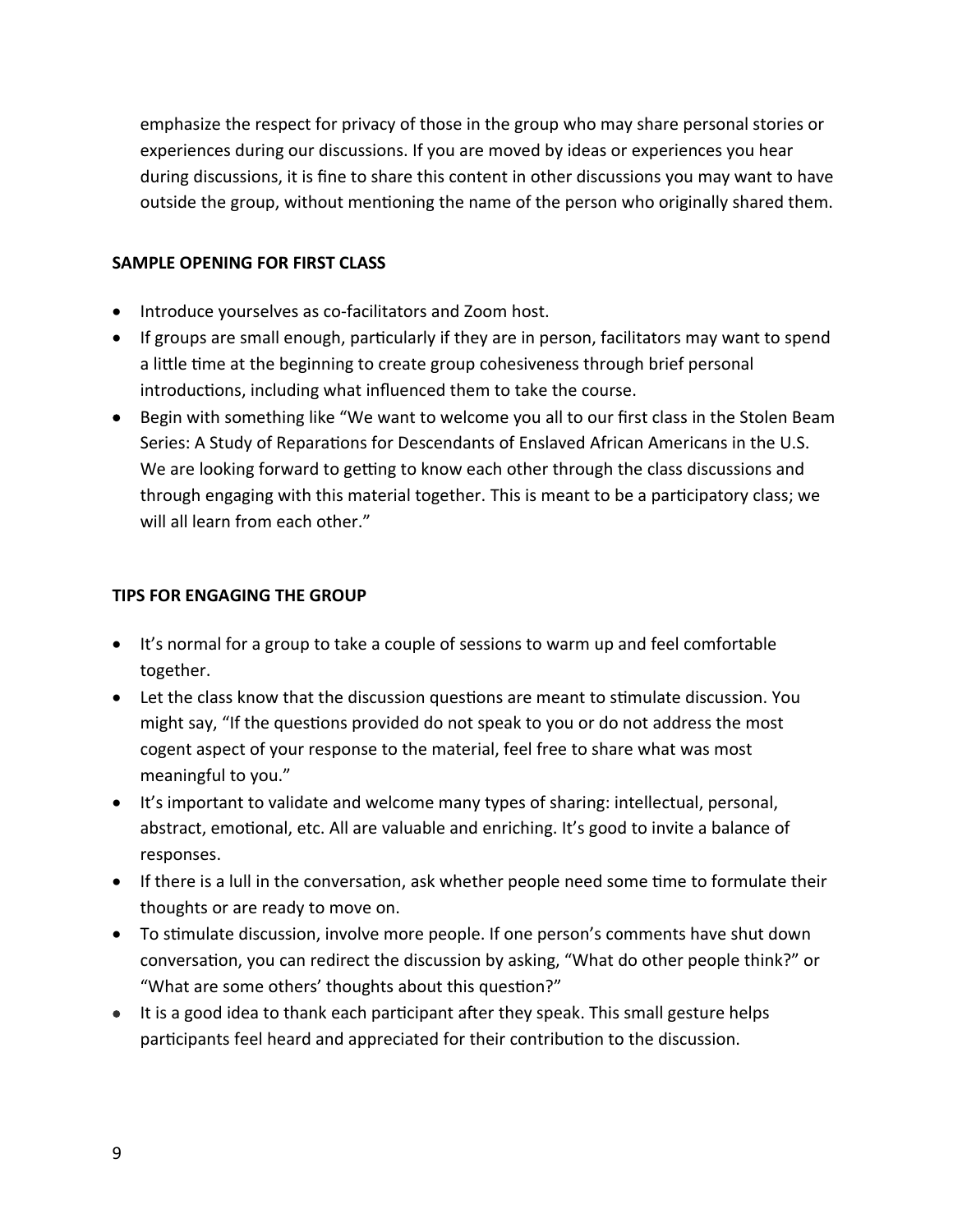#### **STRATEGIES FOR DEALING WITH CHALLENGING CLASS MEMBERS**

Sometimes participants may dominate the group because they have a lot to say or they interrupt, talk at length, change the topic, etc. It's important that facilitators address such behaviors in a supportive but assertive manner. We suggest the following:

- Stop the person and remind them about the guidelines regarding keeping comments brief, not interrupting others, etc.
- Stop the person and tell them that we need to move on in order to hear from other people.
- If the person is off topic, redirect them to the topic being discussed. You can also tell them their comment or question will be addressed at the end of class if there is time.

#### **EDUCATION FOLLOWED BY ACTION**

We believe the desired outcomes of the Stolen Beam Series are education and clarification of each person's values regarding the complex topic of reparations. We would also invite participants to explore avenues for *taking action* to help repair the effects of racial injustice based on what they have learned.

Perhaps at the end of the course, it might be helpful to spend time talking about opportunities for action, particularly within the organization(s) they represent.

We have found that each group that participates in the Stolen Beam Series has its own "personality." Some groups are more contemplative and others brim with vocal enthusiasm. In some of the groups, the desire to hold another meeting to discuss a particular concept or action steps has emerged organically. It should not be your expectation that this will happen, but we hope you will agree to facilitate an additional session if the group would like to have one.

#### **DISCUSSION QUESTIONS**

The most valuable questions for stimulating meaningful discussion are open ended rather than fact based. Effective questions are meant to elicit participants' views, feelings, and ideas, rather than to test their memory of the assigned material. Suggested discussion questions will be provided in the next section along with the syllabus for each class. The suggested discussion questions can be amended as needed to work best for your group.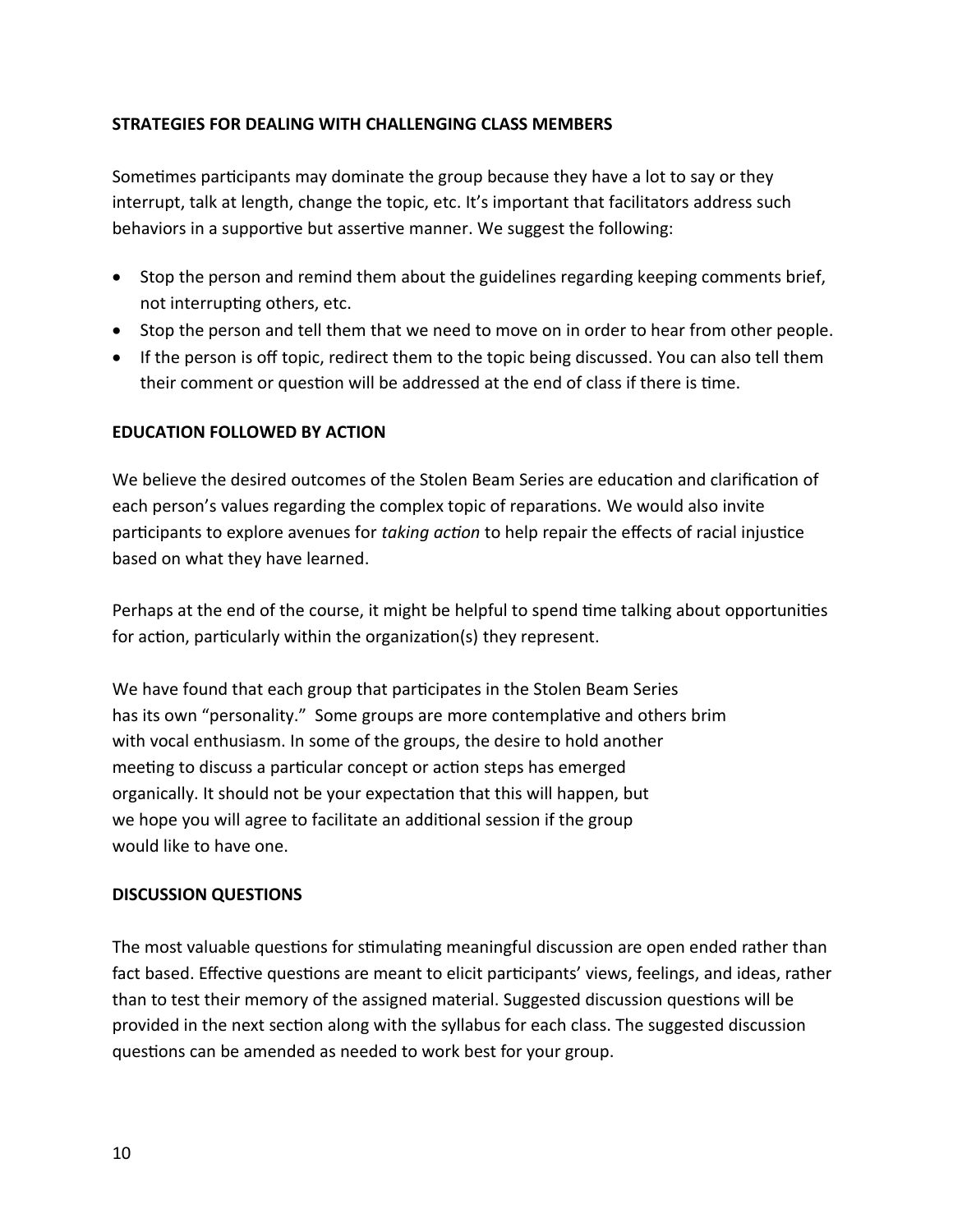#### **CURRICULUM**

Below we provide the suggested Stolen Beam Series curriculum, with a syllabus and accompanying discussion questions for each of the five class sessions. The class was originally taught on Zoom. Since the course may also be offered in person, modifications may need to be made to enhance an in-person course.

This curriculum makes available to participants a U.S. historical narrative that is different from what most of us learned in our schooling. The focus is on the legacy of African enslavement: what was stolen, what may be owed, and historical examples of reparations. The class examines the case for reparations as a remedy for past and continued harms to descendants of enslaved African people in the context of the ongoing iterations of white supremacy that endure to the present.

Though we attempt to present a survey of the leading African American thinkers on the topic of reparations, the curriculum was also designed originally for a Jewish community. We believe that some of the Jewish sources included in the curriculum have universal applicability.

We recognize that different groups and organizations may wish to change the curriculum and learning materials to better fit their organization's faith, orientation, or goals. We offer guidance regarding what we believe is the recommended *core curriculum* (the parts we feel are most important to keep). All curriculum materials are considered part of our core curriculum unless they say "optional" before that item. We support making any additions that your organization feels would add value and meaning to the core curriculum.

We also recognize that over time, and as events unfold in our country, the curriculum will need to include new ideas and perspectives. If a group wishes to add significant material to the syllabus, the series could be extended over more classes.

As stated in the preface, we would welcome hearing about any changes you make and your experience of the class as you facilitated it: what you learned, what you think worked, what you would change in the future.

(Send correspondence to: [stolenbeam@gmail.com\)](mailto:stolenbeam@gmail.com)

*The following sections are meant to be distributed separately to participants prior to the start of the class.*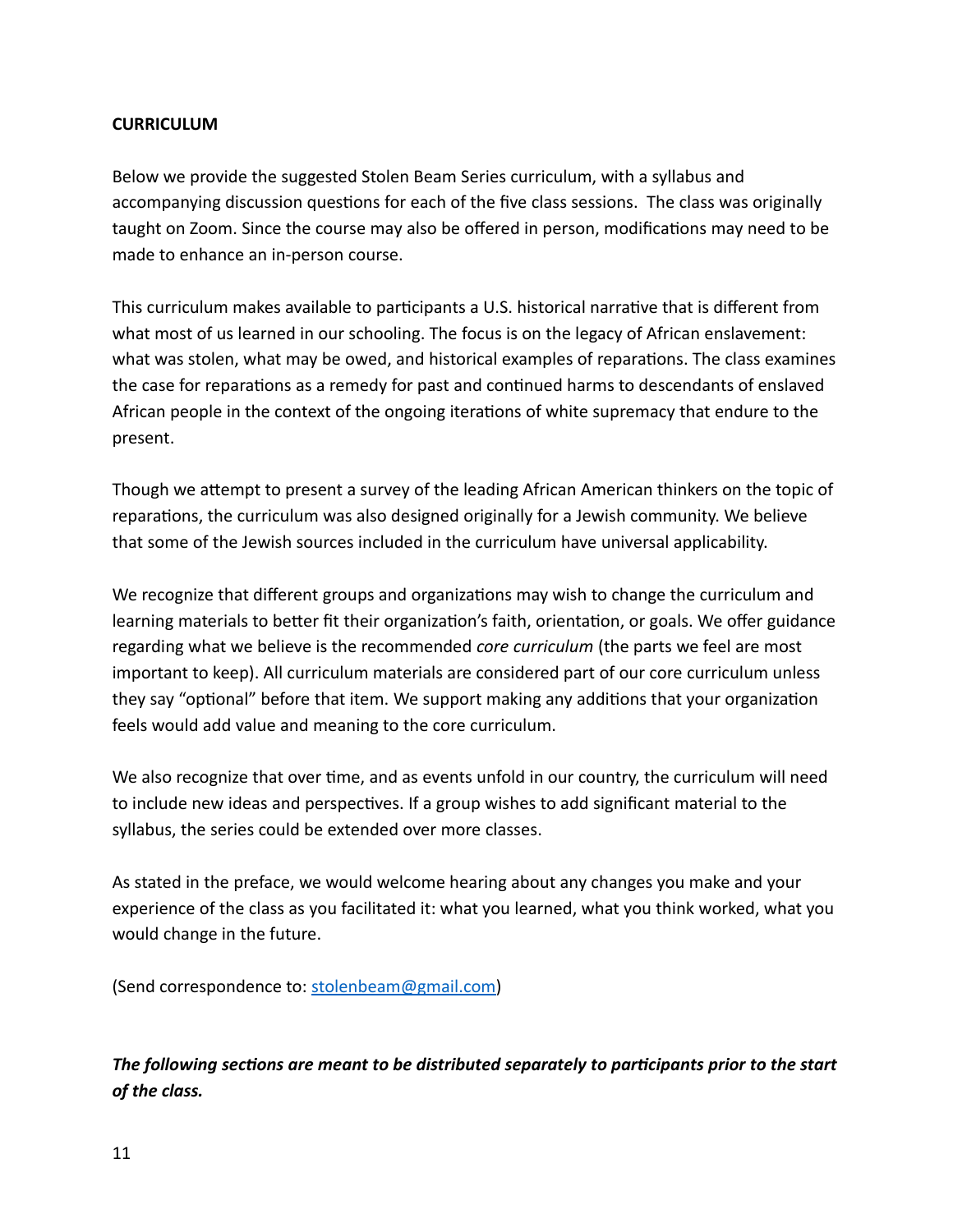# **The Stolen Beam Series: A Study of Reparations for Descendants of Enslaved Africans in the U.S.**

# **Syllabus and Discussion Questions**

#### **INTRODUCTION**

The goal of the Stolen Beam Series is educational engagement with a narrative of U.S. racial history that is different from what most of us learned in our schooling; specifically, a focus on the legacy of African enslavement, what was stolen, what may be owed, and historical examples of reparations. The class examines the case for reparations as a remedy for past and continued harms to descendants of enslaved African people, within the context of the ongoing iterations of white supremacy that endure to the present.

The class offers an opportunity to study and reflect on some of the writings of prominent thought leaders on the topic of reparations for African Americans as a path to restorative justice. It reviews the case for reparations, arguments against reparations, various definitions of reparations, U.S. House Resolution 40, the particular Jewish case for reparations, historical perspectives, and various models of reparations programs, past, present and future.

The class meets for five consecutive weeks: **(Insert Dates and Times)** *Please note: The last class will meet for an additional half hour to include closing reflections*.

Each class offers both readings as well as videos or audio recordings of the authors being discussed that week.

Suggested study questions are included for each class.

*Please have the article(s) available in print form or on your computer for each class.*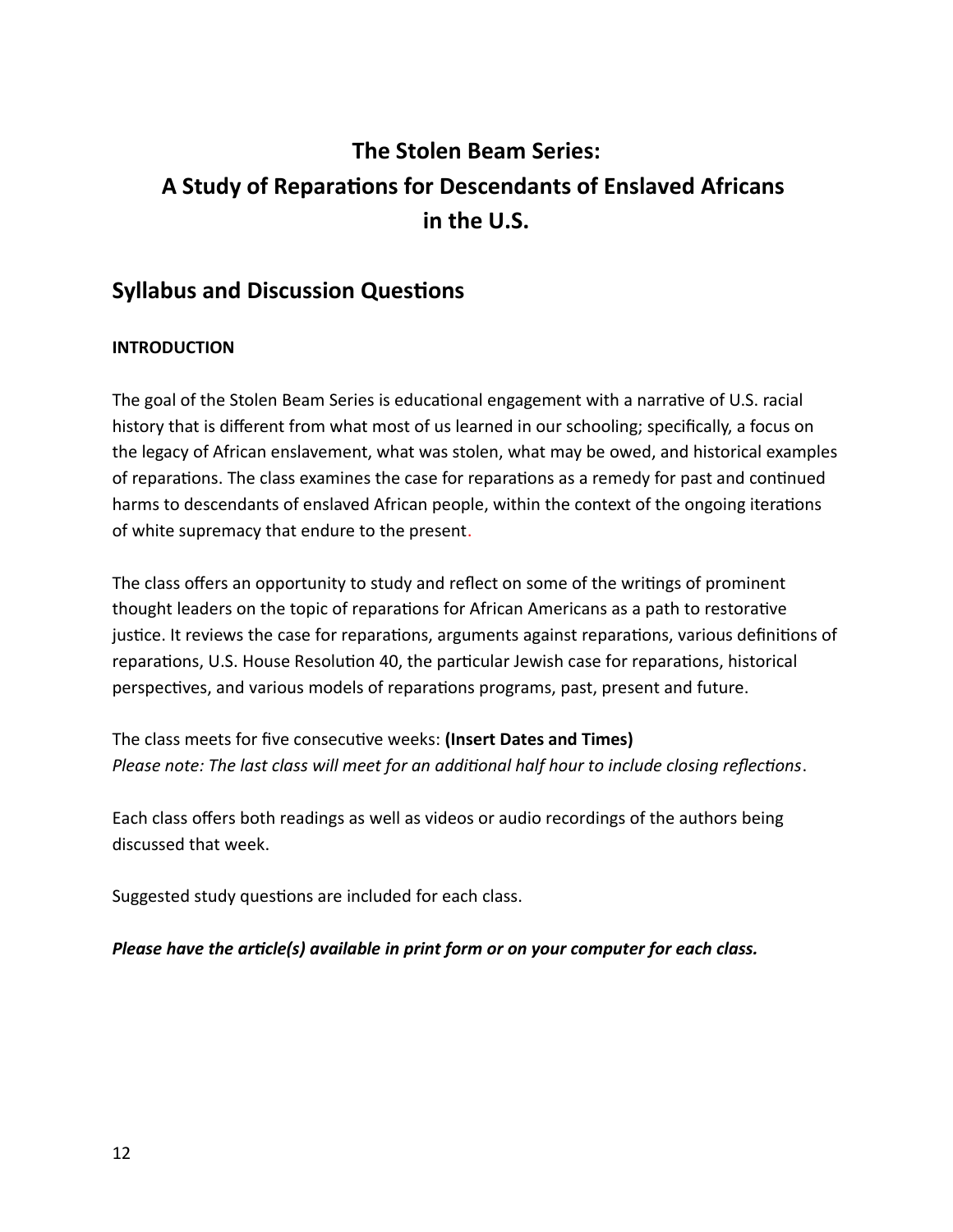### **SYLLABUS**

### **Class #1: The Case for Reparations**

#### **Assigned Materials:**

1) Article: Ta-Nehisi Coates' "The Case for Reparations," *Atlantic* (2014) <https://www.theatlantic.com/magazine/archive/2014/06/the-case-for-reparations/361631/>)

2) Video: ["Segregated by Design,"](https://www.segregatedbydesign.com/) based on Richard Rothstein's book *The Color of Law,* about U.S. federal, state, and local housing segregation policy (17 minutes) https://www.segregatedbydesign.com

3) Text of Bill HR 40. https://www.congress.gov/bill/116th-congress/house-bill/40/text

4) YouTube: Ta-Nehisi Coates: "Arguments over Reparations before a Congressional Committee about HR 40." https://www.youtube.com/watch?v=kcCnQ3iRkys (5 minutes)

OPTIONAL: Longer video with Richard Rothstein and Ta-Nehisi Coates on housing segregation. https://www.youtube.com/watch?v=9Pb6y9rNKmo (80 minutes)

#### **Guiding Questions:**

HR 40

1.) Was there anything in HR 40 that surprised you or added to your knowledge?

2.) To what extent do the authors of HR 40 convince you that the idea is workable or not workable?

#### Ta-Nehisi Coates, "The Case for Reparations"

1.) Was there anything in the essay that you learned that was new to you?

2.) Coates makes an impassioned argument for the need for reparations for African Americans. What is your response to Coates' rationale?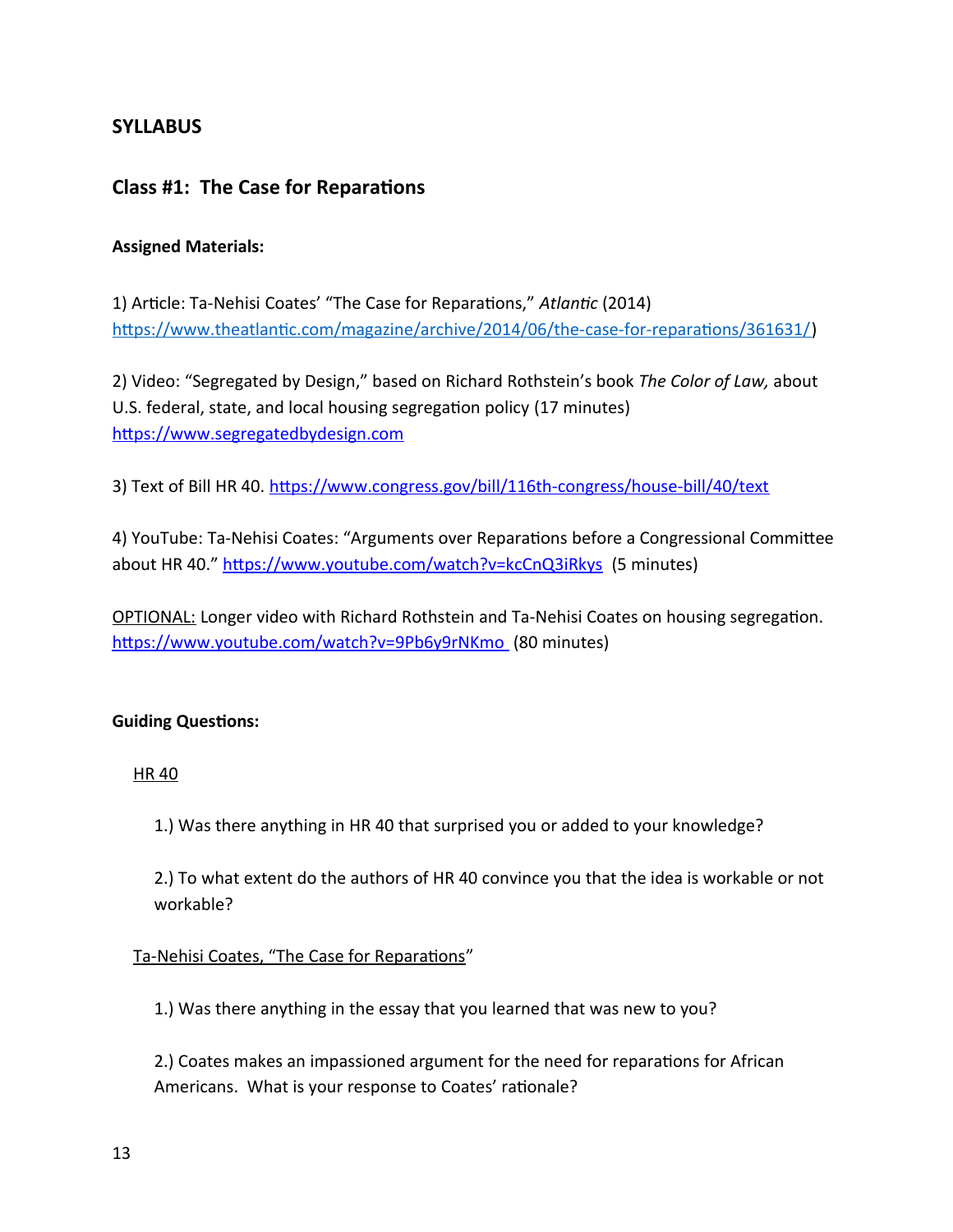3.) Why, in his view, is reparations frightening to some people?

4.) Coates responds to the argument of Whites that "We never owned slaves or we are generations from the slave-owning era." What are your thoughts about his response?

# **Class #2: The Case for Reparations**

#### **Assigned Materials:**

1) Article: Nikole Hannah-Jones, "What is Owed." *New York Times Magazine* (June 2020) [https://jcamherst.org/wp-content/uploads/2021/10/What-Is-Owed-Without-Economic-Justice-](https://jcamherst.org/wp-content/uploads/2021/10/What-Is-Owed-Without-Economic-Justice-There-Can-Be-No-True-Equality-The-New-York-Times-1-1.pdf)[There-Can-Be-No-True-Equality-The-New-York-Times-1-1.pdf](https://jcamherst.org/wp-content/uploads/2021/10/What-Is-Owed-Without-Economic-Justice-There-Can-Be-No-True-Equality-The-New-York-Times-1-1.pdf)

#### and/or

2) Audio podcast: Terry Gross interviews Nicole Hannah-Jones of the *New York Times* 1619 Project on the topic of reparations. Fresh Air, June 2020 (42 minutes) https://www.npr.org/2020/06/24/882773218/a-call-for-reparations-how-america-might narrow-the-racial-wealth-gap

3) An opposing view on reparations: Video of Coleman Hughes and Katherine Franke interview, Colemanhughes.org, June 4, 2020 (about 34 minutes from minute 31 to the end) https://colemanhughes.org/should-america-pay-reparations-for-slavery-katherine-franke-ep-3/

#### or

Kennedy, Randall, Cornell Brooks and David Harris, at Harvard Kennedy School Institute of Politics 2020, Discussion on Reparations, [https://www.youtube.com/watch?](https://www.youtube.com/watch?v=rk3TQcRcbTU) [v=rk3TQcRcbTU](https://www.youtube.com/watch?v=rk3TQcRcbTU)

4) Video of Coleman Hughes testifying to Congress opposing HR 40 (June 19, 2019) https://www.youtube.com/watch?v=ls6g8ej21jU (5 minutes)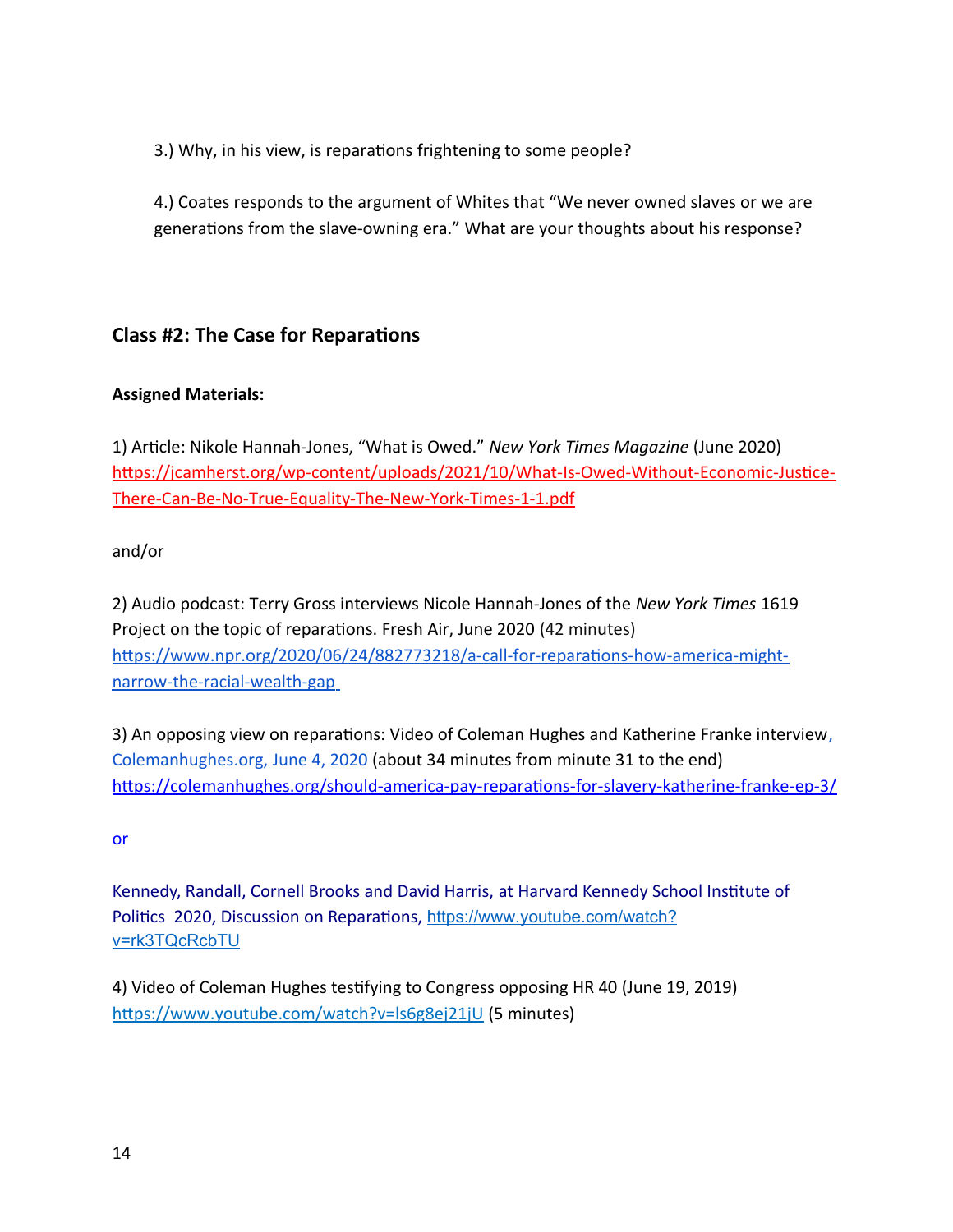#### **Guiding Questions:**

1.) What is your response to Nikole Hannah-Jones' assertion that "this" is a unique moment of protest? Are we still in that moment?

2.) What is your reaction to Hannah-Jones' description of the defining feature of Black life since slavery?

3.) How does Coates' statement, "racism is the child of economic profiteering, not the father" affect your thinking about the roots of slavery and the way Hannah Jones uses that statement to make the case for reparations?

4.) What was your overall response to the conversation between Brook and Kennedy? Did you find yourself agreeing or disagreeing with anyone in particular? What were the significant differences between them?

5.) In the Terry Gross interview with Nicole Hannah-Jones, Terry Gross asks something like: "What about reparations for Blacks is so anathema to Whites?" How would you respond to this question?

6.) What is your response to the Coleman Hughes and Katherine Franke interview? What is your response to Coleman Hughes' testimony before Congress opposing reparations?

# **Class #3: Historical Examples of Reparations**

#### **Assigned Materials:**

1) Book chapter: Chapter 8, "Rights and Reparations," from *Learning from the Germans: Race and the Memory of Evil,* by Susan Neiman (see Appendix)

#### and/or

2) Video: Talk by Susan Neiman about her book, *Learning from the Germans: Race and the Memory of Evil.* <https://www.youtube.com/watch?v=emyY97ToZZc>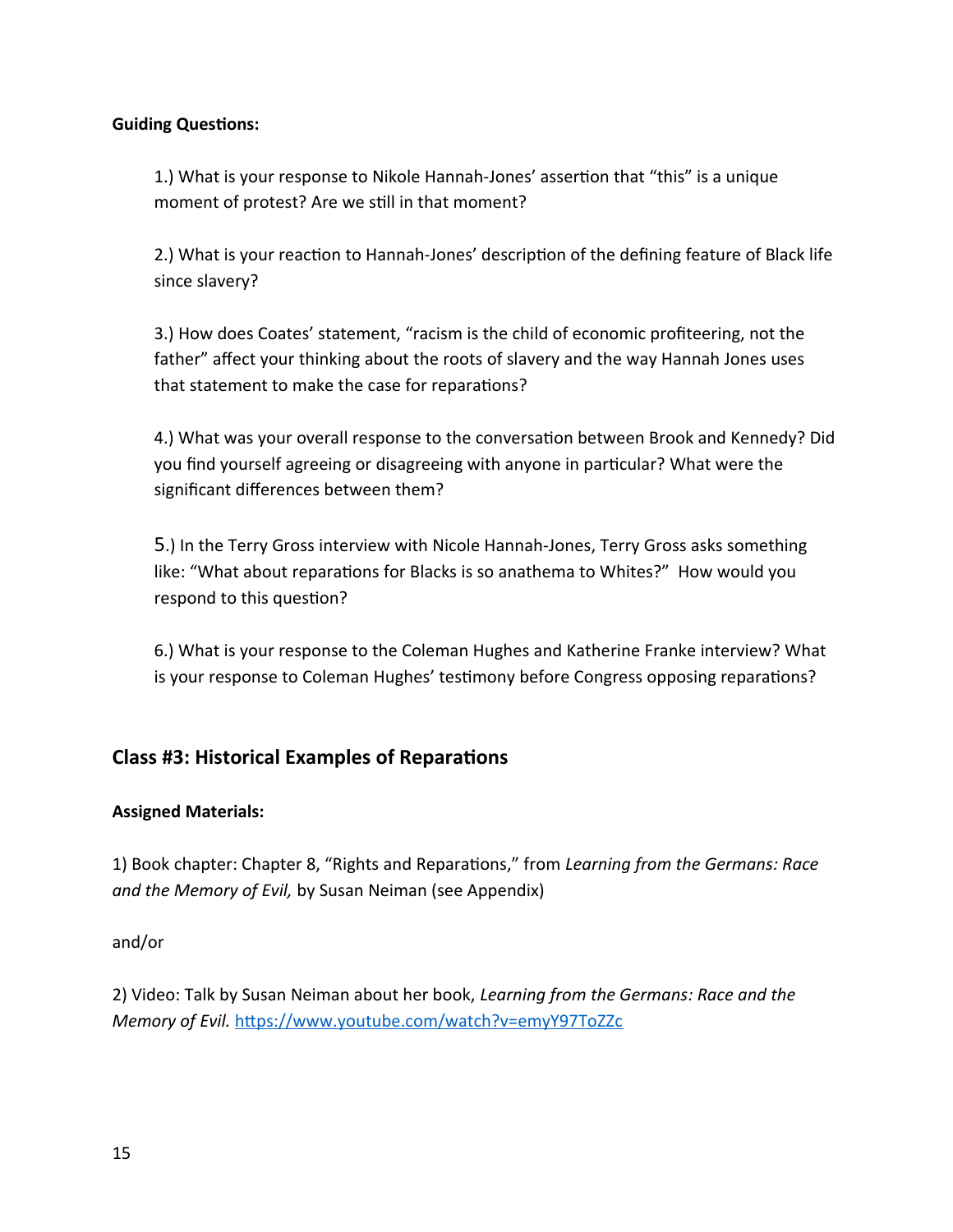3) Article: Allen Davis, "An Historical Timeline of Reparations Payments Made from 1783 through 2021 by the United States Governments, States, Cities, Religious Institutions, Universities, Corporations, and Communities" https://guides.library.umass.edu/reparations

OPTIONAL: "Reparations for Slavery in the United States" (Wikipedia) [https://en.wikipedia.org/wiki/Reparations\\_for\\_slavery\\_in\\_the\\_United\\_States](https://en.wikipedia.org/wiki/Reparations_for_slavery_in_the_United_States)

#### **Guiding Questions:**

1.) Was there something you learned in the Susan Neiman reading that surprised you or added to your knowledge?

2.) Susan Neiman states, "There are important lessons that can be learned from the Germans and their process of dealing with the past that would help us in the United States regarding our history of racial injustice against African Americans from slavery." What do you think about this assertion? How do you imagine these lessons being helpful to us?

3.) Are there some important differences between these two situations that make the argument for reparations more complex? If so, what are those differences?

4.) As Allen Davis' chronology aptly demonstrates, the idea of paying reparations for various injustices committed by state or federal government is, in fact, a longstanding precedent. Why then do you think this is so challenging an issue when it comes to reparations for Black Americans?

# **Class #4**: **Models of /Proposals for U.S. Reparations for Descendants of Enslaved Africans in the US: Federal, Municipal and Local Efforts**

Please note: We will focus the discussion primarily on the federal reparation ideas. In the interest of time the municipal models will be covered only briefly but are provided for your interest.

#### **Assigned Materials:**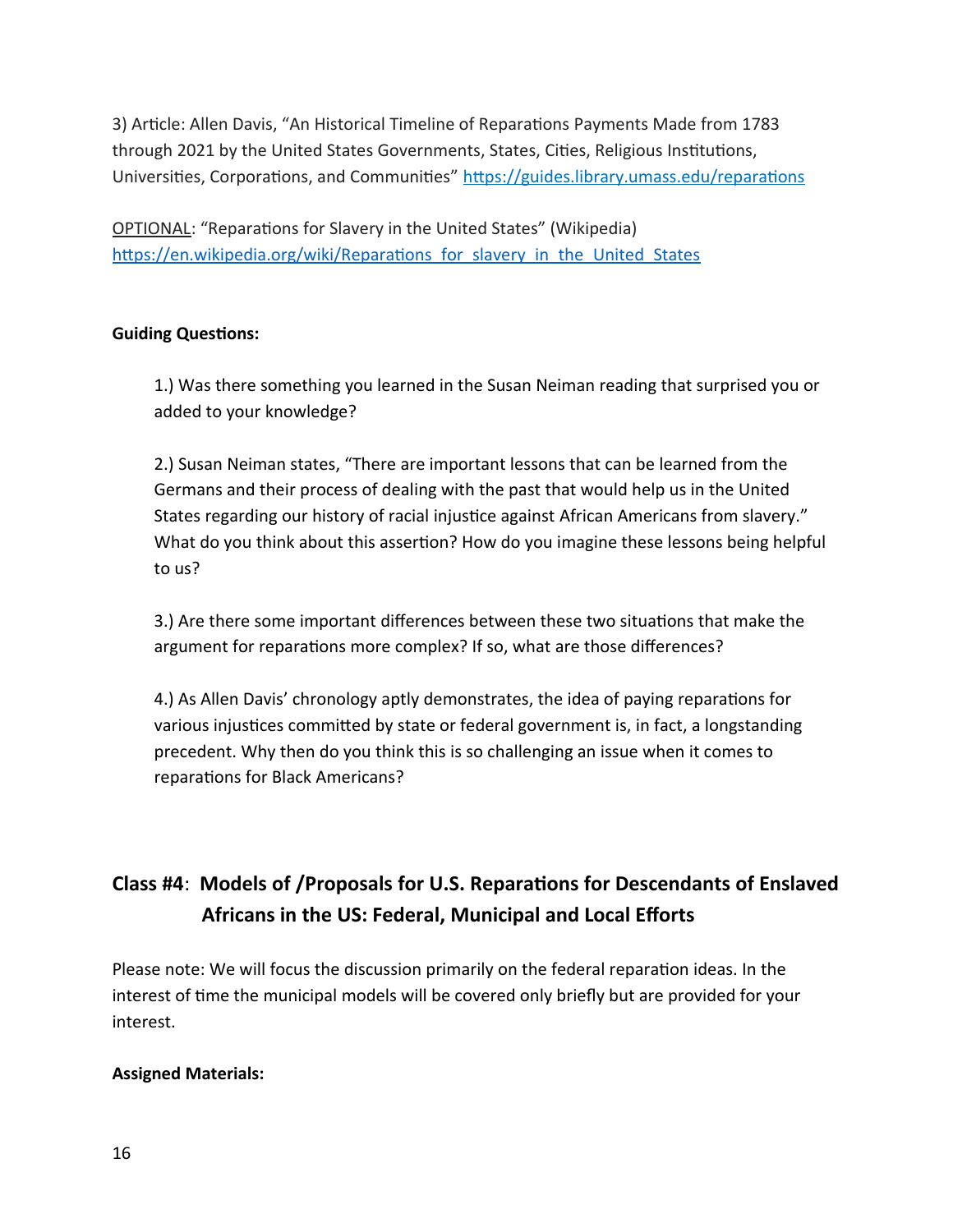#### **Federal**

1) Book Chapters: *From Here to Equality, by William (aka Sandy) Darrity Jr. and Kirsten Mullen*  (chapters 12 and 13). These chapters may be obtained from purchased or borrowed copies of the book.

#### and/or

2) TED Talk: Sandy Darity, "A Blueprint for Reparations in the U.S." (36 minutes) https://www.ted.com/talks/william\_sandy\_darity\_a\_blueprint\_for\_reparations\_in\_the\_us#t-3089

3) Article, "10 Things We Get Wrong About Reparations," by Darity and Mullen. Portside (June 20, 2021)

https://portside.org/2021-06-20/10-things-we-get-wrong-about-reparations

4) Article: "Breaking the Chain," by Emily Newburger, on the different perspectives of Charles Ogletree and Randall Robinson (July 1, 2001) https://today.law.harvard.edu/feature/breaking-chain/

5) Video: "The Black Tax," with Shawn Rochester <https://youtu.be/0w3o8uHVkKQ>

### Optional: Municipal Models

•Evanston, IL: https://www.cityofevanston.org/government/city-council/reparations

•Evanston, IL, video: https://www.youtube.com/watch?v=ggMIPt6cutA

•Evanston, IL: "The country's first municipal reparations program is off to a rocky start" https://www.nbcnews.com/news/nbcblk/country-s-first-municipal-reparations-programrocky-start-n1269289

•Evanston, IL: "Black residents reject reparations program in Evanston, IL" <https://www.blackenterprise.com/black-residents-reject-reparations-program-in-evanston-il/>

•Evanston, IL: "Why the nation's first reparations program for Black residents is tied to homeownership"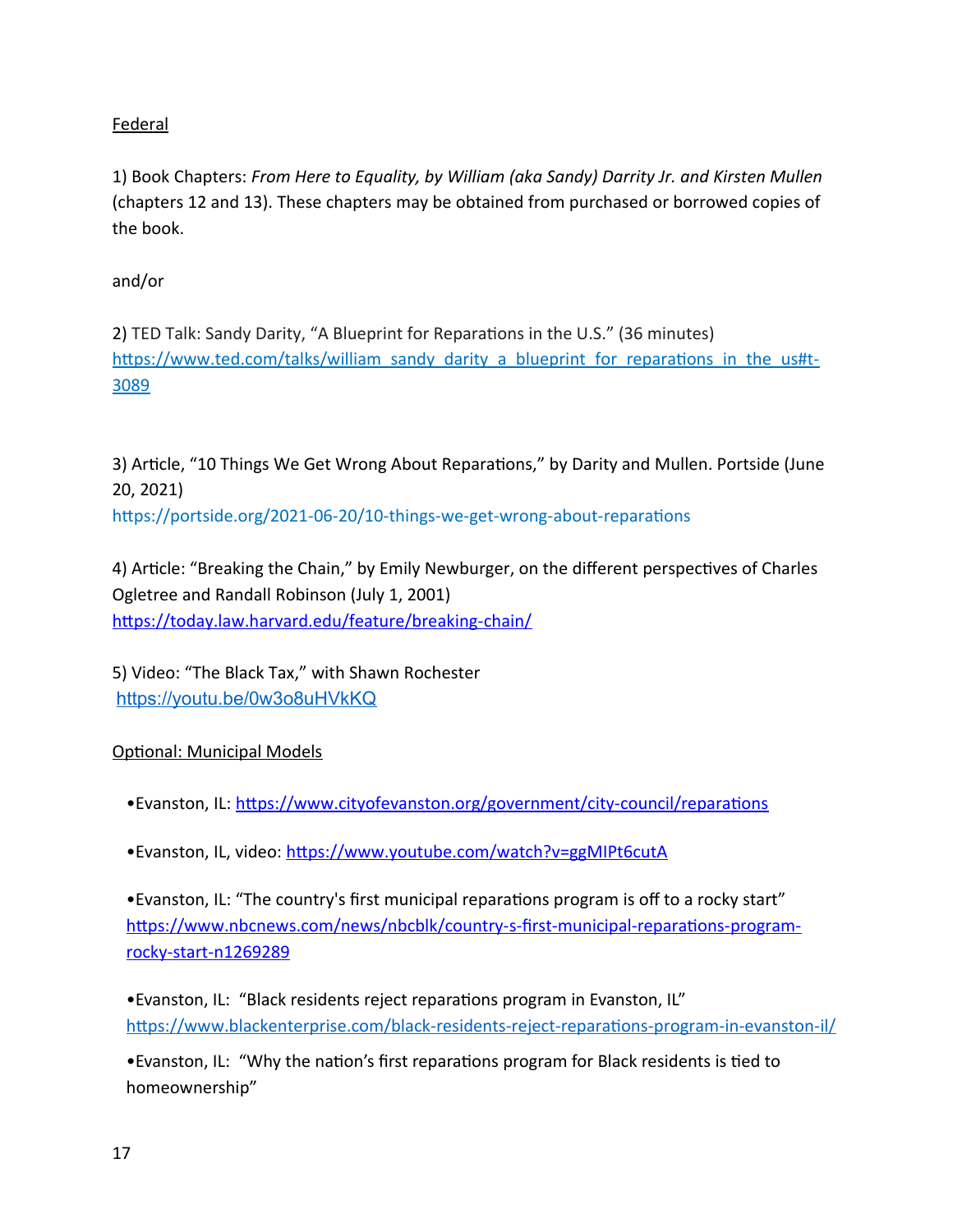[https://www.marketplace.org/2021/04/07/why-nations-first-reparations-program-black](https://www.marketplace.org/2021/04/07/why-nations-first-reparations-program-black-residents-is-tied-homeownership/)[residents-is-tied-homeownership/](https://www.marketplace.org/2021/04/07/why-nations-first-reparations-program-black-residents-is-tied-homeownership/)

#### •Amherst, MA:

Conversation on Amherst Media with Michelle Miller and Matthew Andrews regarding Amherst reparations committee (September 9, 2020) <https://amherstmedia.org/content/difficult-dialogues-reparations-amherst-massachusetts>

•Amherst, MA: "Amherst council establishes reparations fund" (June 23, 2021) https://www.gazettenet.com/Amherst-Town-Council-establishes-reparations-fund-41095651

•Amherst, MA: "Amherst creates fund to pay reparations to Black residents" (June 24, 2021) (https://abcnews.go.com/Politics/wireStory/amherst-creates-fund-pay-reparations-blackresidents-78469215

Amherst, MA: Amilcar Shabazz,

<https://www.uusocietyamherst.org/services/reparations/>

•Link to the Reparations for Amherst petition:

<https://www.thepetitionsite.com/758/640/771/reparations-for-amherst/>

•N'COBRA: National Coalition of Blacks for Reparations in America, with resources for local efforts, reparation resources to share, and a vision for growing reparation efforts from the bottom up https://www.ncobraonline.org

#### **Guiding Questions:**

1.) Darity and Mullen importantly distinguish between the need to pay reparations and the need to dismantle the pervasive structures of institutional racism. How would you define the dynamic between these two critical projects?

2.) What is your response to Darity and Mullen's list of the key components of a reparations program?

3.) What are your thoughts about Darity and Mullen's thinking in terms of the form, the source of funding, and the price tag of reparations?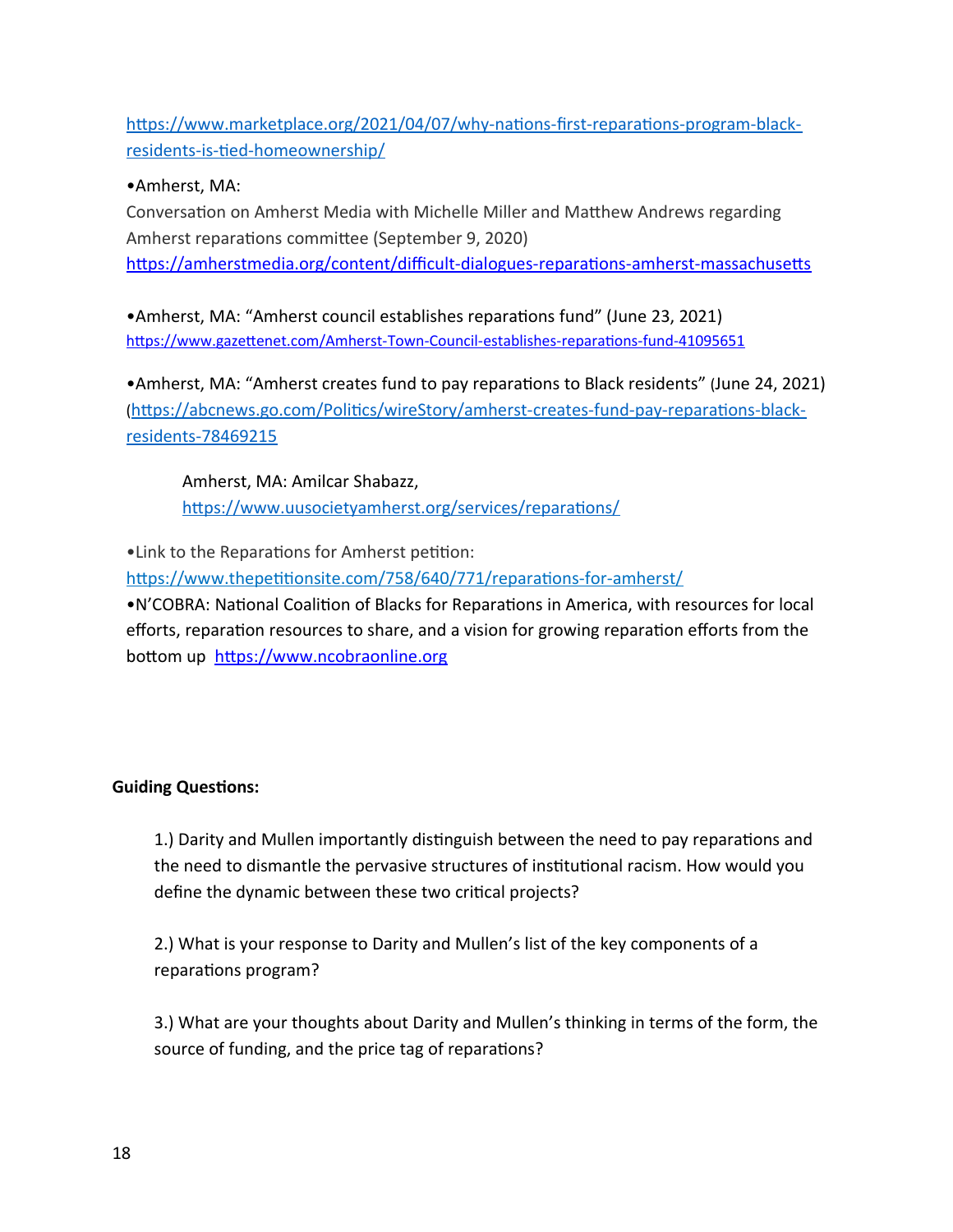4.) From the Emily Newburger piece: How do you respond to Randall Robinson's definition of reparations and what he sees as the ultimate stumbling block to getting a reparations program established in the U.S.?

# **Class #5: Some Jewish Perspectives on Reparations**

(*Please note: This class will last a half hour longer.*)

#### **Assigned Materials:**

1) YouTube: Rabbi Sharon Brous' Rosh Hashanah sermon about reparations, "Our Country was Built on a Stolen Beam" (32 minutes) (September 22, 2017) https://ikar.org/sermons/our-country-was-built-on-a-stolen-beam-the-call-for-a-national reckoning/

and/or

2) Articles:

Rabbi Sharon Brous, Rosh Hashanah sermon: "Our Country was Built on a Stolen Beam" (June 22, 2017) (*This is the text of the video sermon listed above.*) https://ikar.org/sermons/our country-was-built-on-a-stolen-beam-the-call-for-a-national-reckoning/

3) Rabbi Devorah Jacobson's JCA *d'var torah* (sermon) on reparations (February 2021) <https://jcamherst.org/2021/01/23/dvar-torah-1-23-21-bo-rabbi-devorah-jacobson/>

4) Gabriel Greschler, "Atonement: The Jewish Case for Black Reparations," *The Jewish News of Northern California* (October 4, 2019) <https://www.jweekly.com/2019/10/04/the-jewish-case-for-black-reparations/>

5) Stuart Eizenstat, "What Holocaust Restitution Taught Me about Slavery Reparations," *Politico* (October 27, 2019)

[https://jcamherst.org/wp-content/uploads/2021/10/What-Holocaust-Restitution-Taught-Me-](https://jcamherst.org/wp-content/uploads/2021/10/What-Holocaust-Restitution-Taught-Me-About-Slavery-Reparations-POLITICO-Magazine-1.pdf)[About-Slavery-Reparations-POLITICO-Magazine-1.pdf](https://jcamherst.org/wp-content/uploads/2021/10/What-Holocaust-Restitution-Taught-Me-About-Slavery-Reparations-POLITICO-Magazine-1.pdf)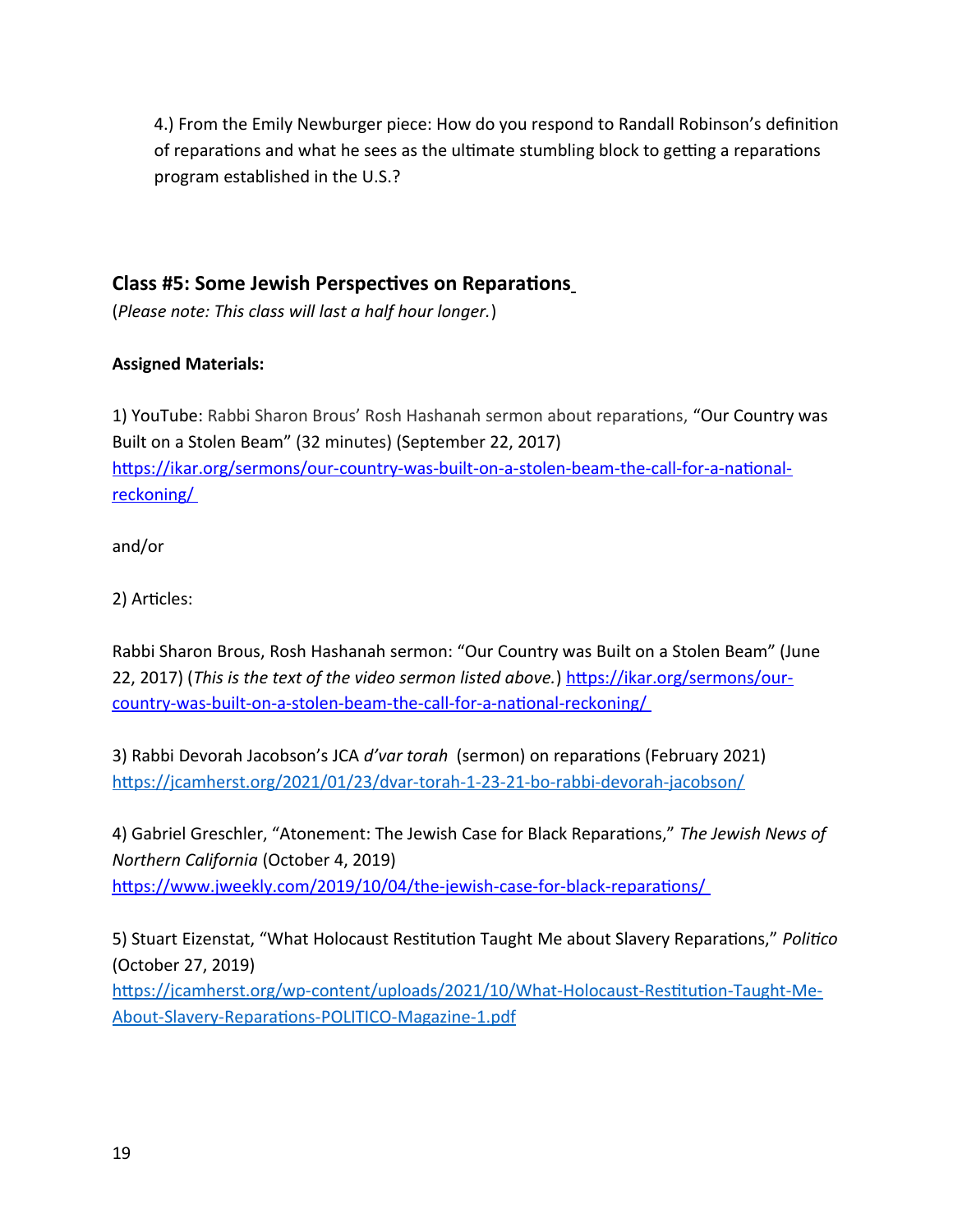#### **Guiding Questions:**

1.) Which article was most compelling for you and why?

2.) Eizenstat makes some cogent arguments for reparations, including arguments against individual cash payments and the problem with payouts to descendants. What were your reactions to his thinking?

3.) In Devorah Jacobson's *d'var torah* (sermon) on reparations in the Torah, how are we to understand the Israelite plundering or borrowing of Egyptian wealth?

4.) To what extent does the Jewish ethical tradition move you toward supporting reparations?

### **Closing: Thoughts and Reflections on the Entire Stolen Beam Series**

(last half hour of class #5)

 How did the Stolen Beam series affect you personally? Did it change your knowledge, understanding or feelings? How?

 As a result of the Stolen Beam series, have you thought about any actions you might take, such as sharing with others, exploring more deeply, acting on your own or with others to take action – or what John Lewis referred to as "good trouble."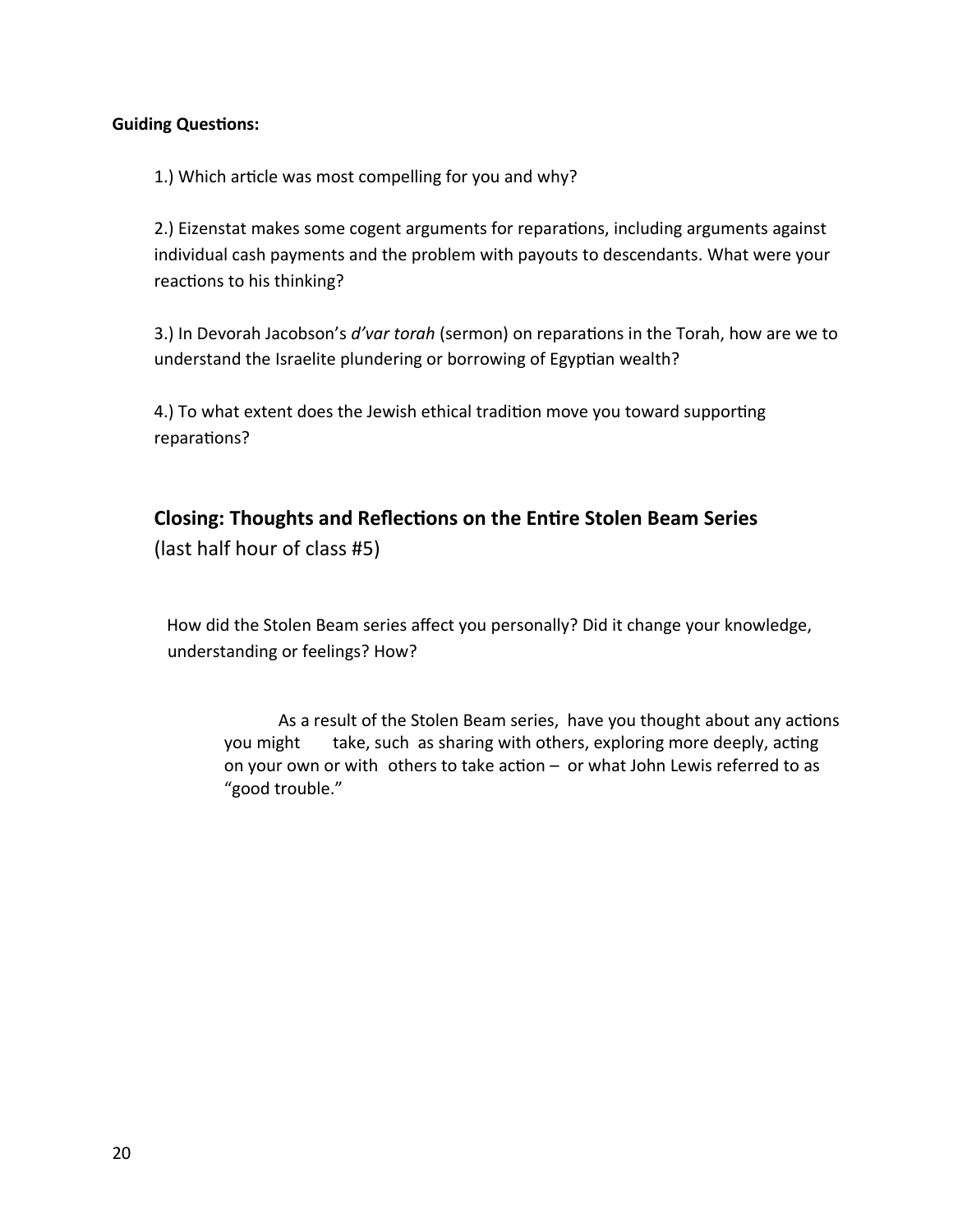# STOLEN BEAM SERIES

### **Participant Evaluation Form**

# **Your feedback will help us strengthen our syllabus and the overall experience if offered again in the future.**

1. *Please comment on the readings/videos that were assigned. Which ones did you feel were the strongest pieces and why?* 

*2. What can you tell us about the quality of the class discussions? What did and did not work for you?* 

*3. Is there anything else you would like to share about the class experience?*

**Signature (optional)**

**PLEASE RETURN TO:** \_\_\_\_\_\_\_\_\_\_\_\_\_\_\_\_\_\_\_\_\_\_\_\_ **BY** \_\_\_\_\_\_\_\_\_\_\_\_\_\_\_\_\_\_.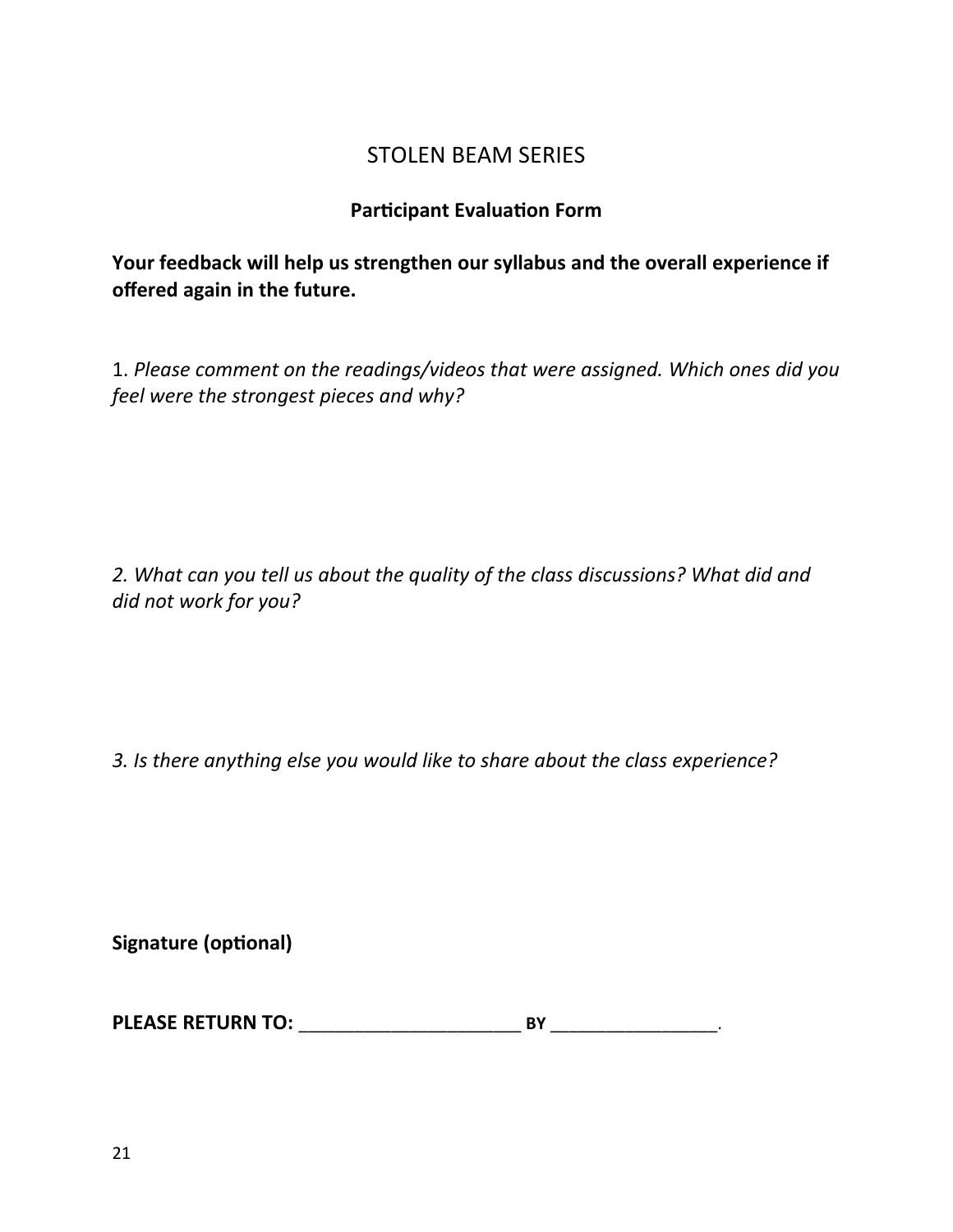# **Appendix**

### Susan Neiman, *Learning from the Germans,* Chapter 8: "Rights and Reparations"

No material payment can compensate for the suffering slavery inflicted. No one who has read a thorough description of slavery, in Auschwitz or Alabama, would prefer it—no matter the compensation —to never having been enslaved at all. This is part of what led Jean Améry to refuse to apply for reparations, though his financial situation after the liberation of Bergen-Belsen was hardly secure. With no formal schooling beyond the age of twelve, Améry found work as a freelance journalist in Belgium, writing on anything from NATO to Marilyn Monroe. His breakthrough came in 1966, when he released a series of essays, published in English under the title *At the Mind's Limits*, reflecting on his experience as an Auschwitz survivor living in Europe during the twenty years that followed the war.

What could possibly heal the damage? To answer that question, Améry rehabilitated the idea of resentment, which Nietzsche decried as the attitude of sick, small-minded, slavish natures. Their "souls squint," Nietzsche sneered. Unable to cast off the wounds of the past, they are fixated on a wish that is as inconsistent as it is unnatural. Absurdly, resentment demands that the irreversible be reversed, the event undone. Améry turns Nietzsche on his head, proudly including himself among those whose morals Nietzsche despised as slave morality, since "every genuine morality was always a morality for losers."<sup>1</sup> It may be natural to think of time as flowing only forward, but that thinking is not only extra-moral but anti-moral.

Man has the right and the privilege to declare himself to be in disagreement with every natural occurrence, including the biological healing that time brings about . . . The moral power to resist contains the protest, the revolt against reality, which is rational only as long as it is moral. The moral person demands annulment of time—in the particular case under question, by nailing the criminal to his deed. Thereby, and through a moral turning-back of the clock, the latter can join his victim as a fellow human being.<sup>2</sup>

The only thing that could truly make up for those crimes would be turning back time and undoing them. Améry knew this is impossible, but he insisted that we recognize the depth and the morality of the longing for it. He also insisted on its sanity, arguing against the psychologists who were beginning the field of trauma studies; his resentment, he said, was a form of the human condition that is "morally and historically of a higher order than healthy straightness." He rejected the "morally impossible thought" that the survivor's wounds could be healed by the death of six million Germans. The only way to solve the problem, he concluded, was "by permitting resentment to remain alive in the one camp and, aroused by it, self-mistrust in the other."<sup>3</sup> If this took place, Germans would have integrated Auschwitz into their natural history rather than allowing it to be neutralized by time.

When he wrote in 1966, Améry was sure this would not happen. "Germany will not make it good, and our rancor will have been for nothing." He believed the Nazi era would be understood as an accident of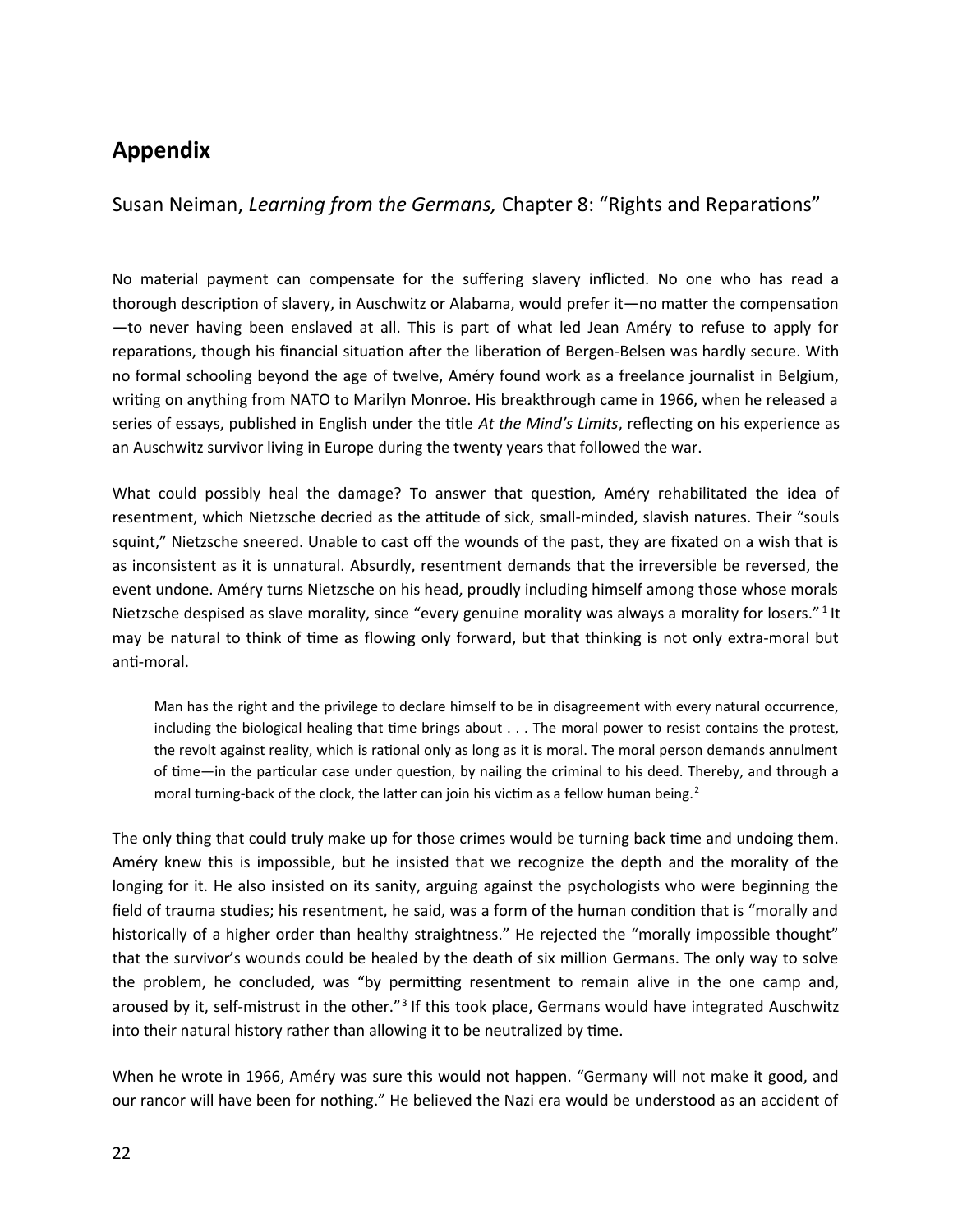history, and no German would hesitate to hang a portrait of her great-grandfather in SS uniform in the parlor. At the time, Améry's pessimism was justified. Reparations had been paid, but they were not accompanied by any process of *Vergangenheitsaufarbeitung.* Former Nazis held powerful positions in government, the justice system, the diplomatic service, the schools. The Auschwitz trials recently completed in Frankfurt were considered a failure by the prosecutor, Fritz Bauer, for the media portrayed the guards on trial as freakish sadists with no connection to the German people as a whole. Hannah Arendt wrote that the majority opinion

was manifest in the behavior of the defendants—in their laughing, smiling, smirking impertinence toward prosecution and witnesses, their lack of respect for the court . . . It was manifest in the behavior of the lawyers who kept reminding the judges that they must pay no attention to "what one will think of us in the outside world," implying over and over again that not a German desire for justice but the world opinion influenced by the victims' desire for "retribution" and "vengeance" was the true cause of their clients' present trouble.<sup>4</sup>

It was a time when Améry could be assured by a German businessman that bygones were bygones, since Germans no longer bore a grudge against the Jewish people—just look how magnanimous they'd been with reparations! Although Améry acknowledged that intellectuals like Hans Magnus Enzensberger declared that Auschwitz would remain Germany's past, present, and future, he believed theirs were minority voices, without influence.

Half a century after his book was published, what Améry regarded as an "extravagant moral daydream" has largely come to pass. It would be hard to find a German today who does not wish to turn time around and undo Nazi crimes—if only to avoid the decades of national shame that followed. The German government has so thoroughly integrated Auschwitz into its school programming that even many responsible citizens believe the Nazi era has been given too much historical weight. In 1966 Améry wrote that it would be dishonorable for German youths to cite Goethe and ignore Himmler. In the intervening decades there were times when many young Germans wondered whether it was honorable to cite Goethe at all. For years, it was argued that the whole of German culture was irreparably tainted. On the seventieth anniversary of the founding of Israel, even the AfD felt compelled to make a public commitment to Germany's historic responsibility to support the state. "Some of my constituents resented that," one party leader told me. "They asked if it meant that their children would still be paying for it." He felt the party was bound to make the commitment nonetheless. This is not to suggest that the AfD has overcome its racism—reducing both immigration and *Vergangenheitsaufarbeitung* are central to its platform—but that Germany has reached the point where open expressions of racism are politically ruinous. This may be the best outcome we can hope for, and it may also be enough. The seventeenth-century author La Rochefoucauld wrote that hypocrisy is the compliment vice pays to virtue. Who knew we would long for hypocrisy? Now many national leaders no longer feel the need to pay such compliments at all. Contra Kant and common wisdom, honesty is not always the best policy. Very often, social change begins with lip service. As the slow progress of German *Vergangenheitsaufarbeitung* showed, public postwar expressions of Nazi sentiment were legally unacceptable; by the 1980s they were socially unacceptable; now most people find them morally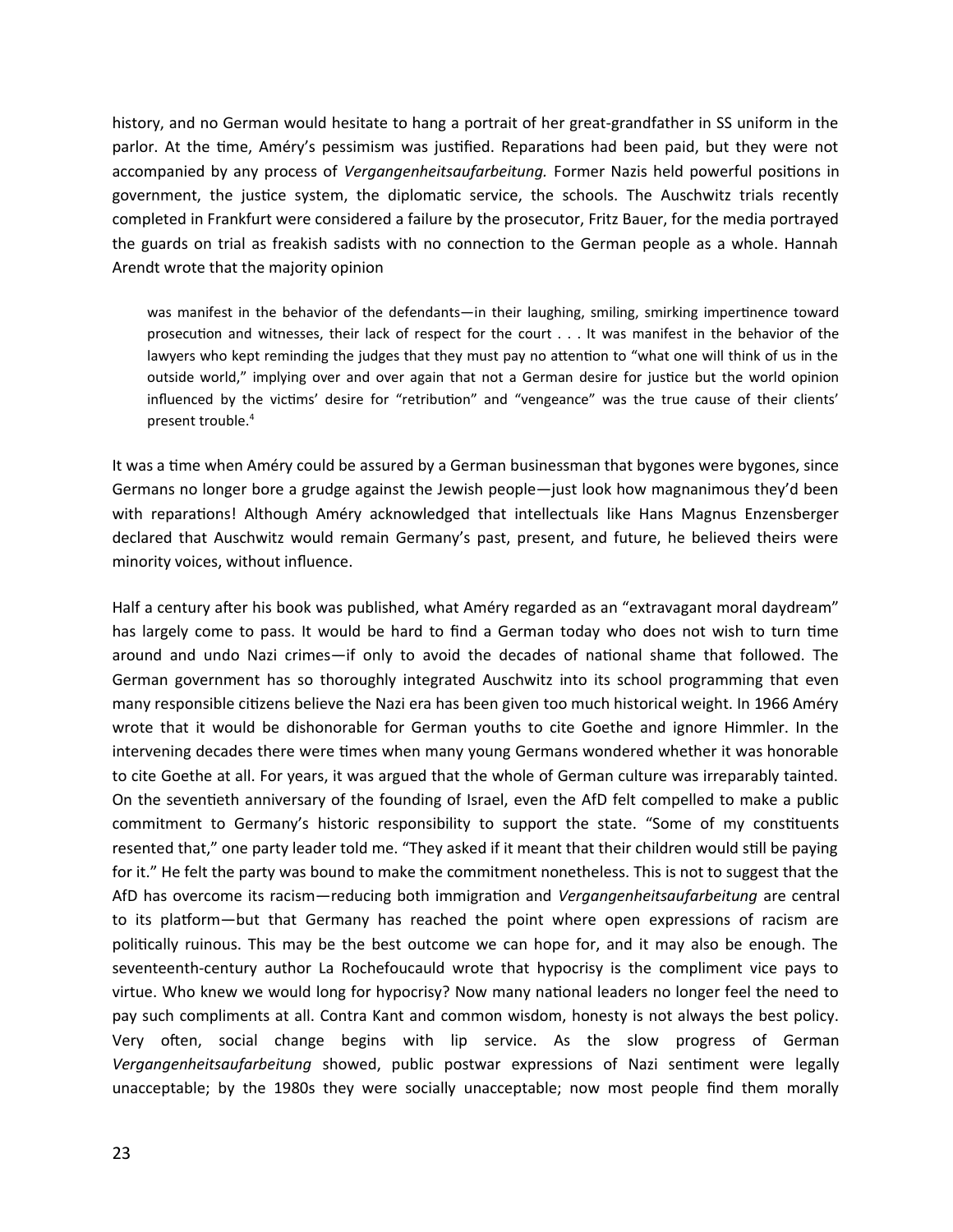unacceptable. Recent backlash does not undermine the fact that this kind of progression is usually necessary. Moral revolutions do not happen all at once. As Kwame Anthony Appiah showed in *The Honor Code*, social ideas of what is shameful are crucial in creating genuine shame.

My central thesis stands opposed to much of what Améry wrote in "Resentments," but the essay remains enormously valuable for the light it sheds on the victim's moral psychology. It also underlines what the author Ta-Nahisi Coates called the crucial element of reparations: a revolution of national consciousness, a spiritual renewal.<sup>5</sup> Imagine an America where people were ashamed to hang portraits of their Confederate ancestors in uniform or to cling to the statues that honor them. Imagine an America where the raw and brutal truth of slavery and racial terror were integrated into historical narratives of American exceptionalism. The first condition of such a transformation would be profound: sincere apology for the torment that nonwhite Americans suffer.

It's revealing that the U.S. Congress did not even issue an apology for slavery until 2008: until you grasp the reach of your sins, you cannot really apologize for them. The congressional aides who wrote the 2008 resolution had clearly learned their history, for the apology didn't stop with emancipation but included remorse for most of the racist crimes that followed it. The House of Representatives concluded by expressing its "commitment to rectify the lingering consequences of the misdeeds committed against African Americans under slavery and Jim Crow and to stop the occurrence of human rights violations in the future." That rectification is yet to come. As Israel recognized when it demanded an apology from Germany before even entering into negotiations over reparations, reparations without apologies are blind. But apologies without reparation may be empty.

Outside of Germany, only scholars of contemporary German history know much about the country's efforts to work off its past, but the fact that it paid reparations is sufficiently well known to be the precedent for every argument that America owes compensation to descendants of enslaved people.<sup>6</sup> At first glance, the case for American reparations for slavery has little in common with the case for German reparations for the Holocaust. The Allies and the not-yet State of Israel began to discuss the latter even before the war was over, and the treaties signed at Potsdam affirmed the principle that Germany owed compensation for the destruction it had wreaked on the world. The destruction was so massive that the Allies acknowledged that Germany could not truly compensate for it without being ruined. Those initial discussions were less about compensation for individual victims of the Nazis than about compensation for the destruction of the Allies' respective territories. There was no need for argument or a complex verification process. Wehrmacht soldiers had been ordered to lay waste to a gigantic swath of territory, and lay waste they had. Immediately following the war, the Soviet Union began to dismantle factories and rolling stock from the eastern sector as payback for the devastation Germany had inflicted on Soviet territory. "Nobody was enthusiastic about the fact that the Russians deconstructed the train tracks," said the writer Daniela Dahn, "but most people expected worse. There had been plans to turn the whole country into potato fields. And we knew who started the war." She never heard another East German say the punishment was exaggerated. "The resentment was less directed toward the Russians than to West Germany, because they were originally supposed to pay reparations to Russia as well."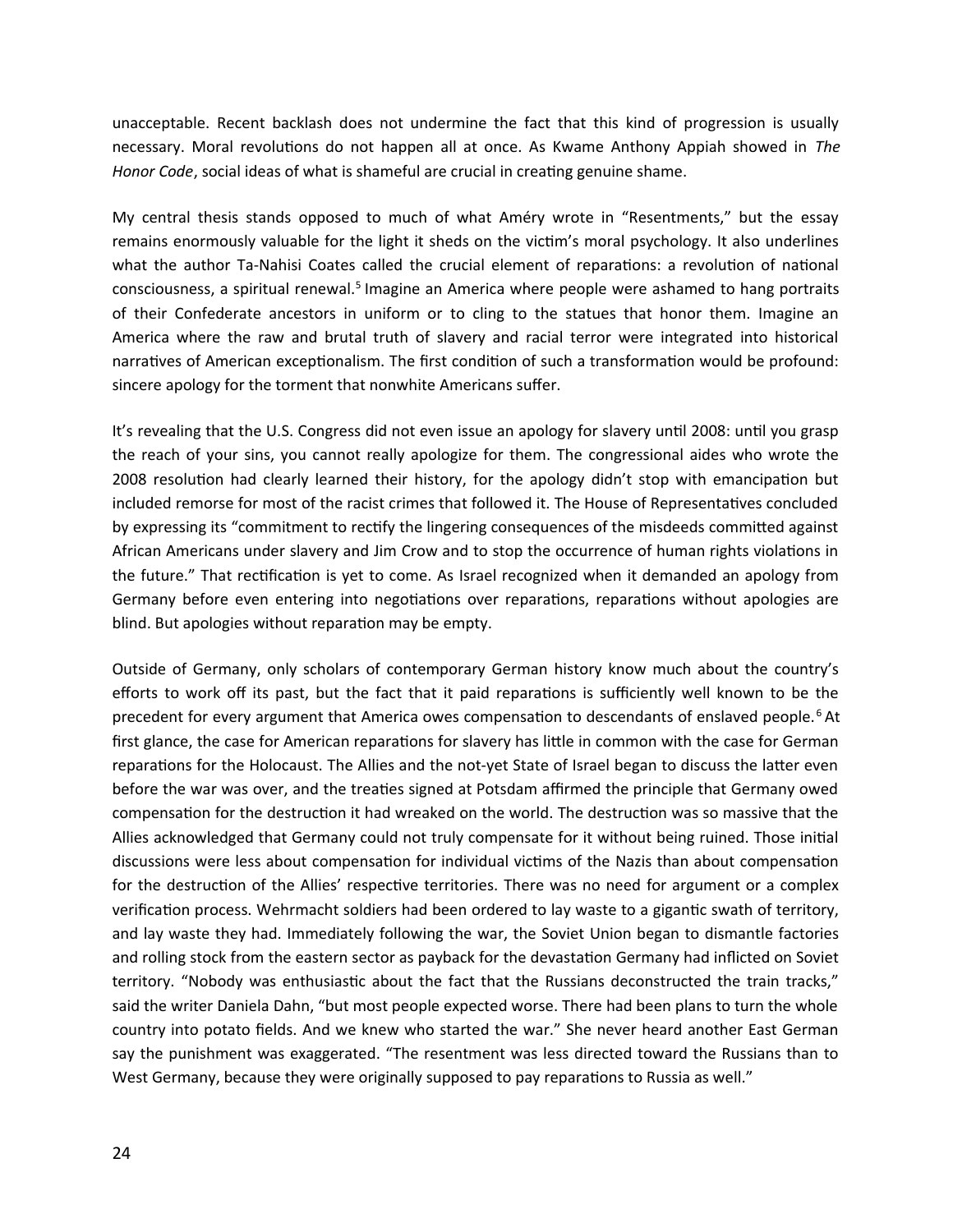They did not. But only a few years later, West Germany signed an agreement with the State of Israel and the Jewish Claims Conference—organized to represent those Jews not living in Israel—to pay compensation to Holocaust victims. At the time, it was crucial to avoid the word *reparations*. The reparations demanded by the Versailles Treaty after World War I helped to undermine the German economy between the wars. Even more important, Germans felt they were unfairly blamed for what was, in the end, a mad scramble for power and colonial territory in which none of the actors was blameless. As the economy worsened, those feelings turned into deep resentments that fed the rise of the Nazi Party.<sup>7</sup> The demand for reparations for the First World War played a part in fueling the second, and nobody wanted to make the same mistake twice. Instead, West Germany got the Marshall Plan, and the question of further reparations was tabled until a final peace treaty could be negotiated. By the time a treaty was signed, in 1990, the question was considered obsolete.

West Germany had already paid some 80 billion marks to victims of the Holocaust, including payments made to individual survivors and hundreds of millions to the fledgling State of Israel. The toxic word *reparations* was replaced by one that had little history but was all the more problematic: *Wiedergutmachung*, which literally means "to make things good again." It was a word Arendt used to describe the resolution of ordinary injustice and enmity. But in describing her shock at the revelation that the stories of mass murder were true, she said, "It was really as if an abyss had opened. Because we'd always believed that everything else could be *made good again*, as everything must be able to be *made good again* in politics. Not this. This should never have happened."<sup>8</sup>

No wonder so many Israelis found the prospect of accepting reparations noxious. The new state considered forbidding all contacts with Germany, and Germans, by law. Israeli passports were stamped, in English, with the words NOT VALID IN GERMANY, and *Ha'aretz* instructed its readers to avoid even the sort of casual contact with German nationals that might occur at a hotel in Switzerland.<sup>9</sup> Few Israelis needed instruction. Rage at the nation that had murdered their parents and children ran so high that some survivors declared that only the murder of six million Germans would be adequate redress. The idea that Germans could make things good again by offering money in return for lives ended—or, at best, wrecked—by Nazi crimes led many Israelis to protest the very idea of negotiations. Those protests turned violent in 1952, when the future prime minister Menachem Begin led a demonstration that ended with broken windows in the Knesset, where the matter was being debated.

Israel's legendary prime minister David Ben-Gurion was more pragmatic. Israel and West Germany needed each other: "The United States and other countries were endeavoring to bring Germany back into the family of nations just as Israel was battling for its international position against the efforts of the Arab countries to isolate the Jewish state."<sup>10</sup> As the Cold War intensified, U.S. scruples about allying with former Nazis waned. Despite a strong domestic movement in support of postwar demilitarization, plans for the Federal Republic to join NATO were already in motion. There was a small window of opportunity in which an Israeli demand for and a German offer of reparations would serve both countries' geopolitical interests. Ben-Gurion opened it.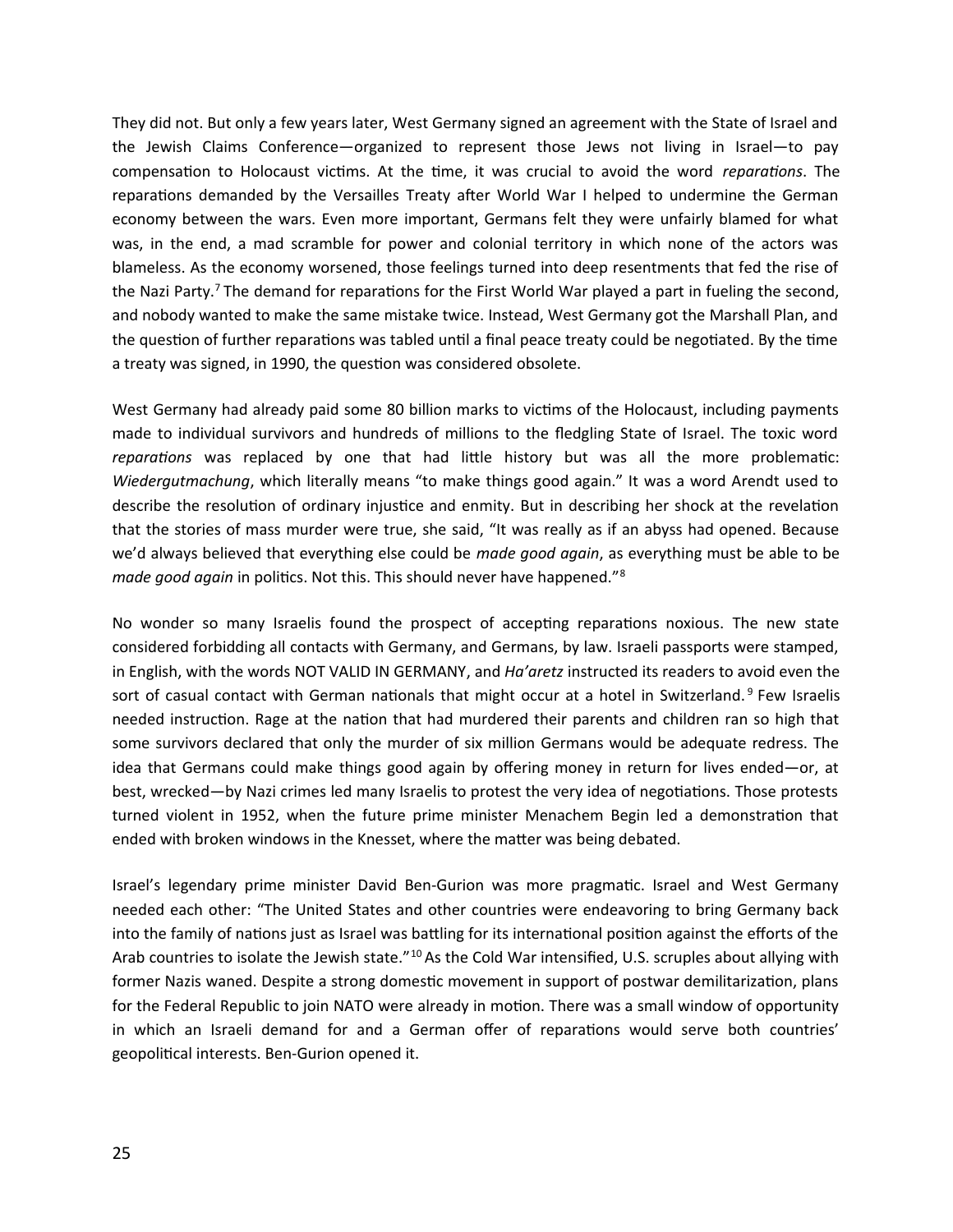In secret meetings he initiated, representatives of Germany and Israel dis- cussed every aspect of a possible agreement, each constrained by the knowledge that his own nation was uneasy with the idea of reparations at all. The actual amounts were debated, of course, and the bargaining followed a process familiar to anyone who ever set foot in a souk. Each side demanded more, and accepted less, than the sum that was finally agreed upon in closing. (The Israelis began with a demand for \$1.5 billion, Adenauer with an offer of \$2 million. In the end the agreement was signed for a sum of \$820 million in 1952 currency, 70 percent of which would be paid in German goods.) More interesting than the expectable haggling over sums was the wrangling over words. Was the Holocaust an injustice or a crime? In his first speech to parliament in 1949, Adenauer had lamented the wartime suffering of a long list of Germansthose who lost their homes to annexation or bombing, those interned in POW camps, those who were widowed or crippled. His failure to mention any non-German whose suffering was caused by German war crimes provoked criticism at home and abroad. Before entering into talks about concrete sums, therefore, Israel insisted that Adenauer make a formal statement to parliament admitting German culpability for crimes against the Jewish people. The statement was virtually drafted by the Israeli government.<sup>11</sup> The Jews wanted more acknowledgment of guilt, the Germans wanted less, and what emerged was a compromise. Still, the president of the World Jewish Congress, Nahum Goldmann, who was chiefly responsible for the success of the final negotiations, described Adenauer's speech as follows:

What happened on that day in the German federal parliament was a novel departure in political history. In contrast with customary political practice, which always seeks to justify its own point of view and to make moral demands only on its opponent, the German people . . . freely and of their own accord acknowledged their guilt for past events and assumed responsibility for them. This suddenly opened an entirely new dimension in politics.<sup>12</sup>

Despite their opposition to compensation, a majority of West Germans acknowledged the justice of returning property that had been stolen from German Jews. But that was a matter of restitution, not reparations. It was much harder to claim that money was owed to a state that hadn't existed when crimes were committed against its citizens. Israeli negotiators argued that the money was needed to absorb the half-million refugees the German state had made homeless, whose health had been so decimated by German crimes that they could not contribute to the development of a poor and precarious state. It was a claim on which all sides could agree because its truths were undeniable. When Germany offered to make part of its payments in shipments of butter, Goldmann replied that Israelis could only afford margarine.<sup>13</sup> At a time when anti-reparations demonstrators in Jerusalem carried signs reading what are my murdered parents worth? the cost of integration was also the only thing that could decently be quantified.

Adenauer's decision to offer reparations was unpopular among most West Germans, which is part of what leads many historians to believe his motives were sincere. In addition to wanting membership in NATO and fearing harm from "Jewish banking circles" and "Jewish economic power," Adenauer seems to have believed that some compensation for the Holocaust was due.<sup>14</sup> Nonetheless, both then and thereafter, the process that survivors had to endure to receive reparations was mean-spirited and arduous. There were legitimate concerns about fraudulent claims, but they hardly justified the ways that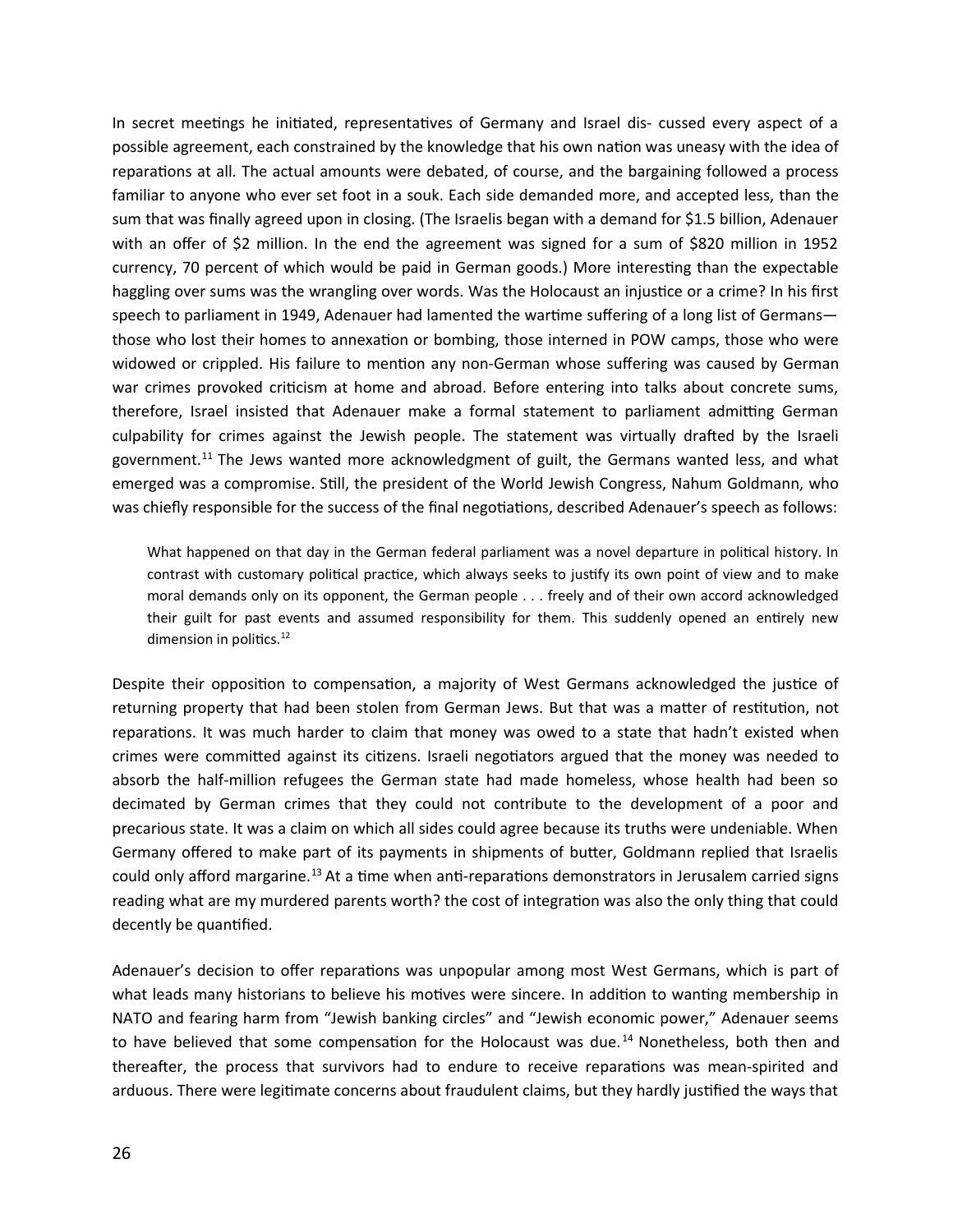Auschwitz survivors had to document the circumstances under which they arrived at the camp, find two sworn statements from witnesses confirming their presence there, submit their tattooed numbers for cross-referencing, prove that medical injuries were sustained there and remained debilitating—and finally demonstrate that their incomes were unacceptably low.<sup>15</sup> At the end of the process, the survivor who successfully documented her claims could receive \$450 for each year she spent at Auschwitz. Although \$450 was worth somewhat more in 1953 than it is today, it was still significantly less than the pensions paid to former SS guards and their widows.

However stingy the payments and stone-hearted the process for attaining them, Nahum Goldmann was right: the reparations marked a historical shift. Traditional reparations were something that victors imposed on the vanquished, whose treasure and territory were taken as spoils of war without any appeal to right or wrong. Germany was indeed vanquished, but the reparations agreements were made voluntarily, albeit in the conviction that they would improve postwar Germany's miserable standing in the world's court of public opinion.

Those who oppose American reparations for slavery are quick to dismiss the precedent by pointing out the differences between the two cases. Their arguments turn on the justice as well as the difficulty of assessing claims made on the basis of a crime that occurred generations ago. Is slavery responsible for the enormous wealth gap between average white and black Americans 150 years after the Emancipation Proclamation or the fact that young black men are more likely to land in jail than in college? And even if it is, how on earth should we determine who's entitled to relief? Slaveholders' records were rarely as systematic as those of the Nazis. Most Americans today believe that slavery was a crime. But after so much time and so little clarity, most also believe that any attempt to compensate the victims is hopeless. Besides, as the African American linguist John McWhorter and others have argued, hasn't affirmative action been an appropriate form of compensation?<sup>16</sup>

"The belief that blacks have been given too much is made possible by the refusal to countenance how much was actually taken away in the first place," wrote the author Jelani Cobb.<sup>17</sup> Affirmative action has been under attack since it was introduced, and whatever its limited successes, it could not serve the purpose that reparations are meant to serve. If affirmative action programs speak of the need to level the playing field, reparations claims seek justice for a crime. The need for affirmative action was grudgingly accepted and meagerly implemented, but it's easier to swallow a sports metaphor than to acknowledge an atrocity. Ta-Nehisi Coates is right to argue that "the idea of reparations is frightening not simply because we might lack the ability to pay. The idea of reparations threatens something much deeper—America's heritage, history, and standing in the world."<sup>18</sup>

Many—perhaps most—countries have rapacious and violent histories that they cover, in time, with a fuzzy blanket of benevolence. *We brought the natives religion, or railroads. The natives were no angels either, and besides, our neighbors were worse.* In the end, the attempts at justification come to little more than *everybody does it, and we weren't as bad as some*. American sins are not worse than those of other nations. They are simply more jarring because, unlike the foundation of other nations, America's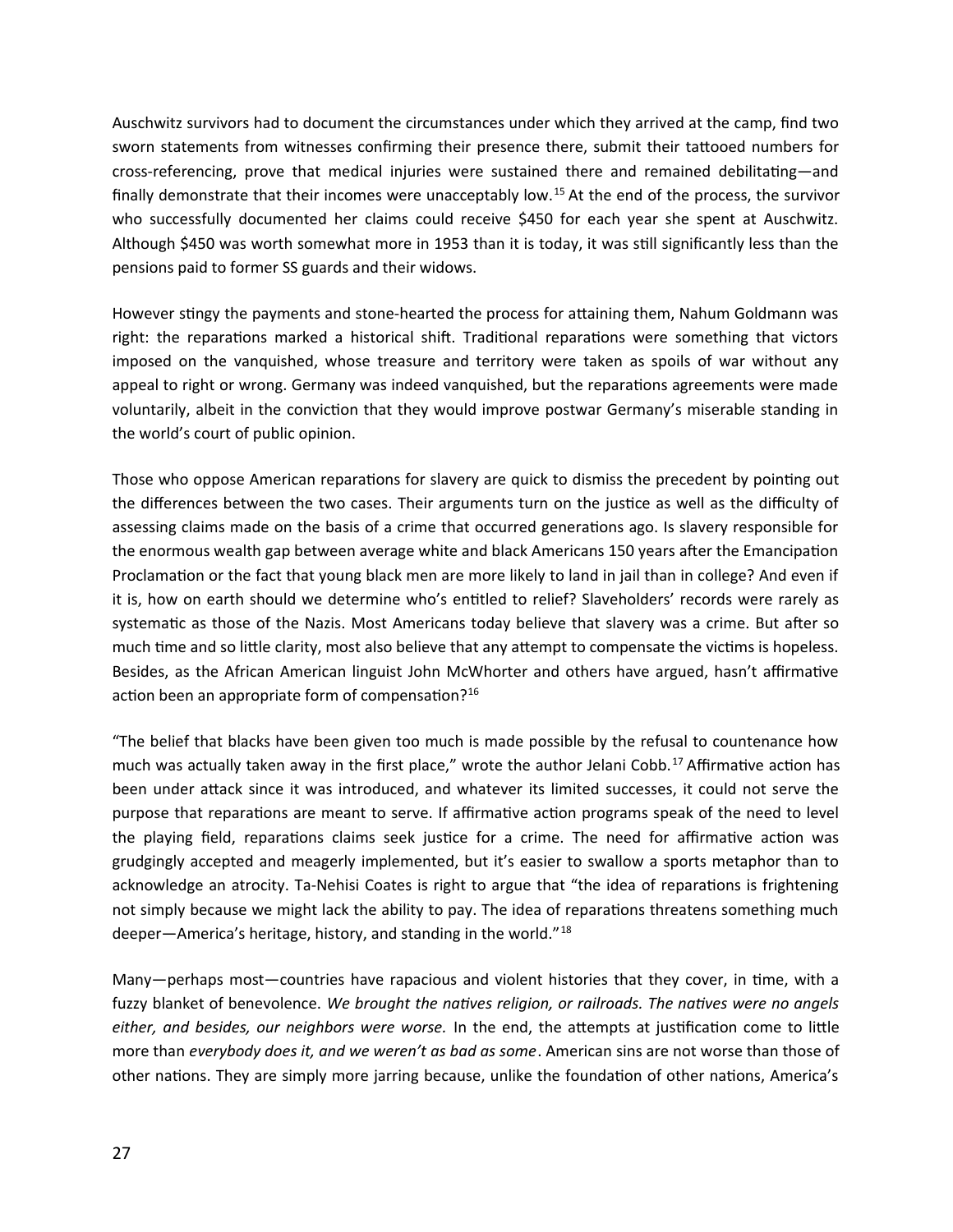took place amid a fanfare of ideals. Other nations commenced by believing in nothing but themselves; only America began its morning by pledging allegiance to a set of principles.

That Native Americans had a right to life, and African Americans to liberty, was a truth whose selfevidence eluded the Founding Fathers. From its inception, the United States of America insisted on ideals it refused to realize. Yet those ideals refused to fade. Sometimes they merely served the cause of self-delusion, but sometimes they retained enough weight to guide every progressive movement from abolition to the present day. Given that fact, recognizing the justice of reparations is a recognition of the need to rethink American history.

Over decades, such rethinking has taken place in departments of history and postcolonial studies; only occasionally has it penetrated popular consciousness. Very simple truths, like the fact that the Civil War was fought over slavery, need to be reestablished again and again. Descendants of Con- federate soldiers have self-serving reasons for denying that their ancestors fought and fell in service to a criminal enterprise. It's natural to defend the honor of your forebears, if only with arguments so facile that a well-educated child could see through them. *He fought for states' rights.* States' rights to do what?

Sadly enough, the view that the Civil War was not fought over slavery has also been supported by intellectual trends on the left; in recent decades, we've become cynical about any claims suggesting that people take risks on behalf of moral principles.<sup>19</sup> Not conservatives, but people who call them- selves progressive are often most intent on deconstructing the heroic Union narrative of the Civil War upheld by William James. It's easy to show that, unlike James's youngest brothers, the majority of those who fought for the Union were not in favor of emancipation. It's easy to point to Lincoln's statements denying racial equality. John Brown he was not, though Lincoln came to echo Brown in his somber Second Inaugural Address. Before the war began, preserving the Union was paramount. Only as it came to its bloody end was emancipation a central goal—partly due to the courage of two hundred thousand African American soldiers who fought for it.

The cause of the Civil War lies in the logic of slavery itself. When the war began in 1861, the slave system provided much of America's wealth. During the political battles of the 1850s, only slavery's expansion into the new territories was explicitly contested, whether in the halls of Congress or on the plains of Kansas. Just a minority demanded abolition, but because cotton production exhausted soil quickly, the slave system could not continue to enjoy massive profits without extending west of the Mississippi. The need for more land meant that the system had to expand or end, a fact recognized early by those who fought so hard, in the 1850s, to establish slavery in Kansas and California.

§

Any serious discussion of American reparations for slavery must acknowledge two facts:

1. America's wealth is intrinsically bound up with profits from slavery, from the plantations of the South to the factories of the North.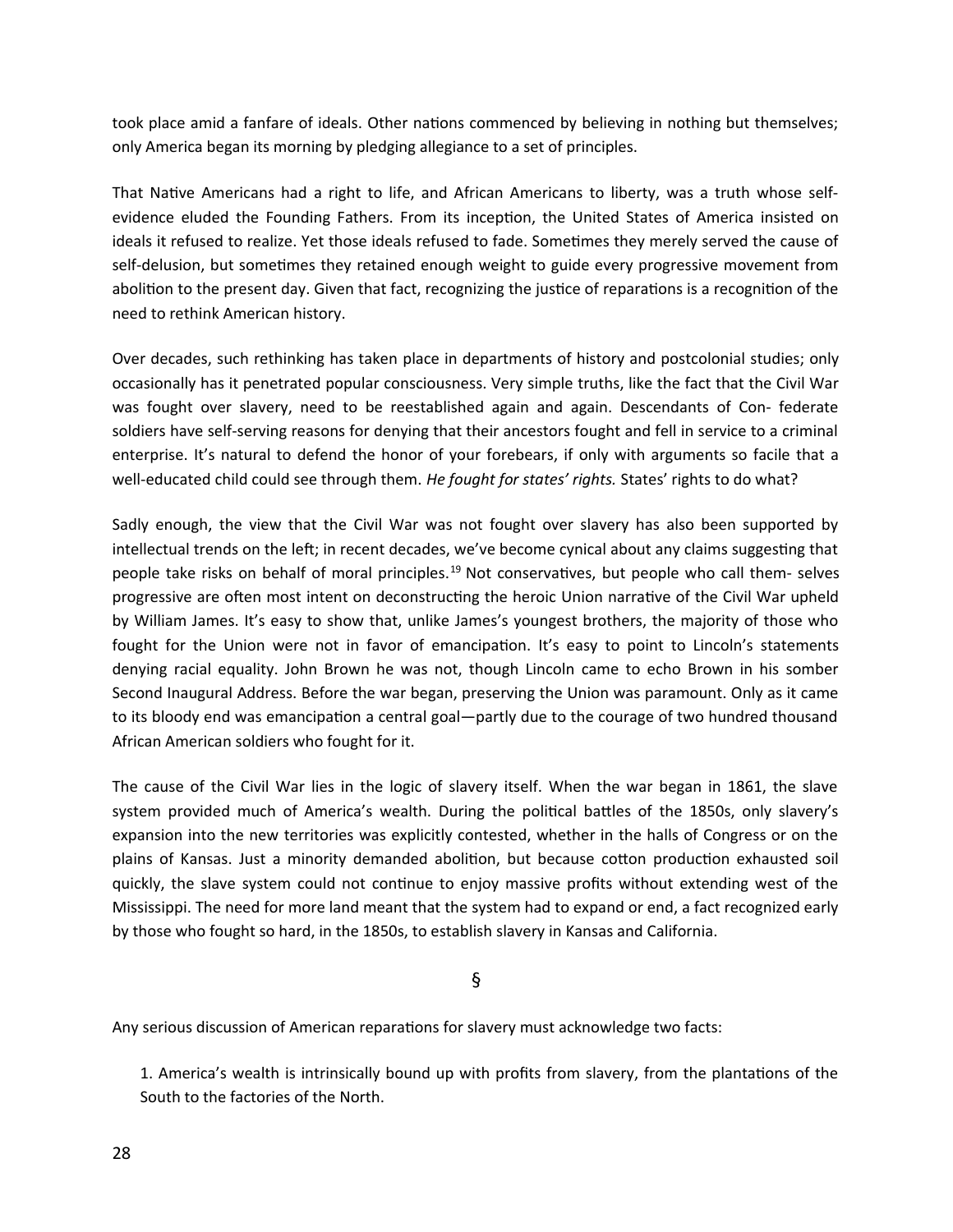2. Chattel slavery was abolished in 1865, but it was replaced by other forms of subjugation that were not just a function of custom and prejudice but a matter of law.<sup>20</sup>

Earlier histories of slavery portrayed it as a premodern, agrarian institution, "fundamentally in contradiction with the political and economic systems of the liberal republic . . . inevitably the contradiction would be resolved in favor of the free-labor North. Sooner or later, slavery would have ended by the operation of historical forces."<sup>21</sup> Recent historical work has shown, however, that slavery was a major engine of economic growth, becoming ever more efficient until the outbreak of the Civil War. That growth was not confined to the Southern states where cotton was picked, though they were seven of the eight wealthiest states in 1860. As the nineteenth century's most traded product, cotton produced by enslaved people was directly or indirectly responsible for the growth of American and British economies.

Cotton was as central to the nineteenth-century economy as oil is to the economy today. "Cotton is King," said South Carolina senator James Hammond shortly before the Southern states seceded from the Union, "and no power on earth dare make war on cotton."<sup>22</sup> At the time, cotton made up 60 percent of U.S. export revenues, and the United States produced 60 percent of the world's cotton. It wasn't just the raw material for the nineteenth century's most successful industry, the textile mills that were as profitable in Manchester, New Hampshire, as in Manchester, England. Cotton also drove increasing demand for iron goods, rope, furniture, and shoes.<sup>23</sup> Apart from the products produced by their labor, enslaved people them- selves made up 20 percent of America's wealth. Given the ease with which they could be sold on the market, enslaved men and women were also the most liquid form of wealth. The historian Edward Baptist showed that the owners of the nearly one million slaves who were sold from the Upper South to work the cotton and cane fields of Alabama, Mississippi, and Louisiana were less likely to be paternalistic planters fallen on hard times than remorseless entrepreneurs. As cotton production boomed, the separation of enslaved families became central to the slave system. Slaves were torn from their families because they fetched twice as much in New Orleans as they did in Virginia. Less obvious but more insidious was the way that bonds using those slaves as collateral enriched investors all over the world.

Sometime in elementary school I learned that a white farmer from Massachusetts named Eli Whitney invented the cotton gin. I learned that his invention made it easier to harvest cotton and was thus important for the Industrial Revolution, though without any understanding of cotton economics, I could hardly understand why this little piece of American history deserved attention in a textbook. I learned nothing about torture. Whitney may have invented the machine, but the men and women who served it were regularly and brutally whipped in order to increase production. In the absence of torture, a free laborer could pick some hundred pounds a day, the average rate to which production fell after slavery was abolished. At the height of the cotton industry in the 1850s, many enslaved cotton pickers averaged more than two hundred pounds every day.<sup>24</sup> The overseers' ledgers recorded the amount of cotton picked and the number of whippings administered next to each slave's name. Whoever failed to meet the constantly rising quota of cotton was subject to lashing with a ten-foot whip. Baptist showed that this form of torture was not the product of accidental sadism nor even a matter of punishment for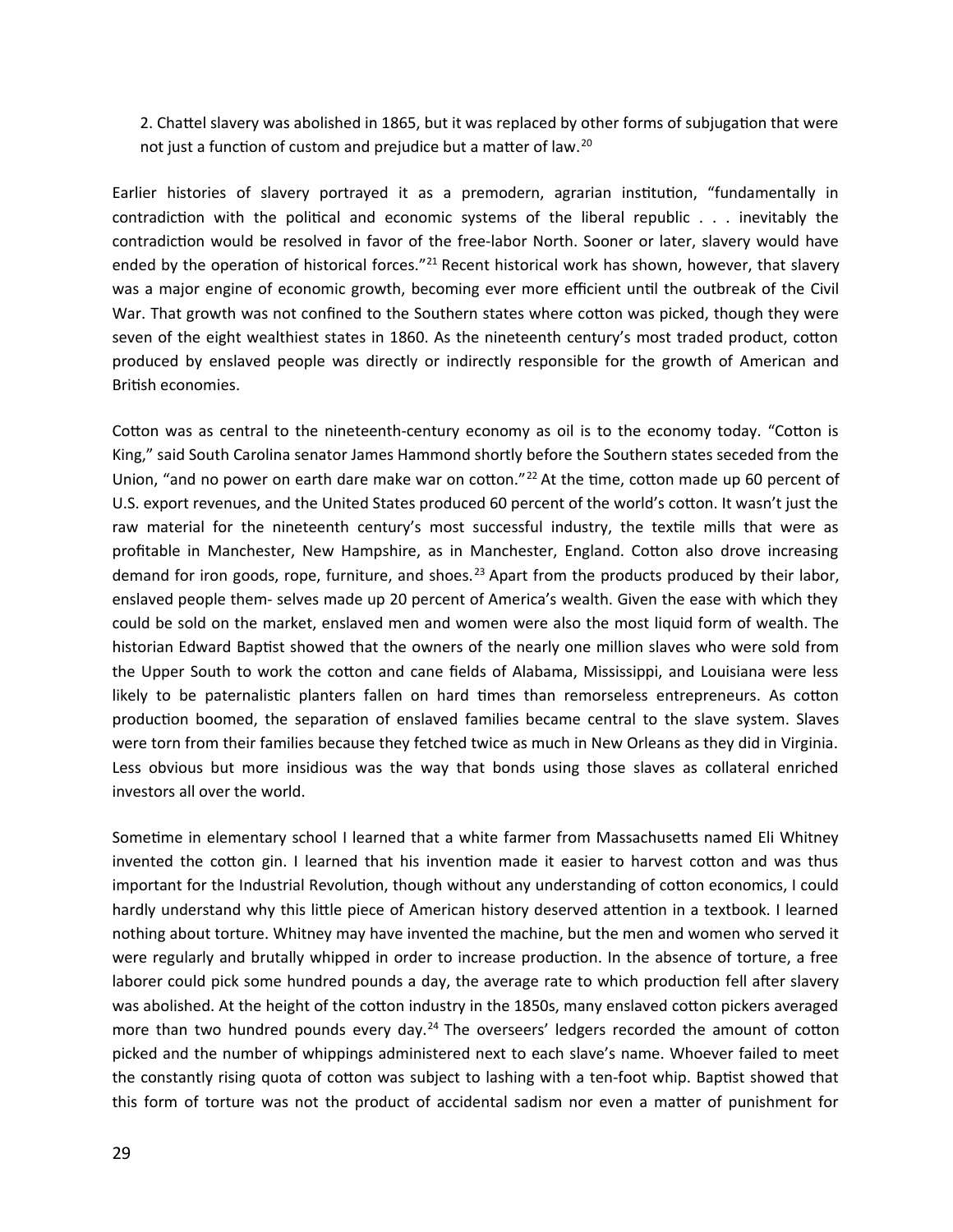alleged infractions. It was a central factor of production, forcing enslaved men and women to labor at inhuman speeds. "The whip," he concludes, "was as important to making cotton grow as sunshine and rain."<sup>25</sup>

As the Civil War drew to its bloody close, there was considerable discussion about what would become of four million emancipated African Americans. There was initial support for the idea that they were owed some compensation for generations of forced labor. General Sherman and Secre- tary of War Edward Stanton met in Savannah with twenty black freedmen, most of them ministers, to ask what they wanted for their people. The answer was clear: they wanted to own the lands they had formerly worked for others, divided into plots large enough to support their families. Asked whether they would prefer those plots to be scattered among white people or to live in colonies by themselves, Reverend Garrison Frazier, the group's chosen leader, replied that Southern prejudice against blacks would take years to disappear; blacks would prefer, for the time being, to live by themselves. Four days later, Sherman issued Special Field Order 15. It set aside the islands south of Charleston, the abandoned rice fields along the rivers, and the county bordering the St. Johns River, Florida—a total of four hundred thousand acres—"for the settlement of the negroes now made free by the acts of war and the proclamation of the President of the United States."<sup>26</sup> Each family was allotted "not more than forty acres of tillable ground" and no white people, with the exception of military on duty, would be permitted to settle there.

The mules were promised later, but not by any binding order. The proposal to grant forty acres and the means to farm them seemed a matter of good sense and justice, not only to freedmen and -women but to officials of the Freedmen's Bureau and many other white Republicans. Had it been realized, it would have been an act of reparation for the thousands of acres those African Americans had worked, under the lash, without pay. Moreover, the vision of small, independent farmers exactly fit Jefferson's conception of the ideal conditions for a democratic republic. A few months later, the Freedmen's Bureau controlled nearly a million acres set aside for this purpose—0.2 percent of land in the South.

But Jefferson's vision had been replaced by reveries of profit in the world cotton market. Both North and South preferred large plantations producing for export to self-sufficient small farmers.<sup>27</sup> Moreover, President Andrew Johnson was keen on restoring the rights and properties of the Southern planters who'd always had his sympathy. Not half a year after Lincoln's murder, Johnson overturned every order that had granted land to freed people and returned it to the planters who had started the war. As Martin Luther King Jr. said in 1968:

At the very same time that America refused to give the Negro any land, through an act of Congress our government was giving away millions of acres of land in the West and the Midwest, which meant it was willing to undergird its white peasants from Europe with an economic floor. But not only did they give them land, they built land grant colleges with government money to teach them how to farm. Not only that, they provided county agents to further their expertise in farming.<sup>28</sup>

African Americans working the land could no longer be returned to pre-war slavery, so sharecropping, a form of serfdom, was put in its place. Under the sharecropping system, the sharecropper worked the owner's field in exchange for a percentage of the crop. Sharecropping families were forced to buy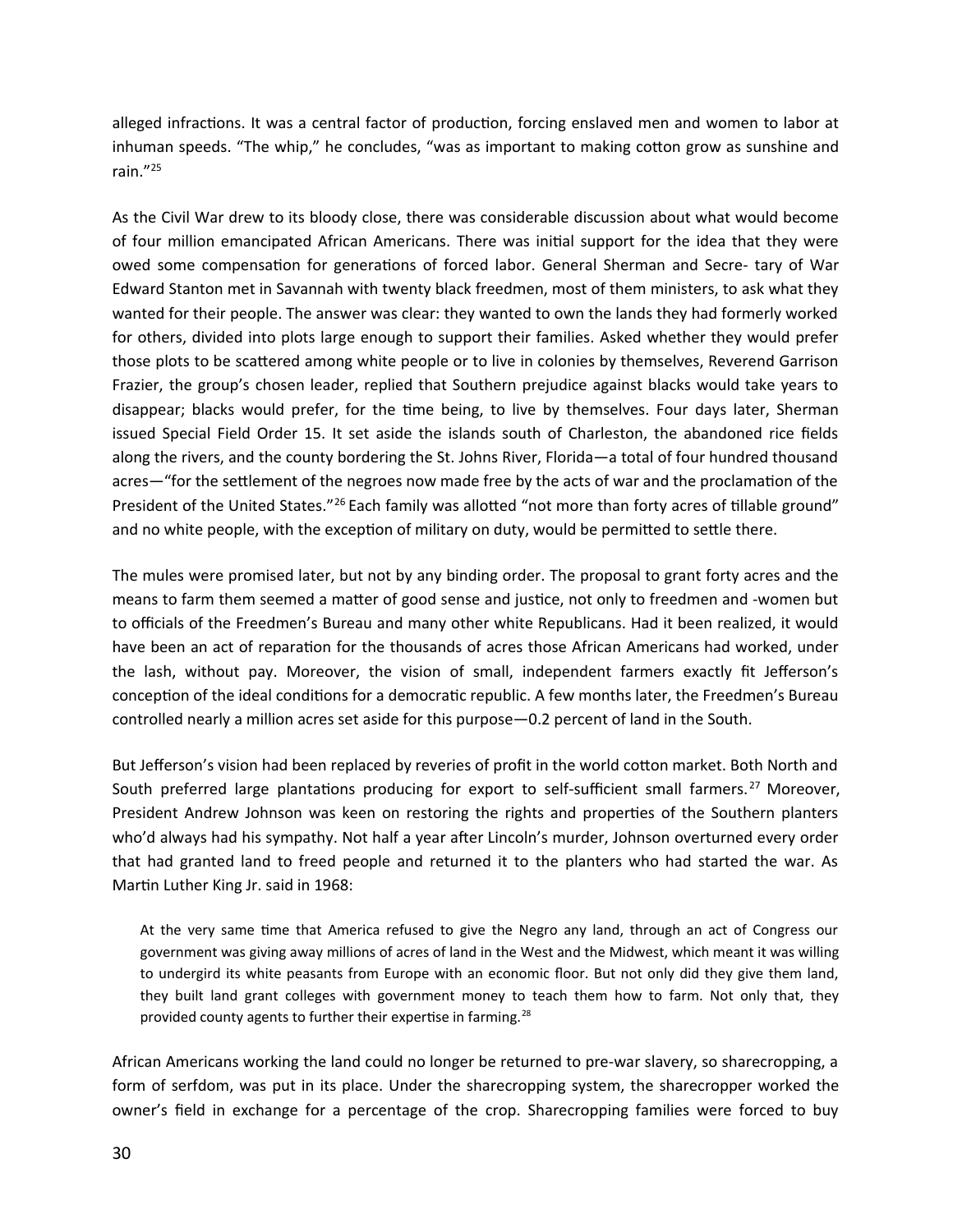everything they needed, from seed to salt, at the plantation store. They usually had to buy necessities on credit, at exorbitant interest rates, at the beginning of each season. The possibilities for cheating and outright theft were rampant, and generally exploited, for the owners were still seething at the loss of the people they regarded as property. The amount of cotton the sharecroppers picked was regularly underestimated, the price of goods was regularly inflated, and most sharecroppers never got out of debt. Though no longer in shackles, they could not leave the land.

Through enormous effort and self-discipline, some newly freed men nevertheless managed to become businessmen, teachers, lawyers, and even congressmen during the brief period of Reconstruction. Then Reconstruction was followed by the period commonly known as Jim Crow, named after a blackface minstrel caricature. Several writers now insist that the term is too innocuous to capture the horror of life in the South after Reconstruction. The journalist Douglas Blackmon proposed the term "Age of Neoslavery," arguing "Imagine if the first years of the Holocaust were known by the name of Germany's most famous anti-Semitic comedian of the 1930s."<sup>29</sup> Bryan Stevenson calls it the Age of Racial Terror, bell hooks calls it the age of apartheid. Both neoslavery and terror were instruments white Southerners used to wipe out the gains of Reconstruction. In the absence of federal troops and Northern engagement, Southern states fiercely enforced the laws known as the Black Codes, which were largely successful attempts to evade the Thirteenth Amendment:

**Section 1.** Neither slavery nor involuntary servitude, except as a punishment for crime whereof the party shall have been duly convicted, shall exist within the United States, or any place subject to their jurisdiction. **Section 2.** Congress shall have power to enforce this article by appropriate legislation.

The most systematically pernicious of those attempts turned on a clause in the first section of the amendment itself. It outlawed slavery and involuntary servitude "except as punishment for a crime whereof the party shall have been duly convicted." In the warped justice system of the postwar South, nothing was easier than inventing crimes and duly convicting African Americans of them.

Blackmon argued that the system of neoslavery, which persisted into the early years of World War II, explains more about contemporary American life, white and black, than antebellum slavery. Neoslavery was even more brutal. Under the old system, a chattel slave was the owner's property. Having made a considerable investment in a black human being, the enslaver had an economic interest in preserving that investment by upholding minimal standards of nutrition and health. Under the new system, convicts were not owned but merely leased by state prisons to private corporations that mined coal, forged steel, or built bricks. In some Alabama prison camps the mortality rate was 40 percent. If a convict died from malnutrition, lashing, overwork, or disease, the corporation could always get another. The price was trivial for the business owner, though the revenue was crucial for government coffers in states notoriously unwilling to levy taxes. Besides, the workers in question were criminals, weren't they?

Blackmon's devastating research shows they were not. Most were arrested under deliberately obscure vagrancy laws, according to which black persons unable to immediately prove they were currently employed by a white person could be charged, convicted, and sentenced to hard labor. Offenses such as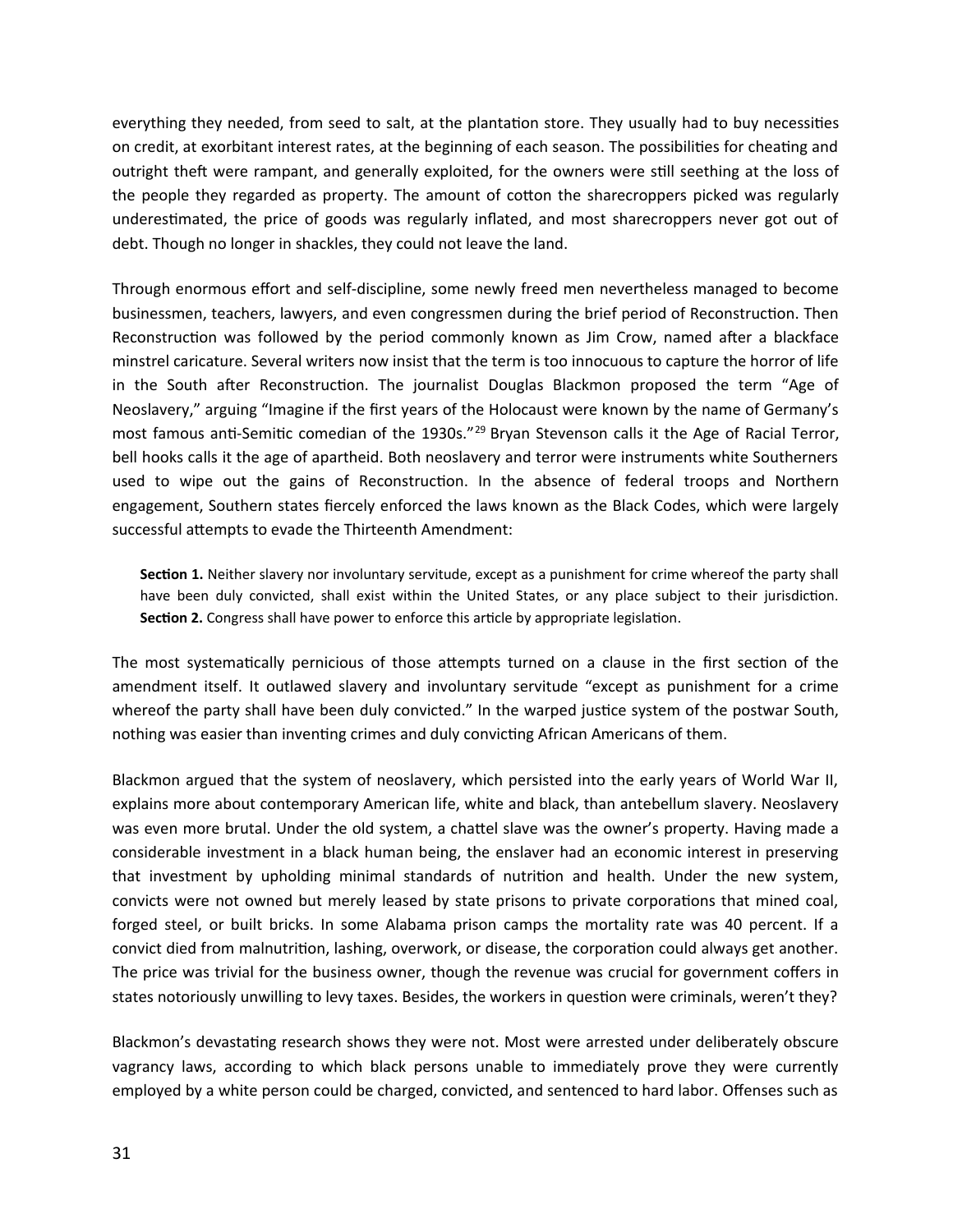spitting, selling produce after dark, walking next to a railroad, and talking loudly near a white woman could also result in prison terms. Under the new laws, it was no accident that 90 percent of prisoners in Southern jails were African American. Rather than reflecting on the legitimacy of the laws, however, most whites used the rise in African American crime rates to argue that blacks were inherently criminal. The resulting image of African Americans was even worse than it had been under antebellum slavery: people who'd been formerly viewed as loyal, albeit inferior, were now seen as dangerous. The increasing number of blacks in jail was used to support the old argument that they were not yet ready for freedom. In fact, Blackmon showed that the timing and scale of arrests were repeatedly correlated with the demand for cheap labor. Just before harvest time, for example, the number of arrests increased dramatically.

State officials responsible for arrests and convictions cooperated closely with the businesses to which convicts were leased. In some cases, business and law were controlled by the same person. Rounding up black men, and occasionally women, and putting them in the chains from which their parents were so recently freed served two purposes well. Along with the fear of lynching, fear of arrest kept Southern black people in a permanent state of intimidation. Many who were seized and sentenced never saw their families again, despite those families' appeals to federal authorities for help in finding the prisoners. Convict leasing was as effective a means of enforcing white supremacy as any ever devised.

The other purpose of the convict lease system was even more far-reaching. The growth of convict leasing coincided directly with the growth of the international labor movement. Access to a limitless supply of dirt-cheap labor allowed business to depress wages for free workers, break early strikes, and suppress the drive for unionization in the South.<sup>30</sup> Southern business literally had a captive workforce. In a 1911 letter to the state board of inspectors of convicts, the president of Tennessee Coal and Iron, a subsidiary of U.S. Steel, wrote "The chief inducement for the hiring of convicts was the certainty of a supply of coal for our manufacturing operations in the contin- gency of labor troubles." $31$  In the conflicts between business and labor that often became battles during the early twentieth century, convict leasing was a potent weapon. Business had no reason to accept workers' demands for decent labor conditions as long as it could force many thousands to work under indecent ones. The system thus damaged working white people as well as black ones, though only the latter were actually subject to whips and chains. Not until America's entry into World War II did Attorney General Francis Biddle order the FBI director J. Edgar Hoover to investigate a case of involuntary servitude. The reasoning behind the government decision was breathtaking. As Biddle's assistant wrote, the case was but one of many instances "in which members of the Negro race have been the victims. Enemy propagandists have used similar episodes in international broadcasts to the colored race, saying that the democracies are insincere and that the enemy is their friend."<sup>32</sup>

Blackmon is no radical, but a white man from the Mississippi Delta who was Atlanta bureau chief at *The Wall Street Journal*, which makes his Pulitzer Prize–winning book all the more damning. His research shows that "the prolonged economic inferiority and social subjugation of African Americans that was to be ubiquitous  $\ldots$  was not a conclusion preordained by the traditions of antebellum slavery." 33 The freedmen were poor, and often illiterate, but so were millions of white Southerners after the war. By the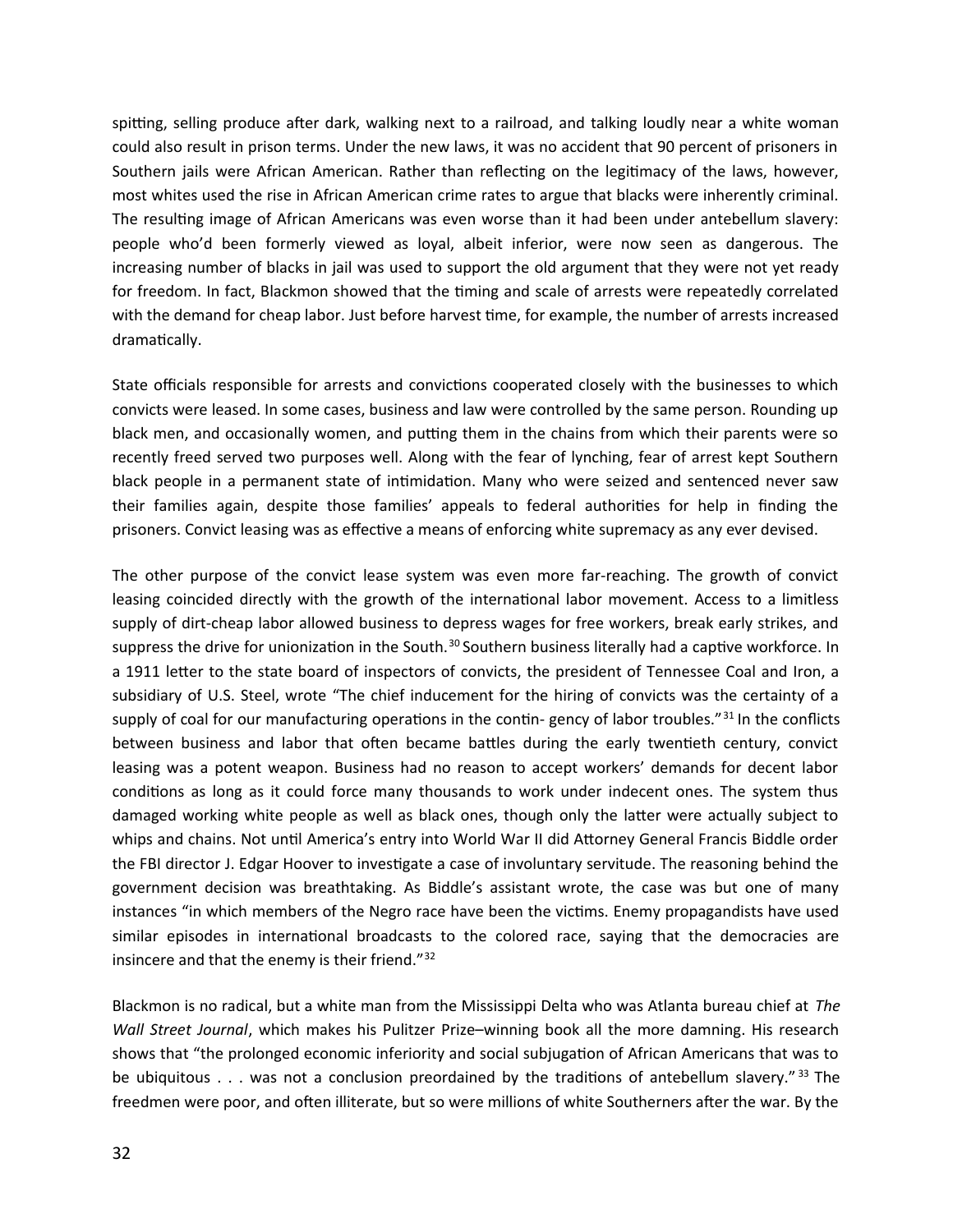mid-twentieth century, most of the latter had joined the middle class. Black people suffered a series of reversals.

Shortly after Blackmon's book was published, Michelle Alexander, in *The New Jim Crow*, and Bryan Stevenson, in *Just Mercy*, argued that the mass incarceration of young black men, usually for trivial nonviolent offenses, is a continuation of the convict lease system.<sup>34</sup> For possession of marijuana, an eighteen-year-old can be locked into a brutal prison where he is likelier to acquire expertise in lawbreaking than anything else. Even worse, should he seek an honest job after completing his sentence, a felony conviction will deter most employers from hiring him. In most states it will also result in the loss of such basic civil rights as the rights to vote, serve on a jury, receive government financial aid for education, or own a firearm. Study after study has shown that black and white youths are treated differently for breaking the law. $35$  Despite the 2010 Fair Sentencing Act, the crack that is smoked on a Bronx stairwell is still punished more harshly than the cocaine that fuels long hours in the kitchen of a high-end chef or the office of a Wall Street broker. The injustice is not limited to those who are actually sent to prison. As Stevenson argues, the knowledge that one in three black boys born today is likely to enter the penal system diminishes the hopes and expectations of all of them.

As a result of the war on drugs begun in the late 1960s, the prison population grew from 300,000 in 1971 to more than 2.2 million today. The United States has the largest prison population in the world, far exceeding that of China or Russia. Eighty percent of those prisoners are black or brown. Systemic racism contributes to the perception of those people as likely to be criminals, and that is no accident. The criminalization of African Americans was deliberate and intentional. Here's a quote from the diary of H.R. Haldeman, Nixon's chief of staff:

[The president] emphasized that you have to face the fact that the whole problem is really the blacks. *The key is to devise a system that recognizes this while not appearing to ...* [He] pointed out that there has never in history been an adequate black nation, and they are the only race of which this is true. Says Africa is hopeless. The worst there is Liberia, which we built. $36$ 

The war on drugs was a war on black men initiated by Republicans as part of their Southern strategy to appeal to formerly Democratic white voters alarmed by the gains of the civil rights movement. The Democrat Bill Clinton further institutionalized that strategy through mandatory sentencing policies that appealed to white working-class voters across the country.

As Blackmon argued, commercial sectors of U.S. society were never asked to account for their role in supporting white supremacy, though "it was business that policed adherence to America's racial customs more than any other actor."<sup>37</sup> While he marshaled compelling arguments for the idea that industry should pay for its long use of slave labor, Blackmon did not de- mand that it do so. But the case for reparations received another boost in 2014, when the young writer Ta-Nehisi Coates published an article in *The Atlantic.* 

Coates focused on a form of injustice called redlining, which excluded black neighborhoods from the mortgage support that was part of the New Deal. This support, which insured private mortgages, leading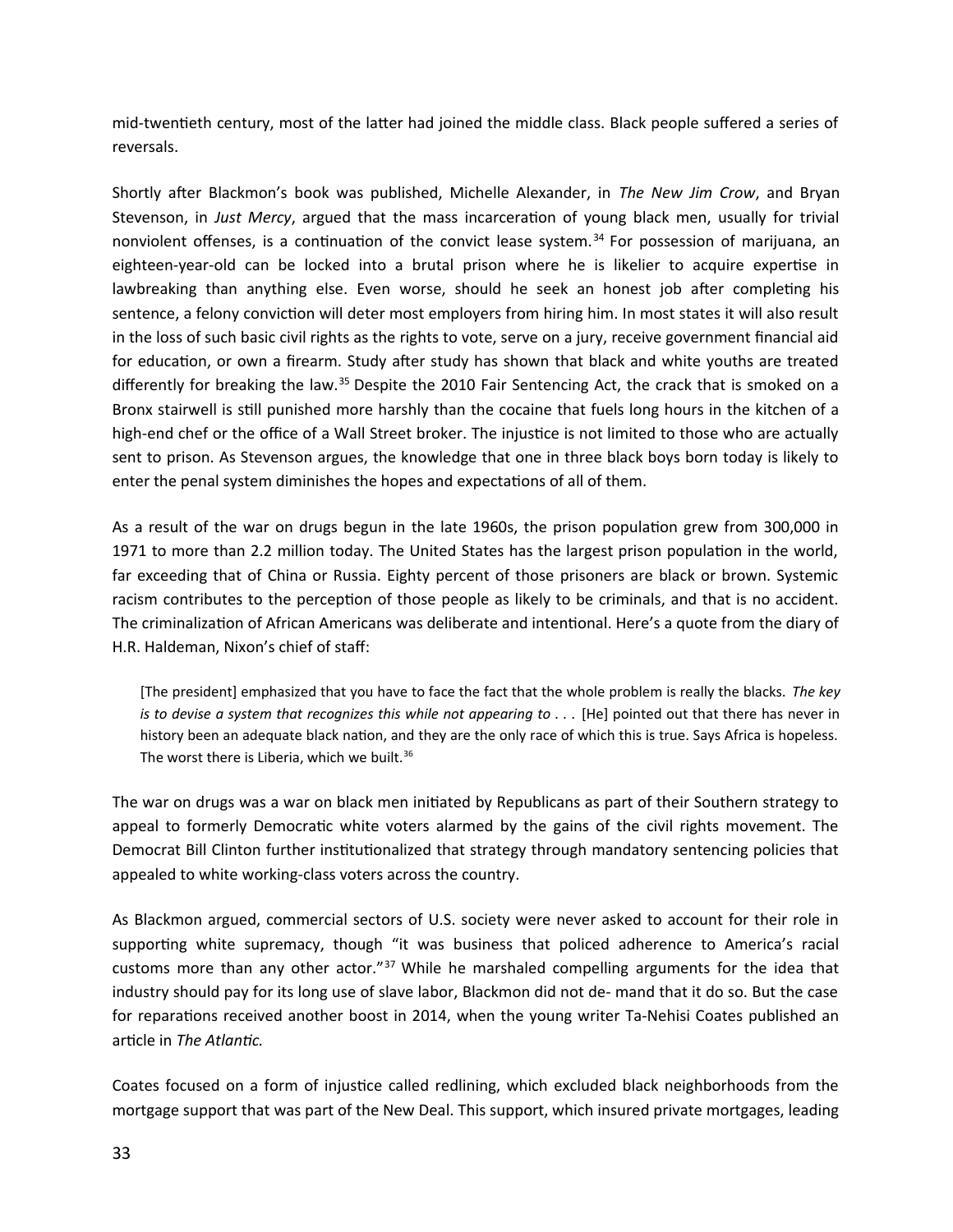to lower interest rates and down payments, helped millions of white Americans enter the middle class after the Great Depression. A government "could have required compliance with a nondiscrimination policy," wrote the urban studies expert Charles Abrams. "Instead, FHA adopted a racial policy that could well have been culled from the Nuremberg Laws."<sup>38</sup> As a consequence, black families were subject to predatory landlords and loans, and locked out from acquiring what is, for most people, the primary source of wealth. Small won- der that the Pew Research Center estimates that white households are worth roughly twenty times as much as black ones. Since African Americans earn, on average, 77 percent of white Americans' salaries, the gap in wealth is much greater than the gap in income.<sup>39</sup>

Worse still, even those who managed to buy their own homes were damaged by the neighborhood segregation that mortgage policies underlined. It isn't necessary that public schools be supported by local property taxes. In Germany, for example, school funding is supported by state and national appropriations without regard to neighborhood. In the American system, a child born in a wealthy neighborhood will automatically have smaller classes, more equipment, and better-paid teachers than one born in a ghetto. Since well-educated parents tend to raise well-educated children, these are damages that persist across generations. As the philosopher Elizabeth Anderson showed in *The Imperative of Integration*, segregation is not only the root cause of inequality, but a significant force in undermining democracy.<sup>40</sup>

The development of segregated neighborhoods was not a matter of local prejudice; it was underwritten by federal law. Clauses in FHA mortgages granted to white people explicitly prevented resale to blacks. Redlining was not outlawed until 1968, and some of its victims are still alive. Focusing on them removes the first objection raised concerning reparations for African Americans: How can anyone determine to whom reparations are owed? Here there's no need to trace lines back to slavery. There are clear enough ways to establish who was left out of the New Deal that made white America a largely middle-class nation, just as they were left out of Social Security, the other lasting New Deal success. In order to sell the New Deal to Southern voters, Social Security was not made available to farm and domestic workers, which excluded 65 percent of African Americans working at the time.

In "The Case for Reparations," Coates showed that legally sanctioned economic injustice persisted until 1968, and he also showed that some early Americans found the idea of reparations natural. Long before forty acres were promised to liberated families, some Quaker communities made membership contingent on compensating one's former slaves.<sup>41</sup> In 1810, Yale president Timothy Dwight wrote, "It is in vain to allege that our ancestors brought them hither, and not we . . . We inherit our ample patrimony with all its incumbrances, and are bound to pay the debts of our ancestors . . . To give [slaves] liberty, and stop here, is to entail upon them a curse."<sup>42</sup>

You cannot choose your inheritance any more than you can choose your parents. You can only choose your relationship to them. Bernhard Schlink, the author of the best-selling book *The Reader*, has argued that breaking with them entirely is the only way for a German to escape her Nazi parents' guilt.<sup>43</sup> I disagree, and admire those descendants who attempt both to maintain clear antifascist positions and to honor those fathers and mothers whose actions were thoroughly dishonorable. But if you maintain a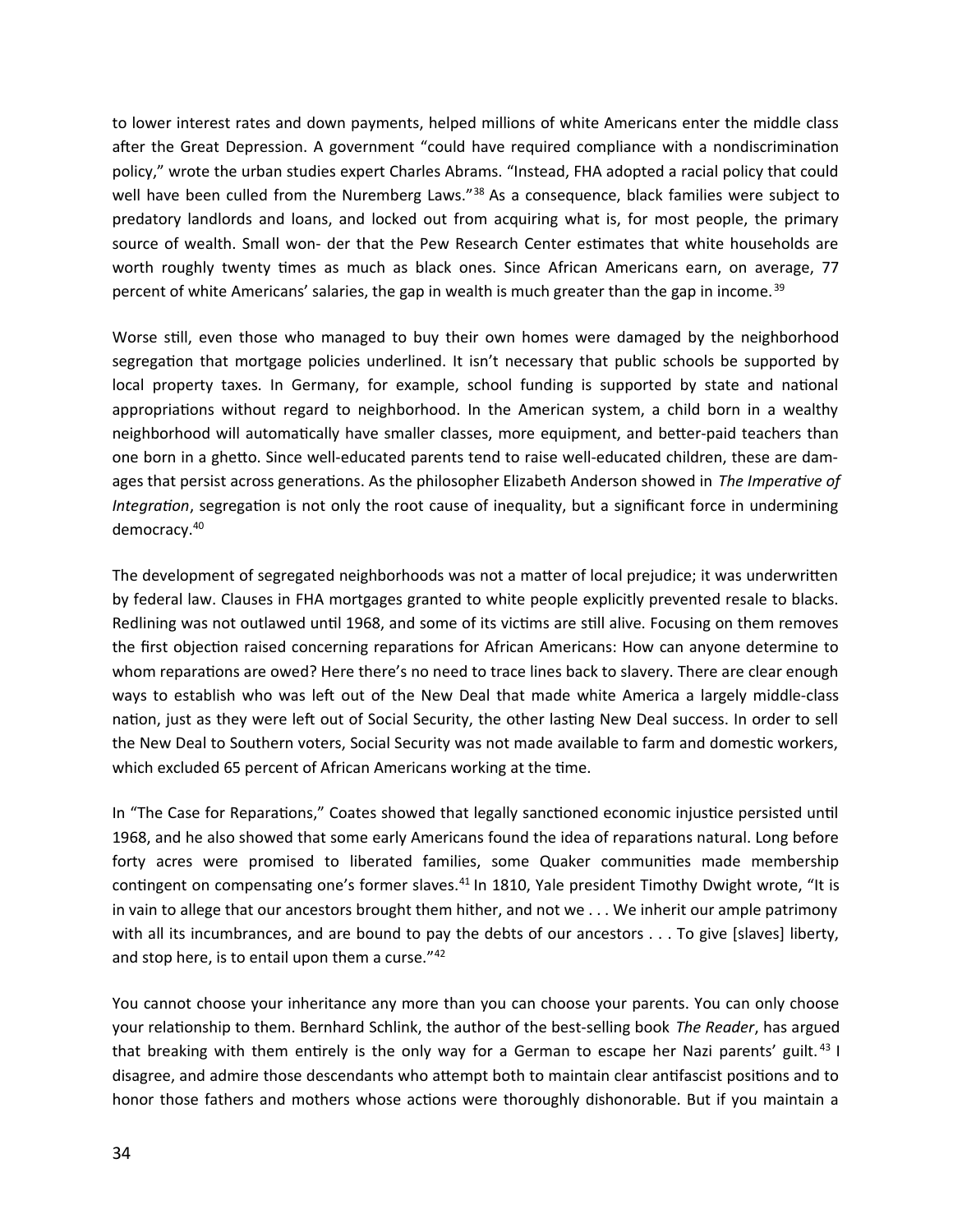relationship, and especially if you assume any part of a legacy, you should be bound to acknowledge its context. Most states require that debts be paid before deceased people's assets are distributed to their heirs. It's an aspect of law that is based on intuitions about fairness: you have no right to enjoy the benefits of an inheritance without assuming its liabilities as well. There is no corresponding moral rule; unlike personal property, historical debt can rarely be quantified. Yet the intuition embodied in the law is one we preserve.

Coates's argument is as simple as it is eloquent. Slavery was, among other things, the theft of black labor that produced enormous wealth. For some early white observers, honor and justice demanded that at least part of the wealth be given to those whose labor produced it. If it can be proved that legal measures created to subjugate African Americans persisted a century after slavery was abolished, the debt that was owed to enslaved people should be paid to their heirs. The evidence for those claims was overlooked only because, for too many Americans, the period between the Emancipation Proclamation and the Montgomery bus boycott is simply blank. Recent research allows us to fill in that blank. Yet even earlier, Martin Luther King wrote, "The South deluded itself with the illusion that the Negro was happy in his place; the North deluded itself with the illusion that it had freed the Negro. The Emancipation Proclamation freed the slave, a legal entity, but it failed to free the Negro, a person."<sup>44</sup>

Reparations, Coates argued, would be the full acceptance of our collective biography and its consequences. It's dishonest to appeal to national pride without acknowledging national shame. If you'd be appalled by a German nationalist who boasted of Beethoven and bratwurst while ignor- ing Buchenwald, you cannot confine your vision of America to the words of the Founding Fathers or the deeds of the Greatest Generation. You must own American evils as well. Doing so, Coates wrote, would initiate a national reckoning that could lead to spiritual renewal. "More important than any single check cut to any African American, the payment of reparations would represent America's maturation out of the childhood myth of its innocence into a wisdom worthy of its founders."<sup>45</sup>

From myth to wisdom: it's a matter of growing up. In his argument for reparations, Coates reveals a remnant of faith in American ideals that is at odds with the pessimism for which he's been criticized. Some African American writers, like Cornel West and Thomas Chatterton Williams, have charged that Coates's later writings essentialize race and fetishize white supremacy; they argue for a more universalist vision that attends to the dynamics of class and power. Without such a vision, Coates's singular focus on white supremacy leaves both black and white people without agency, or hope of transcending tribalist conflict. For Williams, white supremacy and Coates mirror each other: "Both [white supremacy and Coates] mystify racial identity, interpreting it as something fixed, determinative and almost supernatural . . . So long as we fetishize race, we ensure that we will never be rid of the hierarchies it imposes."46 To hold that ideals are ethnically and genetically determined is to cede the floor to a materialism that leaves human beings without power and ideals without force.

In "The Case for Reparations," however, Coates's appeal to American ideals struck transcendent notes that resonate with some of Obama's most stirring speeches, including the one he gave in Selma, Alabama, on the fiftieth anniversary of Bloody Sunday: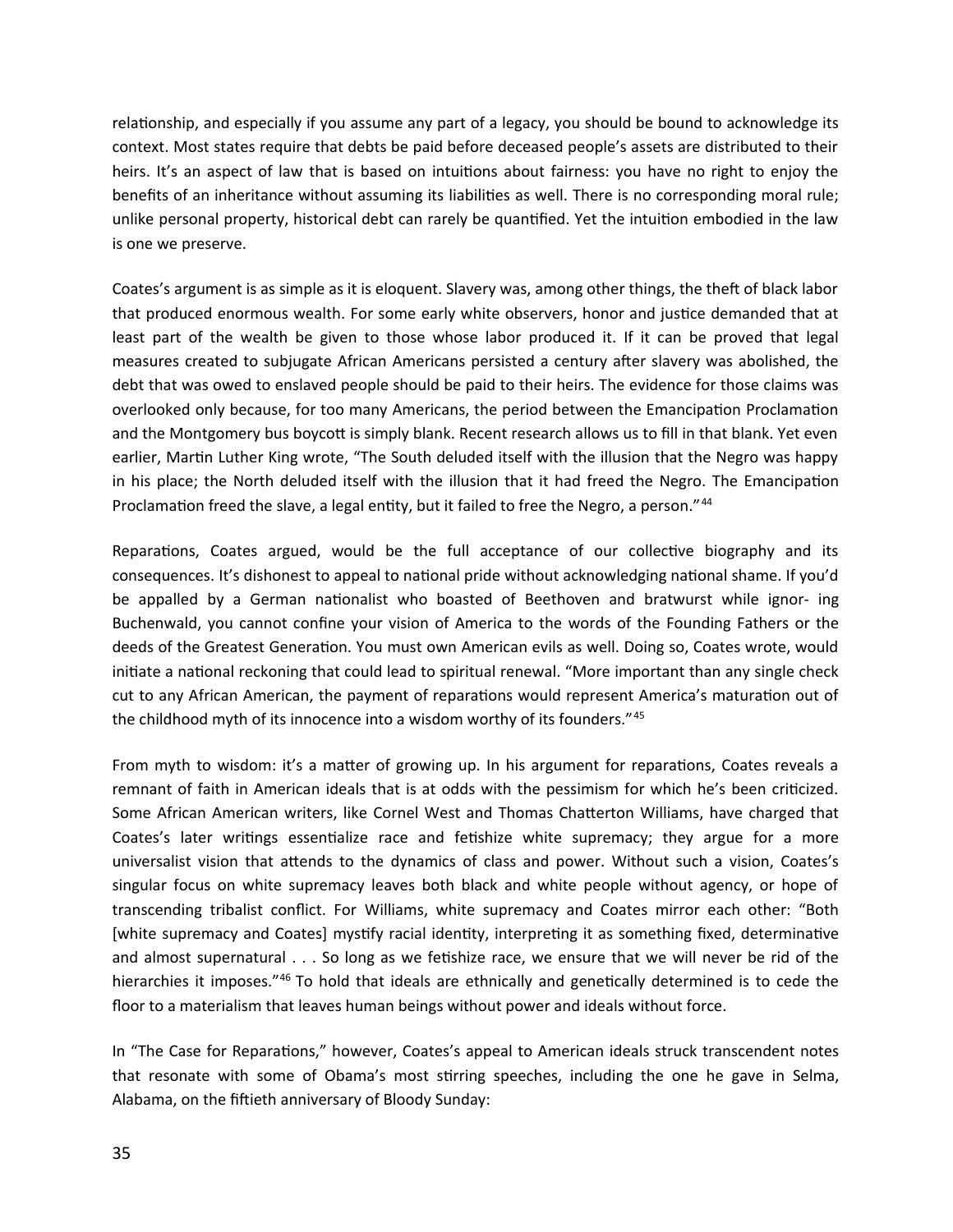What enormous faith these men and women had. Faith in God—but also faith in America . . . What greater expression of faith in the American experiment than this; what greater form of patriotism is there than the belief that America is not yet finished, that we are strong enough to be self-critical, that each successive generation can look upon our imperfections and decide that it is in our power to remake this nation to more closely align with our highest ideals? . . . To deny this progress, this hard-won progress—our progress—would be to rob us of our own agency, our own capacity, our responsibility to do what we can to make America better.

§

The small town of Selma (population: 18,000) devotes the first weekend in March to celebrating the event that put it on the map in 1965: the march across the Edmund Pettus Bridge that was so brutally suppressed it led Lyndon Johnson to propose, and Congress to enforce, the Voting Rights Act that protected all Americans' right to the ballot. Although that right had been established in 1868 by the Fourteenth Amendment, Southern states were resourceful in finding ways to get around it. The milder ways involved poll taxes, and tests full of unanswerable questions: How many bubbles in a bar of soap? How many feathers on a chicken? How high is up? When those tests failed to discourage resolute black voters, state authorities turned to terror.

The voter registration drive that claimed the lives of Chaney, Schwerner, and Goodman was no less violent in neighboring Alabama. Half a year after the murders in Mississippi, an Alabama state trooper shot Jimmie Lee Jackson, a black veteran and Baptist deacon who had joined others in a peaceful demonstration after five futile attempts to register to vote. It was a time when civil rights workers were told to stay out of Selma—the whites were too mean and the blacks too scared—but Jackson's death was galvanizing. Organizers led by Martin Luther King Jr.'s Southern Christian Leadership Conference decided to march to the state capital with his casket. The first march, on what came to be known as Bloody Sunday, ended when state troopers spilled the blood and smashed the bones of marchers, including twenty-four-year-old John R. Lewis, now a long-serving Georgia congressman, as well as a number of young girls and grandmothers.

Reporters captured the violence on camera, and the nation was ap- palled. Two days later, Martin Luther King Jr. came from Atlanta to lead the marchers across the bridge, but he stopped to kneel and pray at the foot of a line of armed state troopers. Unknown to most of those who followed him, King had promised not to march without the permit that civil rights attorneys were working to secure. That night, a white Unitarian minister named James Reeb, who had followed King's call to come to Selma, was bludgeoned to death outside a local café. Reeb's death accelerated the pres- sure to allow the final march to proceed, and on March 21, 1965, thousands of people trekked fifty miles through the mud to Montgomery. This time, nineteen hundred state troopers were under orders to protect them. Arriving in the Alabama capital, the marchers were treated to a campsite rally that featured Harry Belafonte, Pete Seeger, Odetta, James Baldwin, Nina Simone, and Joan Baez.

Since 1992, the march across the bridge—still named for the Confederate general and Klan leader who became a U.S. senator—has been repeated every year. When I arrived at the church where the original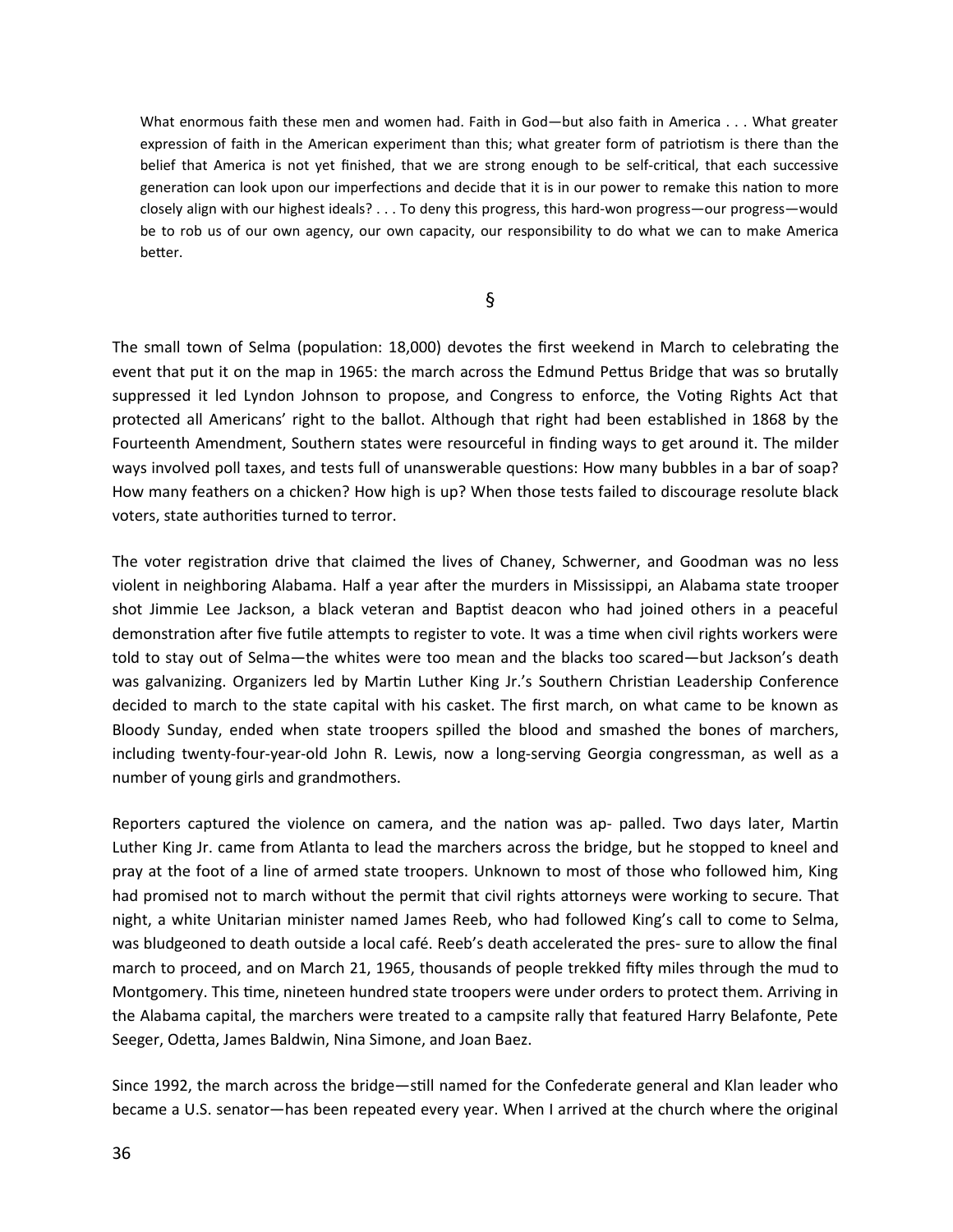march began, the civil rights leaders Jesse Jackson and Benjamin Barber were speaking to the crowd from the steps. I bought a T-shirt that read I MISSED IT IN 1965 BUT I WAS THERE IN 2017 from a young vendor wearing long dreadlocks. Both Jackson and Barber denounced the Supreme Court decision that had gutted the Voting Rights Act that people had died in Selma to achieve.<sup>47</sup> In the churchyard, someone passed out printed signs READING STOP VOTER SUPPRESSION! in red, white, and blue. We were there to honor a struggle that took place half a century earlier because it is one that still needs to be fought.

Ain't gonna let Donald Trump, no Turn me round Turn me round Turn me round

As the march began, I positioned myself behind the woman with the best voice, singing along with others as she improvised and led. Pushing a stroller where her daughter sat smiling, wearing a lavender bow that covered most of her head, she sang with ringing determination and perfect pitch. The man singing "I ain't gonna study war no more" the loudest was wearing a U.S. Marine uniform. Maybe it wasn't as incongruous as it seemed: for many black Americans, military service is not only a source of pride but an emblem of full citizenship—one reason why waves of lynchings were directed at black veterans returning from both world wars.

Looking up at the ironwork balconies like the ones I'd seen often in New Orleans, I could tell that some of the boarded-up storefronts were grand in their day. Though cotton made it wealthy in the years before the war, today Selma is as poor as the Delta—without the uncanny beauty of a Delta landscape. The church where the march began is now a national landmark, but the house next to it was abandoned, all of its windows broken, with paint peeling off most of the siding. Across the street a smaller house had simply imploded, spilling planks across what once was a yard. Selma is also racked by gang violence. "Proportionally speaking, we're the eighth most violent city in the country," one resident told me with a hint of pride. It isn't even really a city; as another told me, "We don't even have a chain restaurant like McDonald's."

Selma does have a small museum devoted to African American history, enslavement, and resistance. Housed in one of the storefronts on Water Street, its entry shows a rough mural of men and women bowed over cotton bolls. Above them is the lash-scarred back of a black man and the words *Never Again*, painted, as if written by the blazing sun. At the end of the block is the Old Depot Museum, a large brick building that once was a train station. Now designed to show the history of the region, its main exhibits take up two rooms. The larger one is devoted to civil rights history, showcasing the four martyrs who died in Selma's voting rights struggle. The other room is devoted to the Confederacy, complete with canon, cannonballs of varying sizes, a clean Confederate flag, and a pair of worn crutches. The day I visited, a woman was setting up chairs in the civil rights room in preparation for the monthly evening meeting of the Sons of Confederate Veterans.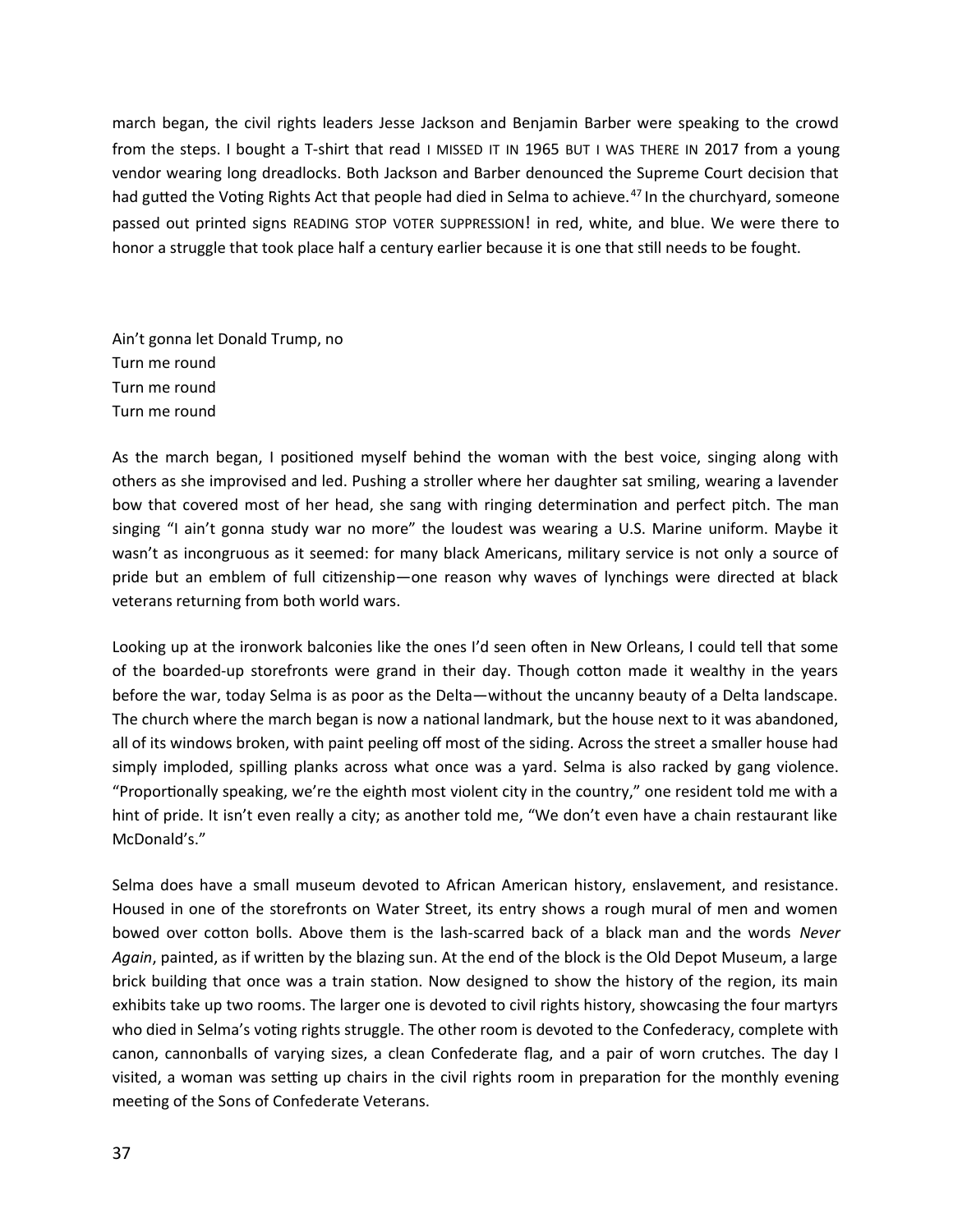"It's the best room," she told me. "Of course, I could just move that cannon and they'd all fit into the Confederate room."

"So why do it this way?" I asked.

"I'm just a bitch"—she laughed—"and I think it's funny to make 'em sit there."

She was not at the march, but thousands of others were. There were old men and women aided by wheelchairs and walkers; there were children on shoulders and on foot. Three young white women wore Black Lives Matter T-shirts; one young black woman carried a handmade sign reading THIS COUNTRY WAS FOUNDED BY IMMIGRANTS. A grand lodge of African American Masons were dressed in stiff suits and black bow ties. There were two Buddhist monks in long saffron robes who come every year from Japan. A young white girl held a sign that said I WILL VOTE IN 2028. Three Jews wore T-shirts reading MONTGOMERY COMMUNITY in English and Hebrew. As we neared the bridge, the black woman with the wonderful voice struck up "We Shall Overcome." When she reached the verse that begins "Black and white together," I turned around. Everyone behind me was singing. It was all still possible: solidarity, hope, and even "America," which she sung out next, with even more gusto. *God shed his grace on thee.* Do you hear it as a statement about the past or a prayer for the future?

On the other side of the bridge stand memorials to civil rights leaders and martyrs, named or unknown. That day they were flanked on either side by smiling black families posing for pictures. Behind them the live oak trees were as gray as the Spanish moss that draped them under the cloudy March sky. Rows of outdoor stalls selling everything from cheap dashikis to neon-colored toy dogs flanked the highway. The Bridge Crossing Jubilee that commemorates the march is the town's largest annual event. Yet the city council is unable or unwilling to devote funds for the extra fire and police teams needed to remain on duty for the weekend that draws thousands to this forsaken place.

I'd signed up for a workshop connected to the jubilee. In four days, if I wanted, I could be certified as a Kingian Nonviolence trainer by Dr. Bernard Lafayette, one of King's assistants who was injured on Bloody Sunday, and his multiracial team. The participants were housed at a local black college. When I arrived there after the long drive down unlit back roads from Oxford, I felt chastened. One bathroom in the shared apartment had no mirror; in the other, the toilet was perpetually flushing, and a little force could knock down most of its walls. The building called the president's house was reserved for special guests; it only hinted at the desperate underfunding of the other college facilities. But the Healing Waters retreat center, site of the workshop, lay on a lovely spot of land overlooking the river. From the deck you can see the bridge where the battles took place.

Like the Winter Institute, the Selma Center for Nonviolence believes in the power of storytelling, the necessity of building relationships in order to get community work done, but in the Selma training there was little mention of race. Although Selma is 80 percent African American, Ainka Jackson said that few people, white or black, were interested in talking about it. "This isn't New York," she told me. "If I said we were holding a panel on race, I would hear 'There they go again.'" She finds it more effective to focus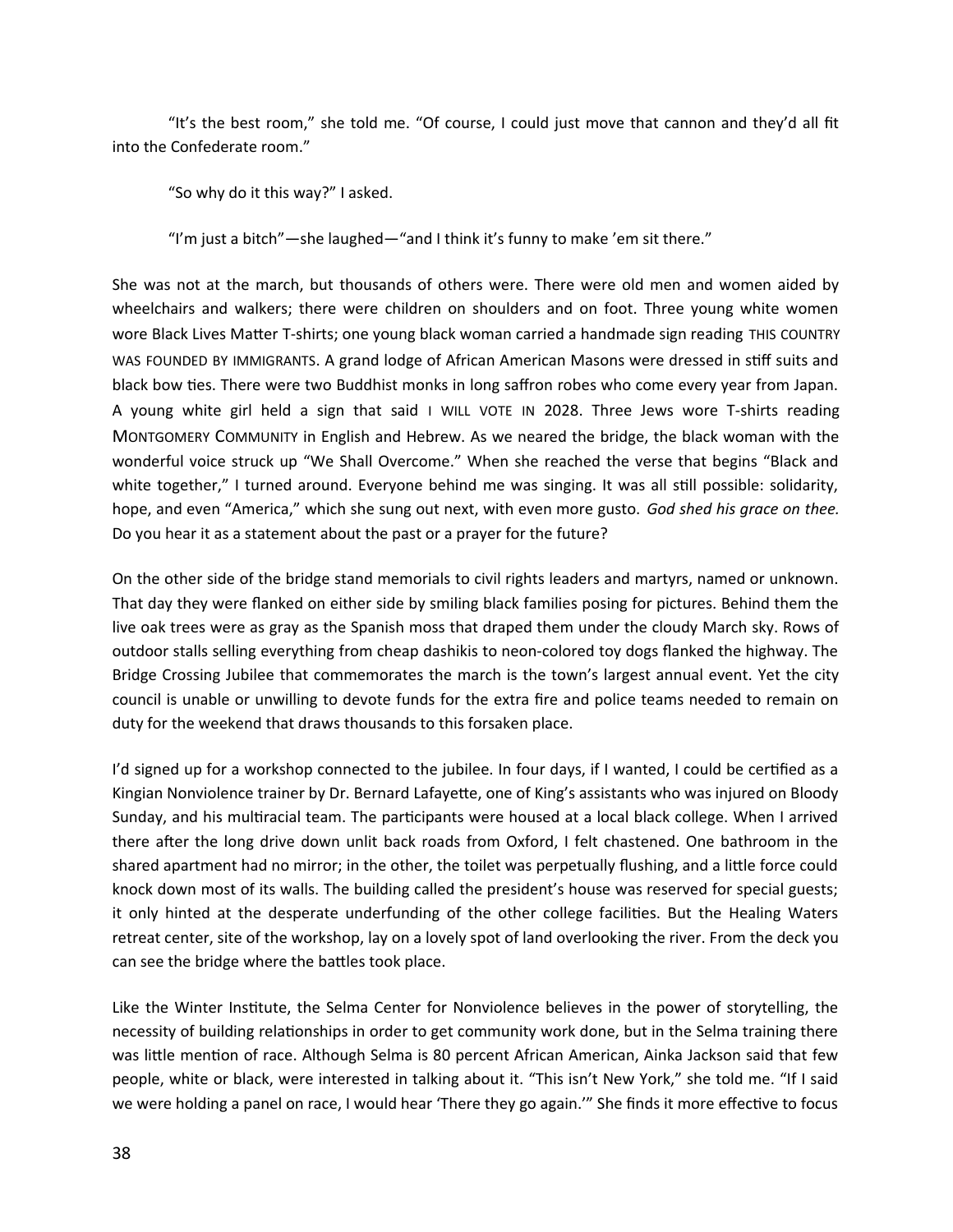on community problems—education, homelessness—even though they affect far more black than white people. Even in Selma, she told me, nobody talked about Bloody Sunday until Ava DuVernay's movie *Selma* appeared.

Ainka is the director of the Selma Center, and her biography is impressive. She comes from an extraordinary family, who are largely responsible for organizing the jubilee, the center, the African American Museum, and most of the progressive community building that takes place in Selma. Her father, Hank Sanders, was the second of twelve children born in a three-room shack in the Alabama Black Belt. A scholarship took him to Harvard Law School, where he met his wife, Rose, who later changed her name to Faya Rose Touré to erase the names of her ancestors' enslavers. They moved to Selma and opened a law office. In addition to practicing law, Hank became a state senator while Faya Rose became an artist, a songwriter, and a community activist whose impatience has annoyed or inspired most everyone in Selma. She wears exquisite African clothing that looks more suited to Cambridge or Cape Town than to Selma. Together they raised three children, four foster children, and an uncountable number of homeless people, including one from Japan who showed up at their door.

All three of their children became activists and lawyers—"because people listen to lawyers," said Ainka, who had earlier been a teacher and a social worker. All three of them were onstage for the mock trial that takes place every year in the Dallas County, Alabama, courthouse, where so many African Americans had tried and failed to register to vote half a century earlier. In 2017, the subject of the trial was reparations for slavery. Sanders and Touré had been lawyers for the class action suit made by black farmers against the U.S. Department of Agriculture, which systematically denied black farmers the loans easily granted to white ones in the years between 1981 and 1995. Each of the plaintiffs received compensation, capped at \$50,000 apiece, in 2013. Although that was often less than the actual damage they'd suffered, the \$1.2 billion settlement was the largest ever paid as reparations for racist discrimination.

Now Touré was arguing a harder case. The fifteen thousand black farmers were still alive, the damages they suffered possible to trace. In the mock trial, she represented all those whose ancestors were enslaved in the United States of America. She called for compensatory damages for the work that was never remunerated, punitive damages for the harm done to succeeding generations. A woman called Sister Youni played the part of a slave, describing the Middle Passage, the labor, the hunger, the master who came most nights to have his way with her.

"So we add unpaid child support, Your Honor," said Touré to the mock judge. "How old are you?" she asked the witness. "Are you living in the nineteenth or the twenty-first century?"

"How can I know if I was never allowed to read or write?"

The next witness was Roy Winbush, a psychologist who wrote two books about reparations. He spoke of the damage done to descendants of enslaved people, arguing that the wounds of black women had always been underestimated. "Look at our skin color, look at our hair. All of us have an ancestor who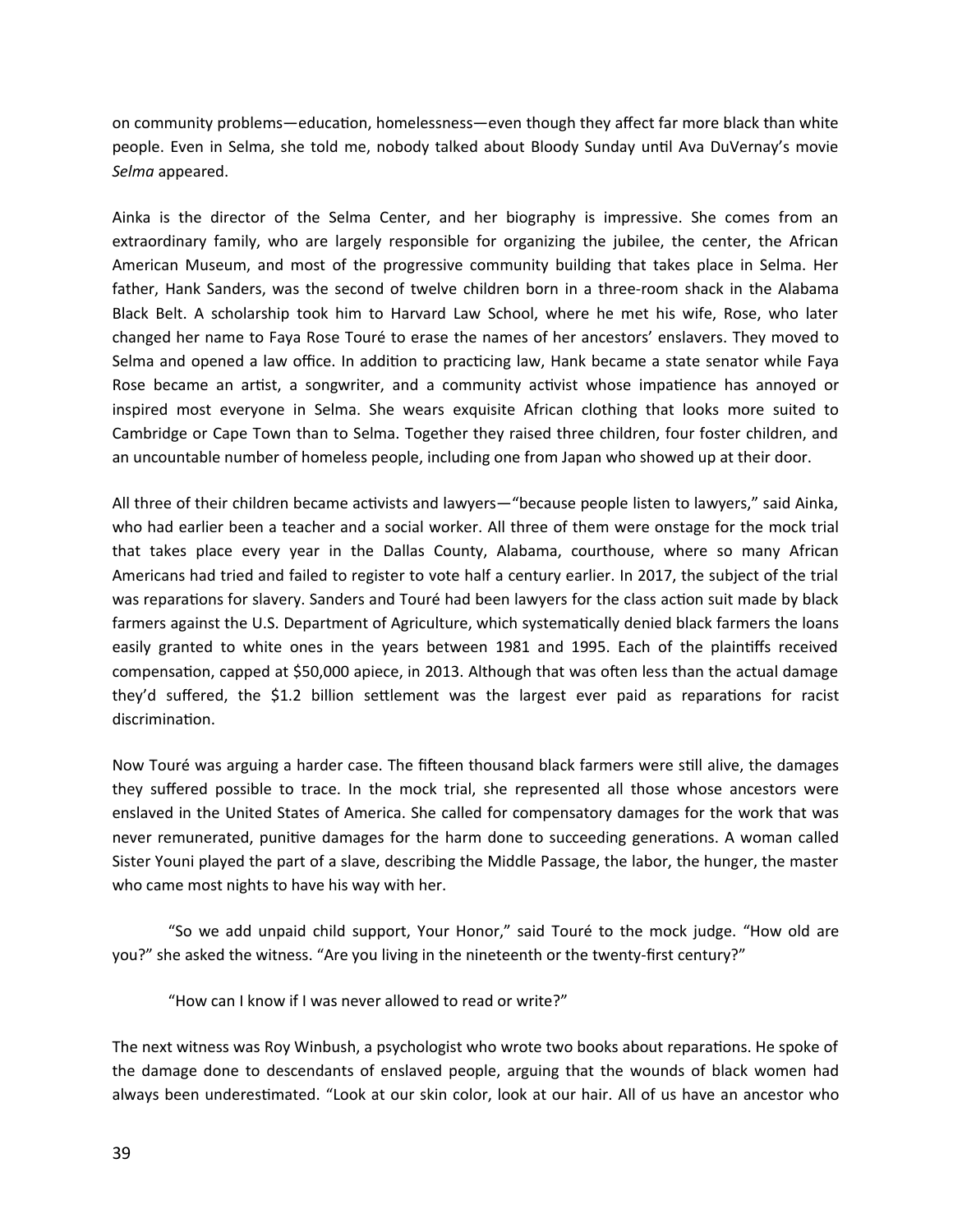was raped." Arguing for the straight line between that history and the fears of African Americans today, Winbush said, "Look at how we lower our voices when we say the words 'white people' even when there are no white people in the room." The audience laughed.

The lawyer for the defense was Touré's oldest daughter, Malika, heavily pregnant with her seventh child. As lawyers do, she argued about precedent: courts give compensation only for direct personal injury. There was no pre- cedent for this kind of compensation. In 2013 the United Kingdom paid 20 million pounds to five thousand elderly Kenyans who endured torture during the Mau Mau rebellion, but that case was settled rather than tried, and those who'd been damaged were still living. Any court would say that the plaintiffs demanding reparations for slavery had no legal standing.

Any court would also deny the right of a witness to connect with his ancestors before answering a question. "You hear voices?" asked a cross-examiner.

But this was a mock trial, and Touré replied that connecting with ancestors is an African tradition, so moments of silence were allowed. With contempt, she dismissed the argument that African Americans wouldn't know how to spend reparations responsibly. "If you hit someone's car, would anyone argue he didn't deserve reparation because he's too stupid to spend it?" The defense argued that the case could be decided only by Congress, as courts only have jurisdiction over immediate personal injury, while it undermined any hope of congressional action by pointing to the budget deficit. Still, the verdict was unsurprising: the mock judge awarded \$10 trillion in compensatory and \$30 trillion in punitive damages. The courtroom cheered.

The mock trial was part of an all-day Southern Reparations Summit, where I was usually the only white person in the room. A couple of visits to black churches aside, it was an entirely new experience for me, and I ached for black friends who experience the reverse situation all the time. You can- not fully trust, and you do not really belong, leaving everyone floating in an air of uncertainty we politely pretend is normal. I took my seat, sat up straight, and listened. In addition to the Sanders-Touré family, the discussions were led by the leaders of N'COBRA, the National Coalition of Blacks for Reparations in America, founded in 1987. Senator Sanders began the summit by saying that the black farmers' lawsuit, though limited, had established a principle: the U.S. government has a duty to act when people were wronged by its actions. Although legislation as well as litigation would be needed for further justice, he hoped the success of the farmers' suit would encourage those who continue to work for comprehensive reparations. A loose set of arguments followed, punctuated alternately by humor and anger.

"Sherman didn't mention mules when he promised forty acres, but land came with mules those days. Otherwise it'd be like offering you a Lexus without an engine."

"The Jews got reparations for what happened between 1939 and 1945. What we suffered was worse and longer. Only what happened to Native Americans is comparable."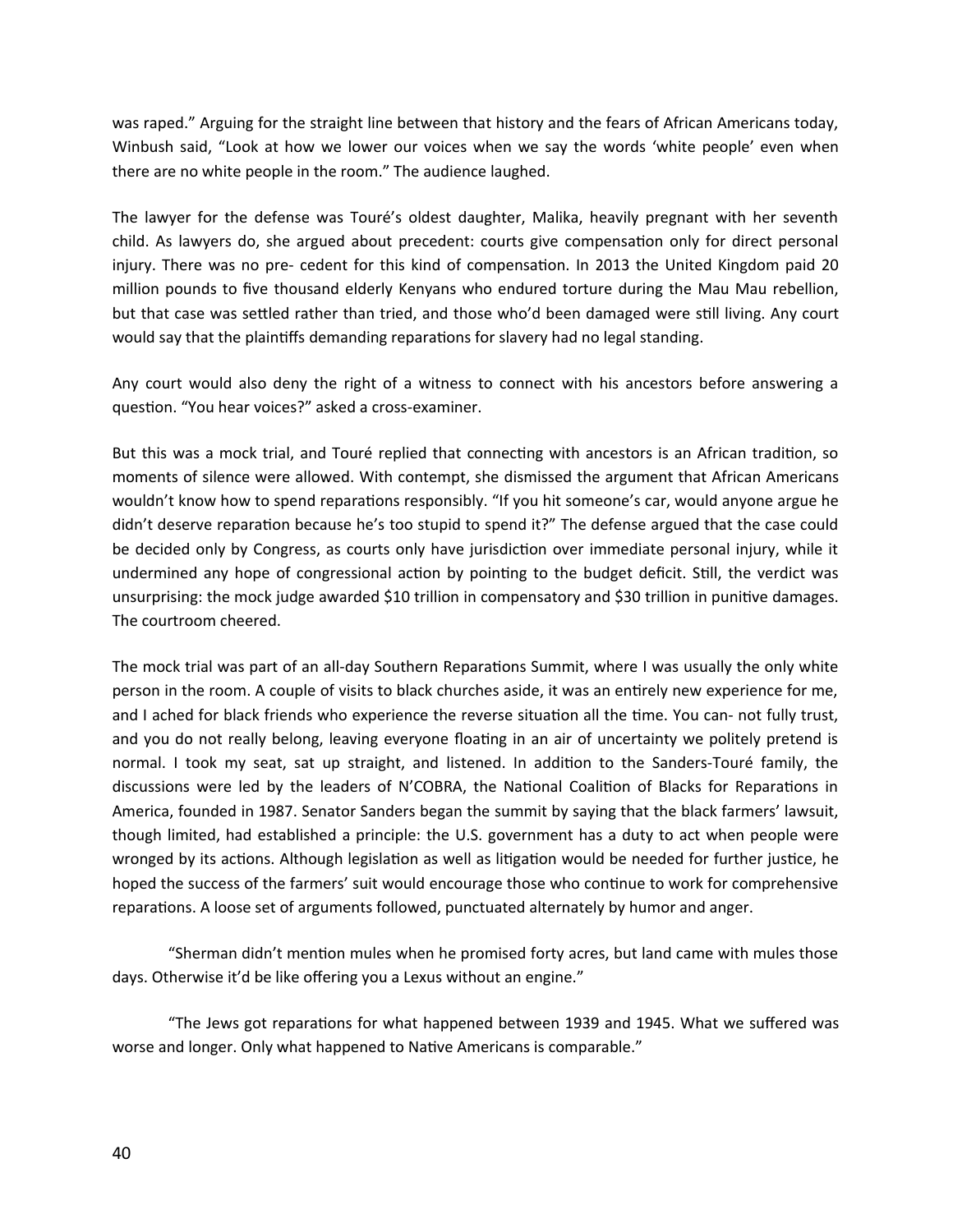"White folks ask: Should Oprah get reparations? Nobody asks the Jews if Steven Spielberg should get reparations."

"When a white man tells me his grandfather wasn't a slave owner, just a smart engineer, I say that's just like a gambler who makes a bet on a pile of stolen money. Even if he didn't steal it, it's still stolen."

"Not all white folks were slave owners, but they didn't say a mumbling word."

"There were white people who died in the struggle right here in Selma."

"Just three. But white folks' fear of us is profound; they know the debt is enormous."

"Whites are happy to tell you their grandmother was Choctaw, but not that she was black though sixty percent of Southern whites have black blood."

"Education is the problem. In a culture that emphasizes STEM subjects over the humanities and social sciences, we're cutting out the disciplines that teach critical thinking. That's deliberate."

"Once we integrated, we adopted other people's values—individualism, materialism—and left African values behind."

"Africans have been cleaning up white folks' mess for years, not just in the U.S. but in the Caribbean. We're not asking for handouts, just trying to collect what's owed us."

The large and crowded room was full of children, from infants to ten-year-olds. Surrounded by large and loving families who passed them from arm to arm, they were extraordinarily well behaved. The Freedom Singers, founded by SNCC, were white-haired, one unsteady on his feet, but they could still belt it out. "Music was the glue that held the movement together," said one before striking up "Oh, Freedom." Two teenage boys performed a hip-hop song they'd written called "Put the Guns Down," to standing ovations.

The jubilee ended with a workshop called Truth and Reconciliation. Seven weeks after Donald Trump's inauguration, Bernard Lafayette played a hopeful note. "He's a blessing in disguise," said the preacher. "We celebrated for eight years, but we got work to do." Lafayette argued that we are living at the end of the second Reconstruction: every step blacks take forward leads to white backlash—which doesn't prevent us from moving forward again. Fania Davis, an activist lawyer who resembles her sister Angela, had come from Oakland to the Selma she views as hallowed ground; the ancestors whose blood soaked this earth, she said, were very powerful. As a child, she lost two close friends in the Birmingham bombing, and she described her own journey from rage to reconciliation. "I get tired of people dissing 'Kumbaya.' It's the way our ancestors got through slavery and lynching. When you bad-mouth 'Kumbaya,' you're dissing my ancestors. In the end it's just saying we can't do it alone." Fania Davis saw progress in our current history: more truth being told.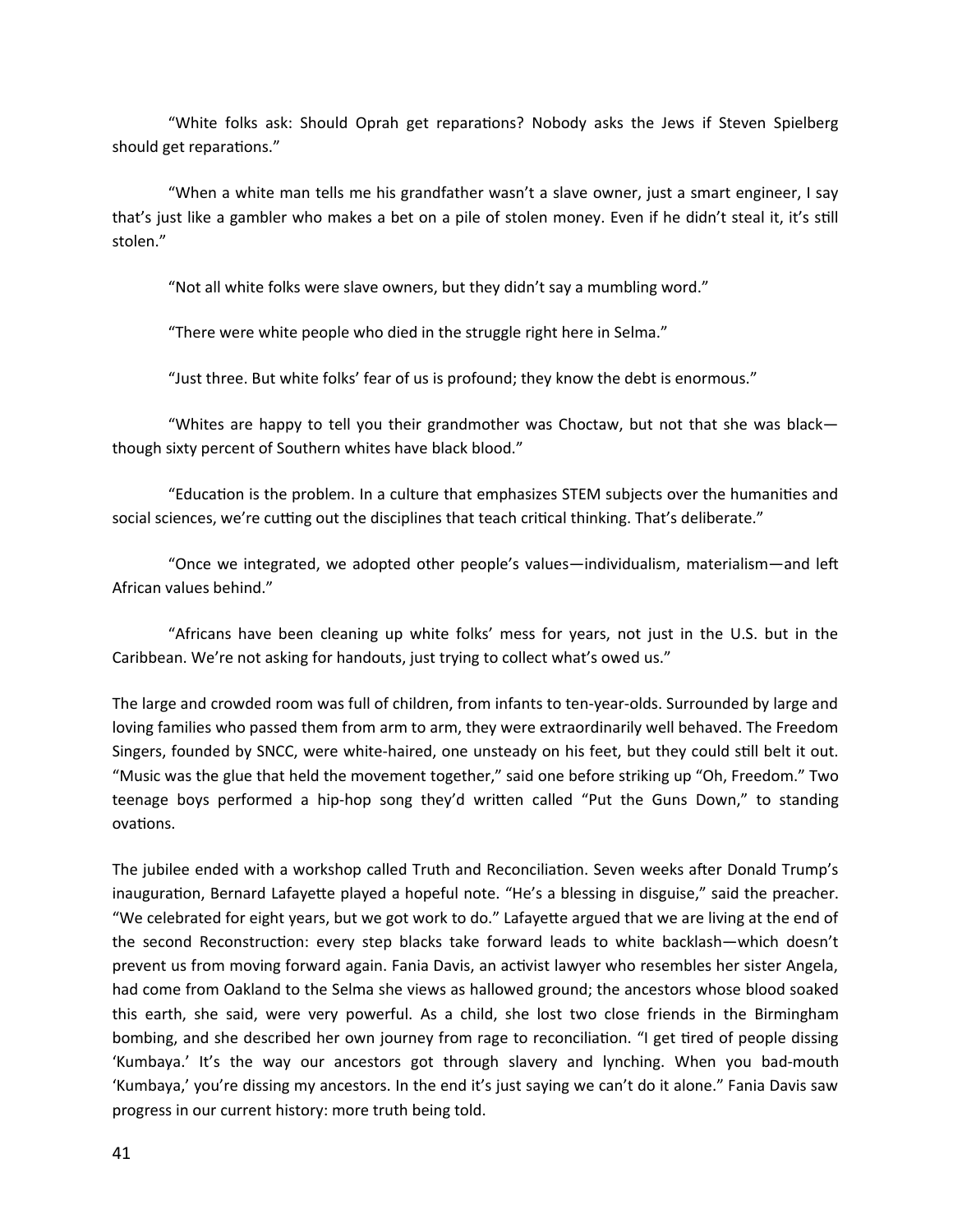Two women who lost family members to racist violence took the floor, one after the next. Gwen Carr, mother of Eric Garner, the black man choked to death for selling cigarettes on a New York City sidewalk, said that she must be his voice now. She described how he was demonized after he was killed: looking for traces of drugs at the autopsy, describing him as unemployed and uneducated. "Without that film they would have kept up the story that he had a heart attack. But there is a God."

Mary Liuzzo Lilleboe was seventeen years old when her mother, Viola Liuzzo, was murdered outside Selma. A white coal miner's daughter from Tennessee, Liuzzo was a housewife and mother of five living in Detroit when she answered the call to come to Alabama after Bloody Sunday. Driv- ing some marchers from Montgomery back to Selma, she was shot by four Klansmen enraged by the sight of a white woman and a black man in the front seat of a car. Her passenger survived by lying in her blood, pretending to be dead. Mary spoke of the hate mail her family received after the murder, the cross burned in their Detroit yard, the stones thrown at her six-year-old sister. Still, she told us, she wouldn't change a thing; though she still feels the pain of absence, she is proud of her mother's sacrifice. Mary regularly comes to Selma, where she feels closer to her mother than anywhere else. The people there "would part the waters for me if they could." When Obama was elected, her family thought that "every drop of blood was worth it, because *that* happened in our lifetime." Still, she was worried about the violence Black Lives Matter had brought to the nation's attention—as well as the fact that the media still paid more attention to murders of whites than blacks. In that respect, little has changed in fifty years: like Goodman and Schwerner, Viola Liuzzo was all over the national media, while Jimmie Lee Jackson's murder went largely unknown.

As I listened to Liuzzo's daughter and Garner's mother, I tried to imagine how I'd feel if German cops were routinely shooting Jews today. My imagination failed. The one time I needed my local police, when an alcoholic neighbor was regularly keeping the house awake by shouting racist slogans, they were more helpful and sympathetic than I'd ever known cops to be.

Driving back to Oxford, I stopped at a fast-food joint in Tuscaloosa, knowing there would be nothing better to eat on the long two-lane road that followed. The paunchy white customers barked at the black woman who served them. "Can you hurry that order, 'cause I got to get my mother-in-law's teeth back so she can go to choir practice. She won't go to church without 'em, and I borrowed hers 'cause mine are broken." No doubt he was a fierce opponent of Obamacare, like most in the region. The men at the other tables and stared at me, their eyes spitting venom. I thought I looked respectable, still wearing the church dress I'd put on for the service that morning, yet somehow the dress revealed that I was an outsider. Or was it something about the way I walk? I returned to my car, put some Dylan on the stereo, and wondered whether Alabama was worse than Mississippi. There's a long-running contest between them.

§

Aside from the legal claims that reparations for slavery have no precedent, arguments against reparations include a mixture of moral and practical claims. I want to reply to the most important.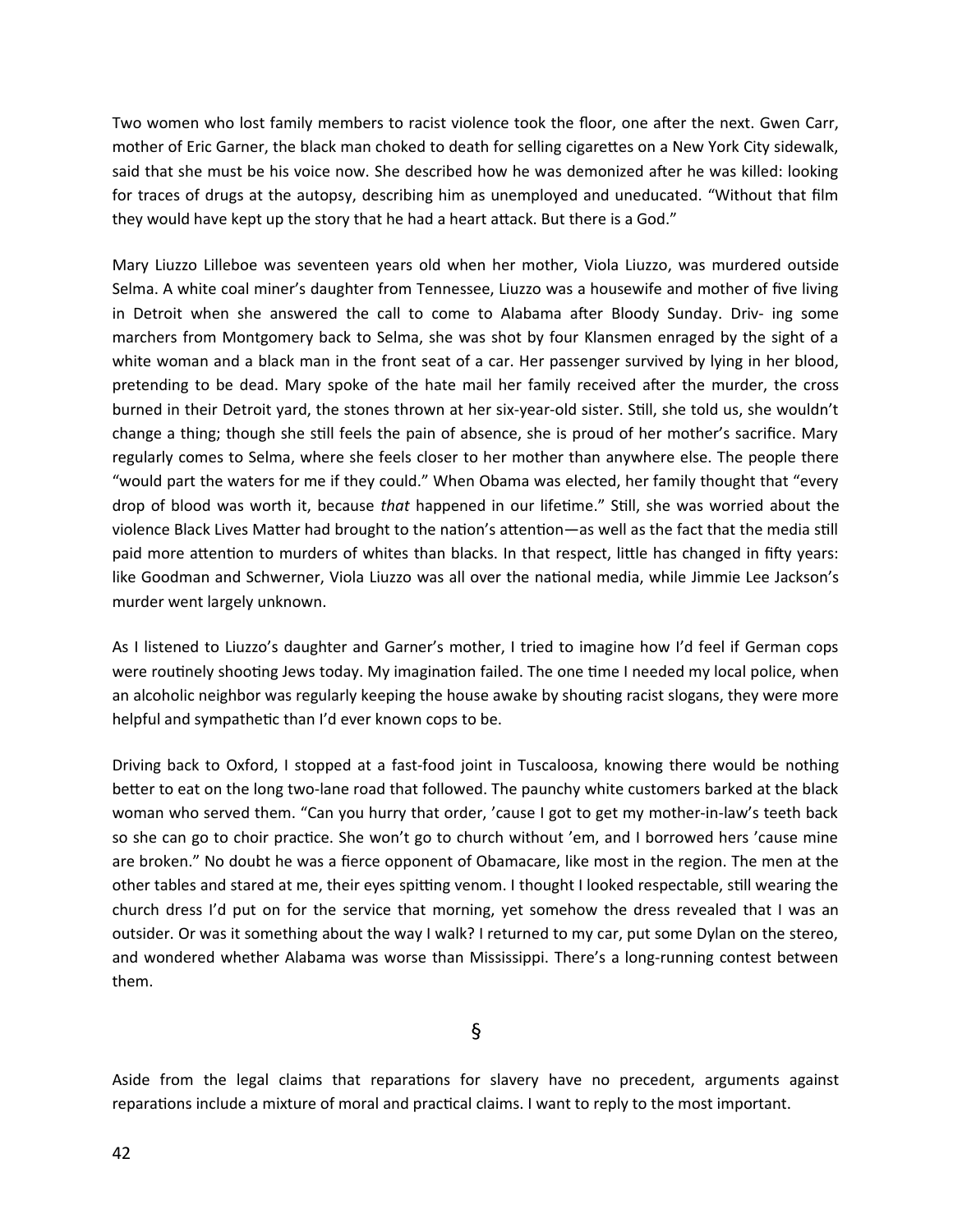1. *The Africans were slave traders too, often selling captured members of other tribes. Since they were just as complicit, Europeans should not be held responsible.* 

This argument is sometimes dismissed by pointing to the differences between African slavery and the chattel slavery practiced in the Americas, but the history of neoslavery sketched above shows those differences to be irrelevant. Whatever the relative merits of African slavery may be, Africans did not develop Jim Crow, convict leasing, segregation, or redlining. The strongest case for reparations is based on the fact that subtler forms of subjugation were developed when slavery was abolished, creating conditions that continue to affect lives today.

#### 2. *Reparations would enforce a narrative of victimhood that is unhealthy for its proposed beneficiaries.*

As I've argued elsewhere, a culture of victimhood is indeed unhealthy.<sup>48</sup> But objections to that culture can become reasons to support reparations, as long as that support is properly grounded. Proper grounding would come with an apology and a full description of the wrong that was done. Unlike welfare or affirmative action, reparations would be seen as a straightforward payment for an overdue debt. If our forebears failed to pay it, the responsibility to do so devolves on those of us who benefit from that failure, whether the benefits come directly from wealth or other privileges gained from belonging to the white majority of a powerful nation.

Interestingly enough, white conservatives in favor of reparations, like Charles Krauthammer and Ross Douthat, have argued that reparations are preferable to affirmative action programs because the latter convey the stigma of ongoing victimhood rather than the straightforward acknowledgment of a debt that is owed. I don't accept their proposals, largely because the amount of compensation they proposed is far too low, but affirmative action has indeed proved to be notoriously problematic. First, it's not clear that it helps those most in need of support. Giving preference in education or employment to members of disempowered groups *so long as it's arguable they are equally qualified* necessarily benefits the best qualified members of those groups, not those who need basic remedial education and other forms of support. Moreover, even when they have been faithfully applied, affirmative action programs can harm even those they are designed to benefit. Don't tell me you never wondered: Did he get that prize for the quality of his work or for the accident of being born black? (This question can be asked by black as well as white folk, women as well as men. Even those who are oppressed may take the view of the oppressor: that's how ideologies work.) I cannot count how many Germans suspect I got my job for the dubious privilege of being Jewish and female; usually the suspicion is only insinuated. But that suspicion infects relationships between members of different groups, feeding resentment on one side and selfdoubt on the other. Honest payment of a debt that both parties recognize avoids this. Sidestepping concepts like "trauma" and "victim," reparations are supported by simpler ideas of justice.

3. *Reparations look backward. It's more important and healthier to look to the future.*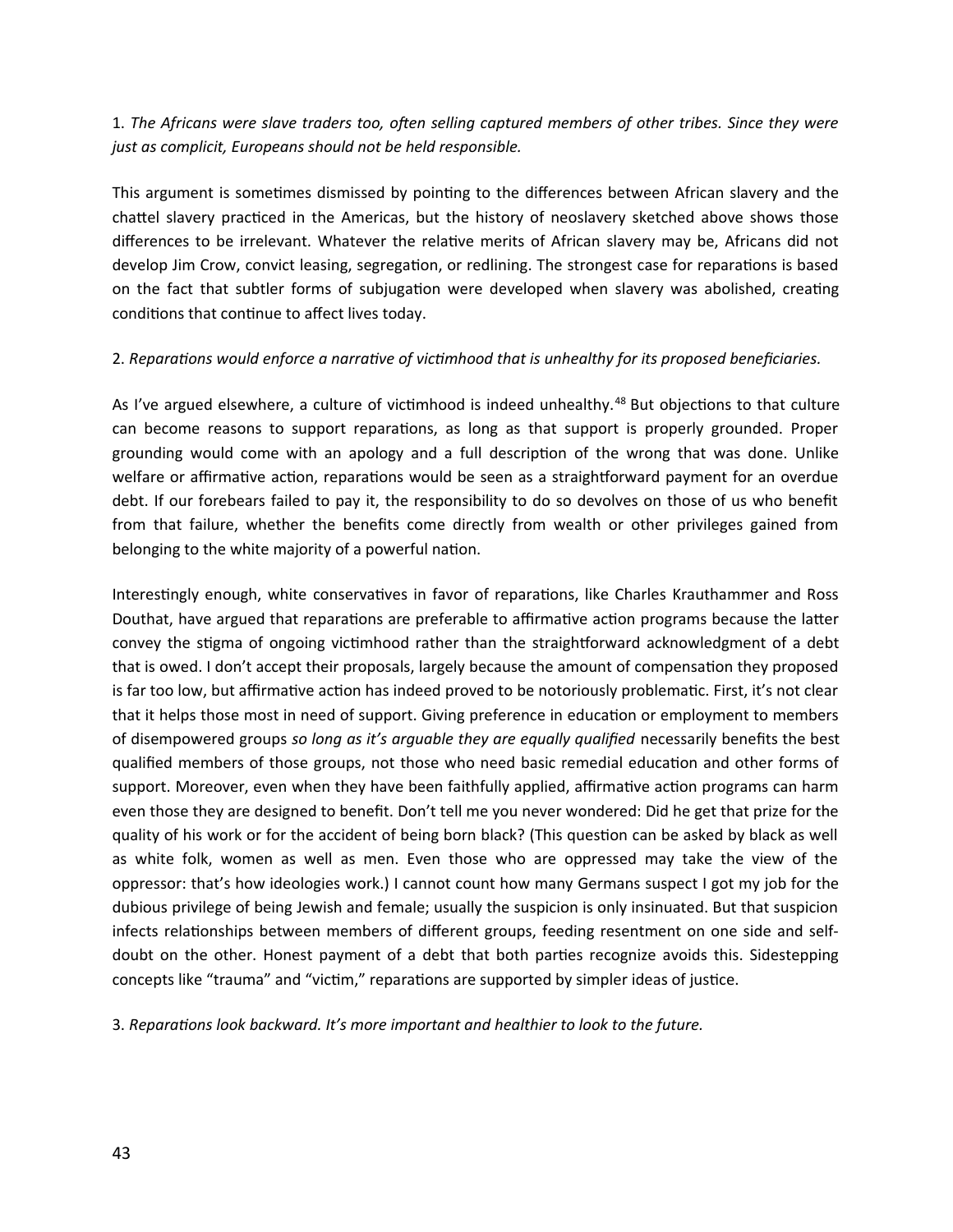This is an argument Jean Améry would accept—while insisting on the reasonableness and right of the victim to look back. Resentment, he wrote, nails the victim to the cross of his past. Still, Améry thought that anyone who was subject to slavery cannot help but look backward.

The sociologist John Torpey, writing on the rising demand for reparations during the 1990s, has an incisive take on this argument in his book *Making Whole What Has Been Smashed*:

The phenomenon is a kind of transitional *substitute* for the progressive politics associated with the Enlightenment, cut out for an age of diminished expectations . . . In the absence of a horizon for which to aim, the excavation of memory and its mysteries compensates for those shortcomings of the present about which their opponents can do little, politically speaking.<sup>49</sup>

Not since the Romantics, he argues, has so much energy been spent digging through the past. Torpey believes this has everything to do with the enshrinement of the Holocaust as emblematic of our age. Though not opposed to reparations, he regrets the loss of the future-oriented politics characteristic of progressivism for the past two centuries.<sup>50</sup>

As do I. But the problem is not only the absence of a forward-looking vision that could command consensus, though this may be changing. More important, ignoring past wounds in favor of future hopes has not worked. Obama's politics were deliberately forward-looking. To the disappointment of some African Americans, he avoided discussions of race wherever possible. To the chagrin of others, he refused calls to examine the devastating war waged in Iraq by his predecessor. Those pragmatic decisions were understandable. As I shall argue in the following chapter, however, our refusal to face American crimes was central in fueling the emotions that led to the election of Donald Trump.

#### 4. *My family had no slaves. They didn't even come to America until slavery was abolished.*

Most nonblack Americans are descended from people who came to the country in the waves of immigration that began after the Civil War. Nevertheless, in taking on the benefits of citizenship, they took on its responsibilities as well. It's usually only first-generation immigrants who consciously take on those responsibilities—if people fleeing poverty, or worse, reflect on such responsibilities at all. Most of us are citizens without active consent. We had no choice about the place where our mothers happened to give birth, and we could not possibly consent to it—any more than we could consent to being born. Some of the most important things that determine our lives are entirely contingent, in ways that can be tragic or wonderful. We may begin by understanding our debts to the past by analogy with familial inheritances, but our responsibility to our nation's past is political. As Ashraf Rushdy has argued, to be a citizen is not merely to take responsibility for your country's history since the moment you, or your ancestors, claimed its citizenship. "When citizens accept responsibility for their nation's past, what they are doing is affirming that the past matters for the kind of encumbered, historically meaningful citizenship they desire."<sup>51</sup> Political identity cannot merely be a matter of acquiring the benefits that accrue to possessing one passport or another. Though the individuals responsible for slavery and all that followed are long gone, many of the corporate entities, public and private, that legalized and profited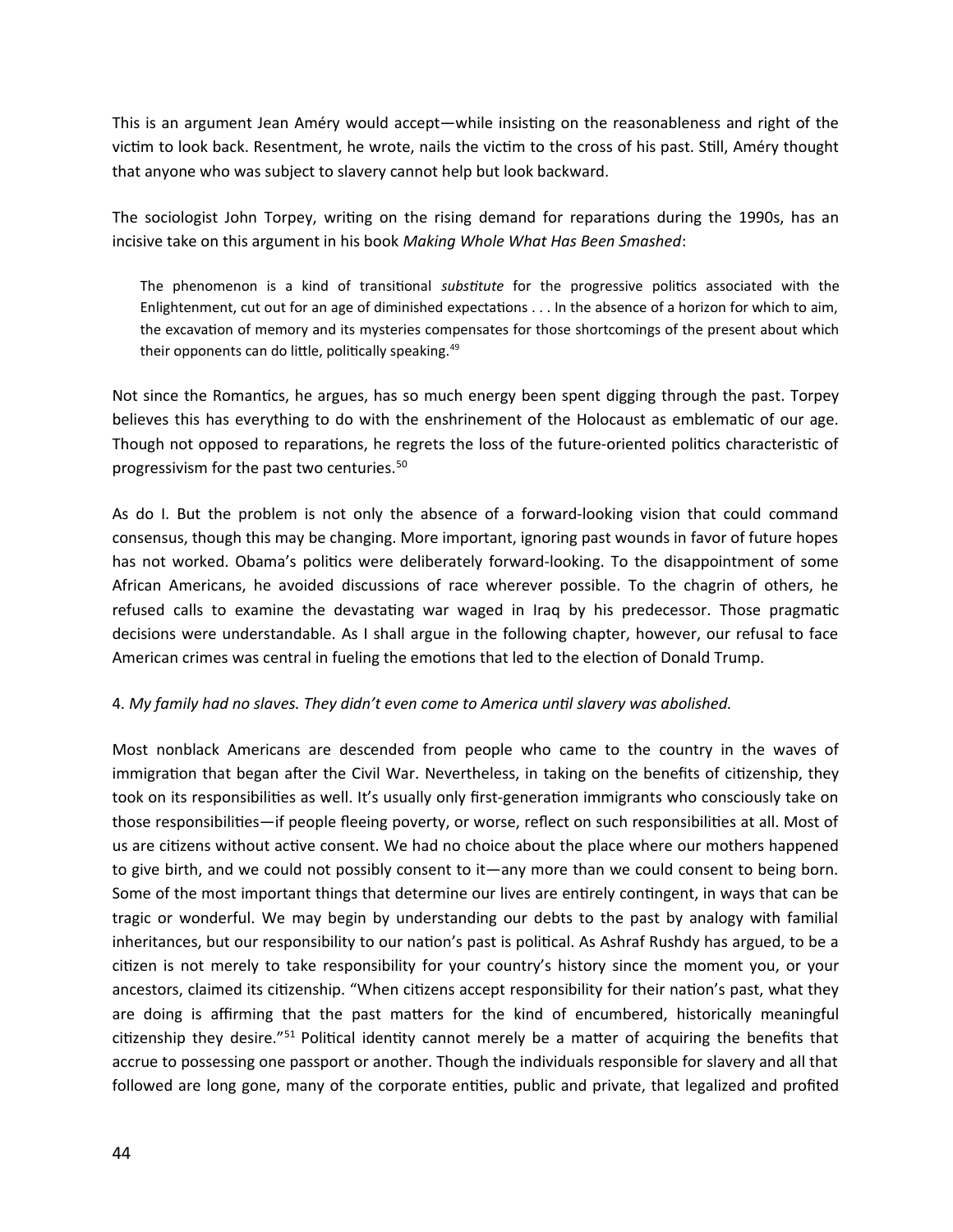from slavery still exist. So do descendants of those who still suffer discrimination because they are part of a group that was brought to America in chains.

The philosopher Thomas McCarthy makes this argument forcefully:

Our national inheritance was in considerable part unjustly acquired at the expense of African Americans; and as a result, it is now unfairly distributed in respect to them. The issue here is not whether individual citizens' ancestors owned slaves, or whether they have personally benefited from discrimination against blacks, but that they now share in and benefit from an unjustly acquired and unfairly distributed national inheritance. This is not a matter of collective guilt but of collective responsibility; and reparation is not a matter of collective punishment but of collective liability.<sup>52</sup>

McCarthy's argument is similar to that of Karl Jaspers. Although Jaspers was no Nazi and suffered considerable hardship during the Third Reich, he used the first-person plural throughout *The Question of German Guilt.* So long as they live in a society built on injustice, even those who have not incurred guilt are responsible for correcting it.

5. *Demands for reparations are divisive: the vast majority of white Americans, like the vast majority of white Britons, are against even an apology for slavery, much less reparations for it.* 

So were the vast majority of Germans in the 1950s. Adenauer could muster the votes in favor of reparations only by going outside his own conservative Christian Democratic Union and appealing to the Social Democrats. Outside pressure from the United States played a central role in persuading Adenauer that significant reparations were necessary to gain readmission to what was called the family of civilized nations.

The United States is often remarkably indifferent to the "decent respect for the opinions of mankind" demanded in the Declaration of Independence, but there have been exceptions. Roosevelt's fear of enemy propaganda played a role in his decision to outlaw the peonage and convict labor system. During the anticolonial struggles of the early 1960s, Soviets condemned American segregation; it was the Cold War that helped pressure John F. Kennedy to get serious about civil rights. In the age of an American administration that demonstrates disrespect for the rest of the world on a daily basis, effective outside pressure is hard to imagine. Internal pressure would have more impact. It's easy to forget how long it took America to reach the consensus that civil rights are rights for all its citizens. The sanctification of Dr. King makes it hard to remember how deeply he was reviled, especially toward the end of his life. There's no reason why a serious and persistent public discussion of reparations couldn't shift public opinion, as discussion of civil rights has shifted common views of Martin Luther King. That would be progress even if it didn't result in material compensation. For white Americans,

the massive gap between professional historiography and public memory might be narrowed somewhat . . . in which the dismal state of public awareness of the actual history of slavery and segregation in the United States, of the extent to which it has shaped our culture and institutions, and of the pervasive structural inequalities it has left behind could be improved.<sup>53</sup>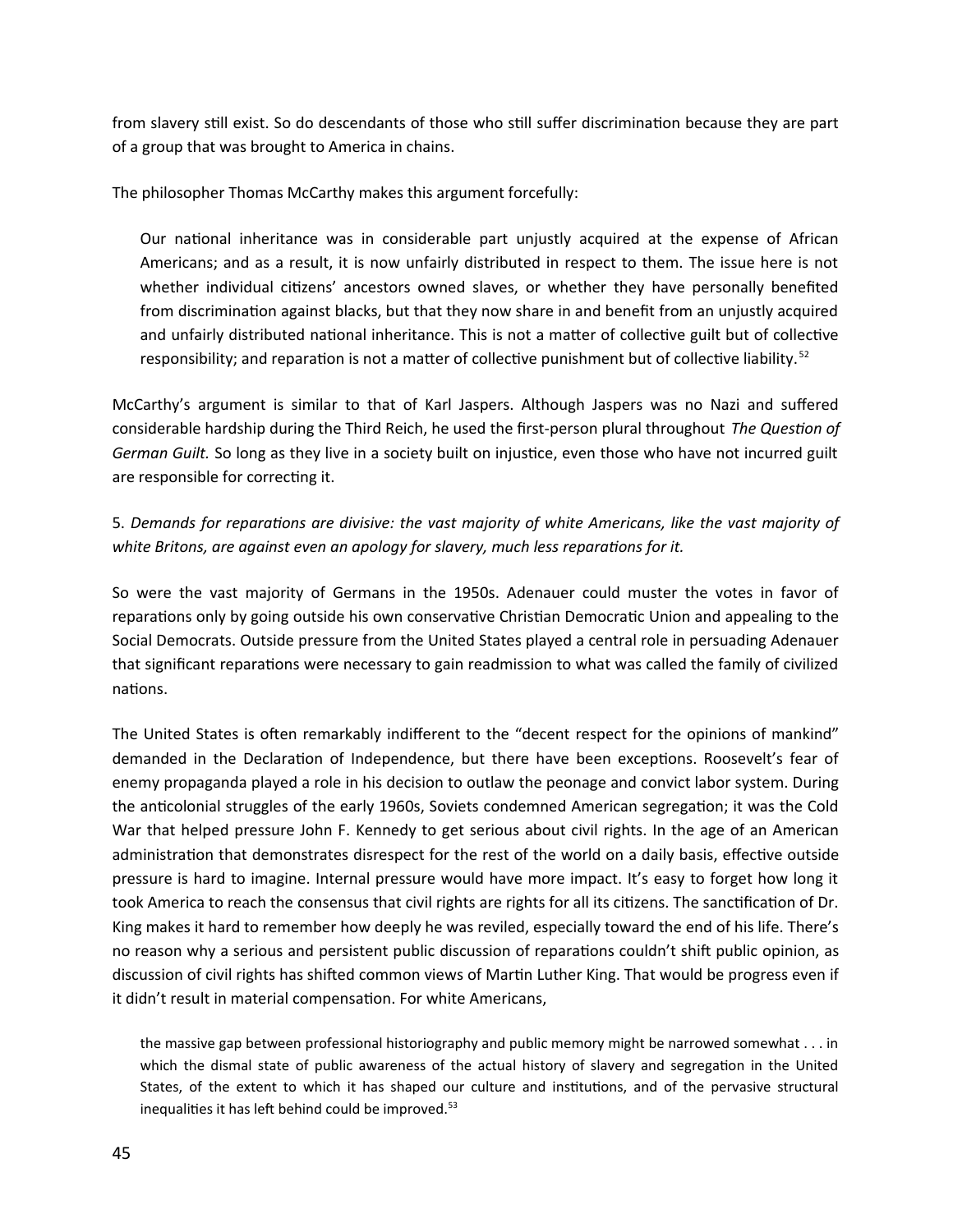For African Americans, wrote Randall Robinson, "even the *making* of a well-reasoned case for restitution will do wonders for the spirit."<sup>54</sup> Both blacks and whites would benefit from acknowledging the debt that is owed. Few white Americans today do so; if they don't go so far as to think that blacks should be grateful for emancipation (or affirmative action), most feel no obligation of gratitude for what black people built. Nor are Britons likely to reflect on what the Industrial Revolution owed to slavery. As Robinson and others have argued, too many black Americans have internalized the idea that they should be grateful for whatever they might receive. Acknowledgment that reparations are due—even before they were paid—would be good for all of us.

### 6. *Achieving a social democratic system for all is far more important*—*and far more plausible*—*than pursuing reparations for a specific group.*

This was Bernie Sanders's answer to a question about reparations in 2016, and it's been argued by black thinkers as different as Cornel West, Adolph Reed, and Glenn Loury. It's the objection that tempts me the most, and it calls for a brief digression to explain the difference between liberalism and social democracy.

§

For liberals, all human beings have fundamental rights to say what they like, worship as they please, marry whom they love, vote as they choose, live or travel where they will. Liberals call this freedom. Socialists point out that those freedoms are worth little without conditions for realizing them. You needn't be a materialist to believe that our minds cannot work if our bodies are broken. Thus social democrats acknowledge liberal rights and add the right to fair working conditions, good education, health care, and housing. There's a long tradition of philosophical argument about the concept of rights itself; the utilitarian philosopher Jeremy Bentham called it nonsense on stilts. I will avoid those discussions and use the word *rights* as it is enshrined in the constitutions of democratic nations in order to highlight the crucial distinction between liberal and social democratic traditions. For liberals, health care, parental leave, and paid vacations are not *rights* but *benefits*, something you may be privileged to have, but not something you deserve simply by virtue of being human. How we conceive and call things has consequences for what we are able to demand—and what governments are prepared to grant.

In arguing that it is humanly and fiscally possible to create a system that regards health care, education, and fair working conditions not as benefits but as rights, both Bernie Sanders and Paul Krugman recently pointed to Denmark. I suspect that neither referred to Germany because the idea of Germany as a model for anything is still hard for other nations to swallow.<sup>55</sup> This was a mistake, because it's easy to reply that what works in tiny, homogenous Denmark would be impossible to achieve in large, diverse America. Had they referenced Germany, the world's fourth-largest economy, they could have pointed to a functioning system that, even under conservative governments, is far to the left of anything Sanders ever proposed.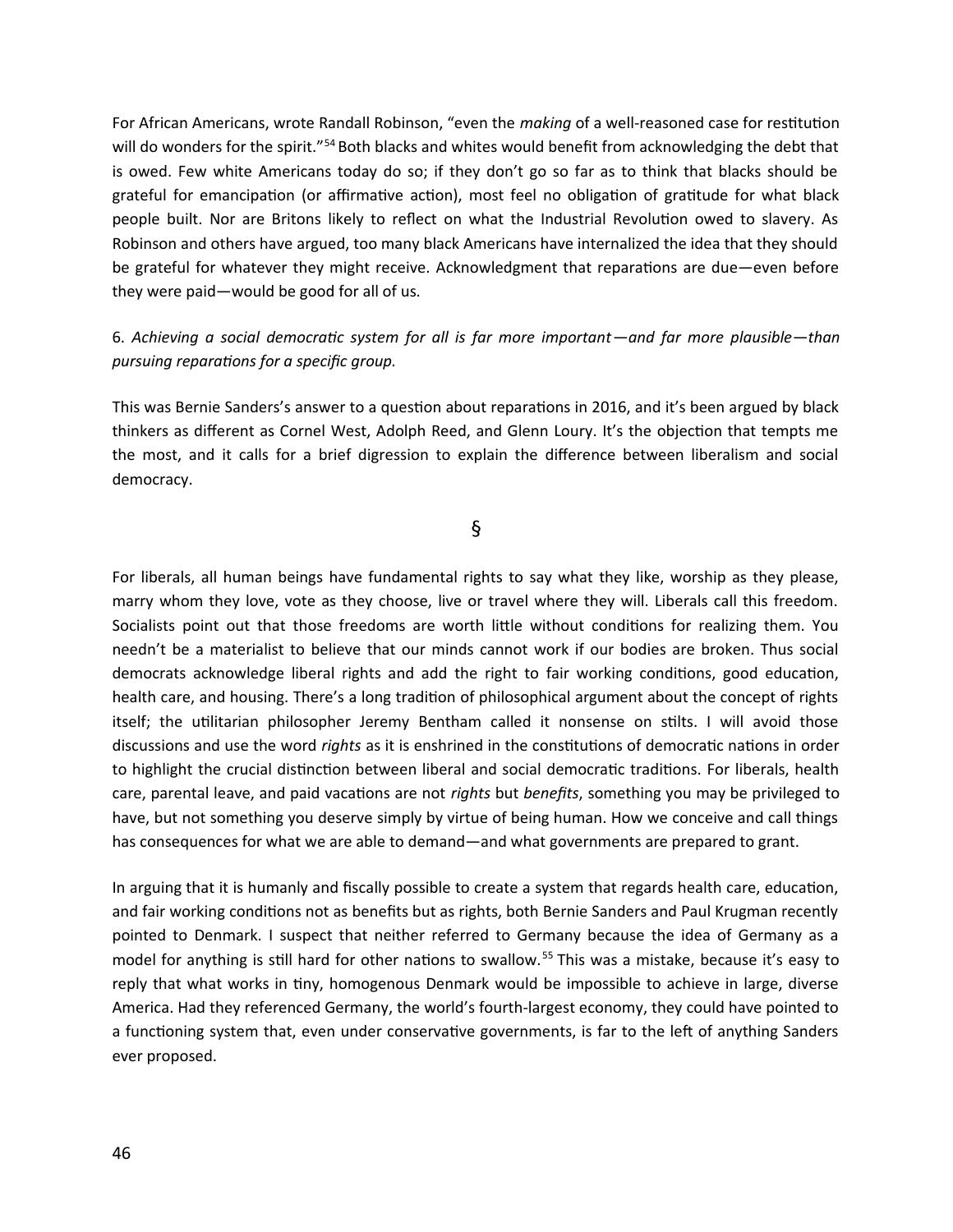Two examples must suffice here to illustrate the difference. The cost of comprehensive health care is deducted from every German employee's paycheck; the state pays the costs for those who are unemployed. Health care covers a wide range of services, including medication, testing, psychotherapy, and hospitalization. If you are hospitalized, you are charged 10 euros per day for the cost of your hospital meals. Should your hospitalization last longer than twenty-eight days in one calendar year, the state takes over the remaining cost of your food. The intuition behind this is one Americans find bewildering: if you have the misfortune to be hospitalized for so long, you shouldn't have to suffer financially as well. It's an intuition that rests on the Rawlsian assumption that a just society does what it can to protect its citizens from the slings and arrows of outrageous fortune. Few beneficiaries of that assumption have read John Rawls. Built into the structure of the healthcare system, it has come to seem like common sense.

What happens to an employee's job if she falls ill? For the first three days, nothing at all, as long as she notifies her employer. If she's sick for longer, she must go to a doctor, who gives her a note that "writes her sick"—*krankschreiben—*for a certain period of time, which can be extended as long as necessary. Now, in addition to federal holidays, every German employee receives at least four weeks' paid vacation. Several years ago, a proposal to limit the vacation time of those whose chronic illnesses left them unable to work for long periods was indignantly rejected by Guido Westerwelle, then head of Germany's most business-friendly party. "Sick is sick, and vacation is vacation," he insisted. Westerwelle regarded the concepts as so fundamentally different that the idea of weighing one against the other seemed ab- surd. It was as if someone had suggested trading your freedom of travel for your freedom of expression because you'd used up your quota of blog posts. Despite all this, Germany enjoys a thriving economy with low unemployment. German businesses argue that generous vacation time improves employees' health and productivity.

When I try to explain such systematic conceptions of rights to Americans, they think I live in utopia. Germans find the American system positively dystopian. They are baffled by the concept of a fixed number of sick days: "What if someone gets sick for longer?" In America, your bad luck is your problem. In Europe, if you suffer misfortune, you can usually expect the state to come to your aid. Now, even with a (partly) social democratic conception of rights, Europe remains resoundingly capitalist; there are large inequalities of wealth both within individual nations and throughout the Union as a whole. Left-wing parties rightly protest inequalities, but European citizens enjoy a system of rights that citizens of the United States, and most other nations, would envy—if they had the opportunity to learn of them.

That they rarely do is the result of a media that, even at its best, holds a neoliberal framework to be the only viable way to structure an economy and rarely reports on the success of alternatives. You can learn more than you want to know about celebrity baby bumps, but little about parental leave in other countries. Despite this, the last years have seen change. The word *socialism* no longer frightens a majority of Americans under thirty-five, and even *The New York Times* now prints articles suggesting that health care might be viewed as a right, not a benefit.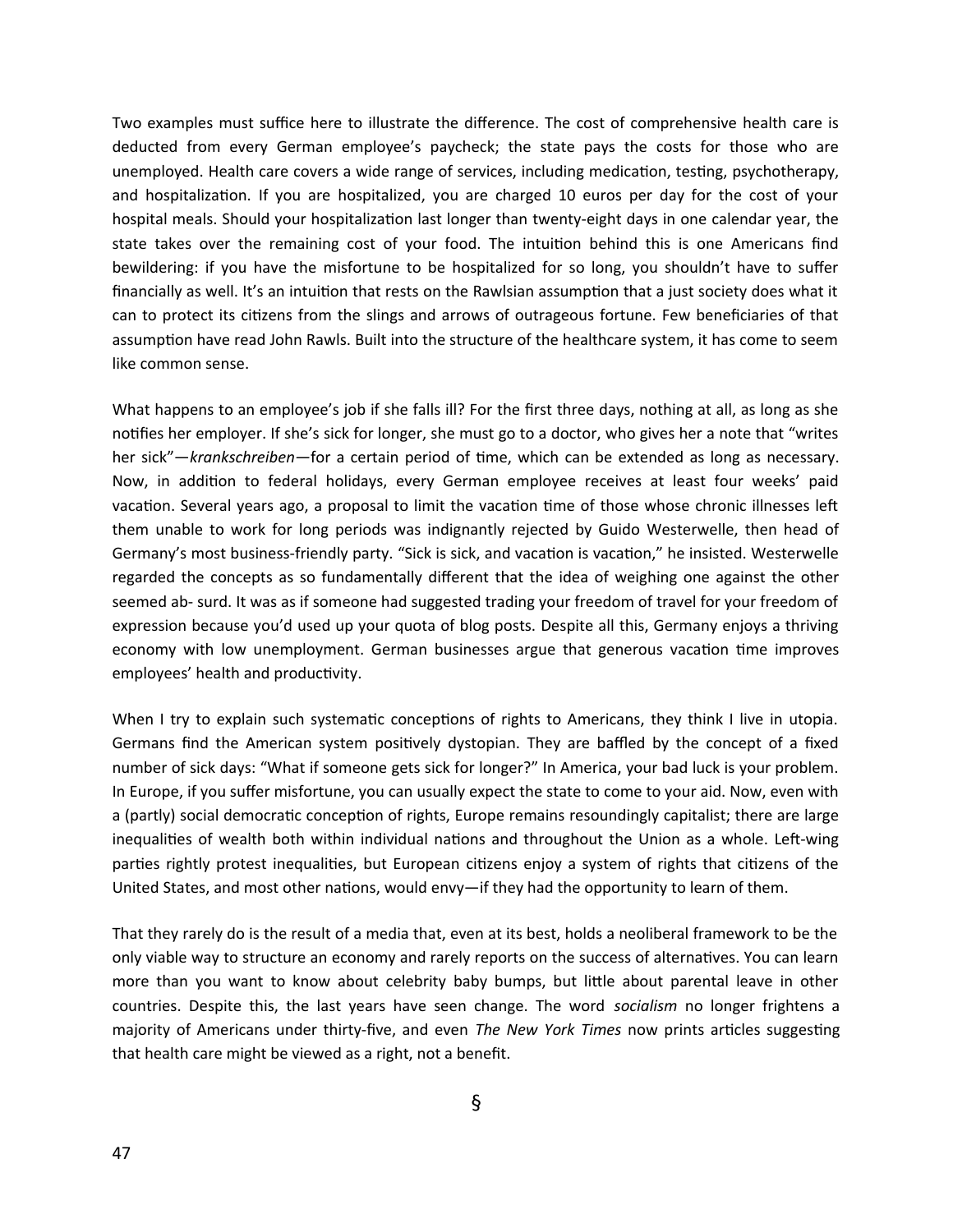A thoroughgoing revision of our economic system would be required to guarantee every American the right to good education, health care, housing, and, yes, even paid vacation. This possibility may seem as distant as the possibility of paying substantial reparations for slavery. Indeed, proponents argue, a wideranging social democratic program is far more likely to succeed, as it could appeal to the broadest coalition of citizens. Most supporters of reparations support not cash transfers, but programs that would provide education, health care, and housing to those African Americans denied these things by centuries of subjugation.<sup>56</sup> Why not renounce the demand for reparations in favor of programs that insist on those rights for all? As the political scientist Adolph Reed has argued, even if the injuries caused to African Americans were explicitly racialized, the remedy for those injuries need not take the same form. Reed insists that the problem with inequality is inequality, not the fact that inequality is distributed according to race.

[Race] politics is not an alternative to class politics; it is a class politics, the politics of the left wing of neoliberalism. It is the expression and active agency of a political order and moral economy in which capitalist market forces are treated as unassailable nature.<sup>57</sup>

The longer you live within one system of value, the more you come to regard it as self-evident. Having lived for twenty-five years in a system that regards economic and social rights as basic, I no longer see them as utopian but as normal. The shift in perspective takes place slowly but all the more surely for that. It's the difference between viewing a society that allows sick people to die for want of money as something unfortunate but ordinary, and viewing it with outrage. Today nothing seems more reasonable to me than a society that considers itself bound to provide the basic foundations for dignified living to all its citizens—though I'm well aware that few Americans, who have come to see another system as natural, will find this self-evident at all.

Martin Luther King's Bill of Economic and Social Rights, drafted shortly before his death in 1968, went further than any current proposal. His proposal included a right to a meaningful job at a living wage, as well as a se- cure income for those unable to work; a right to adequate education; a right to decent housing in a neighborhood of one's choice; and the full benefit of modern science in health care.<sup>58</sup> In one of his last speeches, he railed about the absence of reparations for slavery. Announcing the Poor People's Campaign, King concluded, "Now, when we come to Washington in this campaign, we are coming to get our check." King's struggle for civil rights was an attempt to ensure that African Americans could attain the basic liberal rights guaranteed within the existing American framework. The human rights he later championed would entail a revision of that framework itself, for it requires economic redistribution. It's therefore not surprising that despite King's iconic status, those rights have been largely ignored.

As one who has come to believe in the justice of social democracy, I strongly support King's economic and social bill of rights for all. If applied worldwide, it would require the world's richest nations to give up some of their wealth. The greater obstacle might be giving up the neoliberal ideology that economic growth is the key to human happiness—or at least that it's the real motive behind most of human action. This would entail so great a transformation in thought and practice that it seems impossible to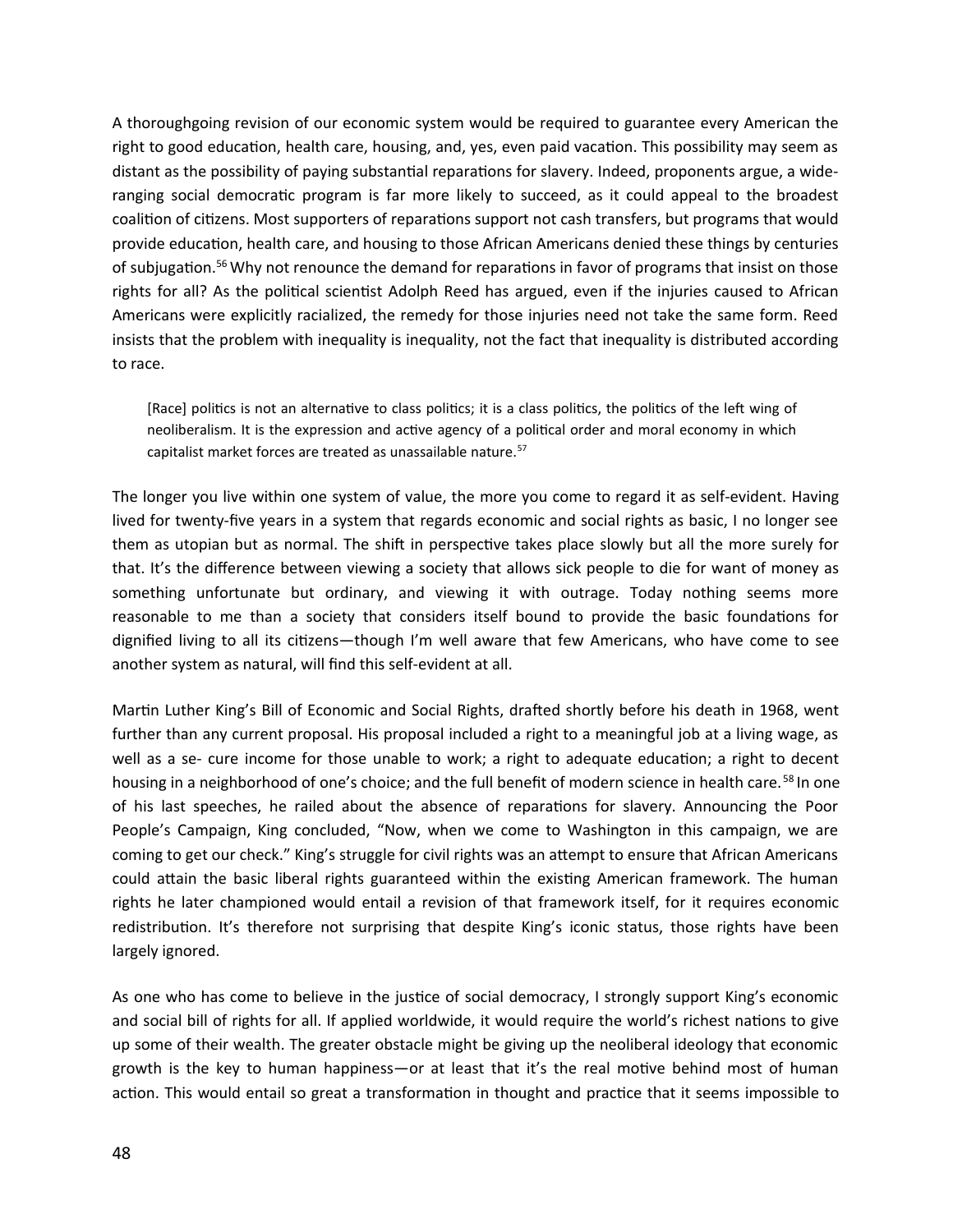achieve. Paradoxically, our greatest present danger could provide our greatest hope for such transformation: climate change could be the catalyst that forces us to abandon the view that economic growth is the key to human welfare.<sup>59</sup>

At the moment, the odds that government and industry will choose to change course and introduce international social democracy seem vanishingly small. Yet if we are reflecting on justice—not probability—we should perform a thought experiment. What if the United States instituted the kinds of social programs advocated by the thinkers previously mentioned? Whether, like Robinson, they regard them as reparations, or, like Reed, they reject the concept of reparations in favor of such programs, all agree that large-scale investment in good schooling from prekindergarten through college, full medical care, proper housing, and decent jobs would make a world of difference to African Americans in urgent need of them. Communities of color would rejoice. The thought experiment I'm proposing asks us to imagine that those services are guaranteed to all Americans as a matter of human rights. Would African Americans be owed something more?

Contrast this question with another. A Holocaust survivor who chose to remain in Germany after the war —and some did—would receive the same palette of social services as her ex-Nazi neighbors. Before Germany's Economic Miracle, those services were limited, but as the 1960s brought prosperity, their range expanded. Would we think justice served if the survivor were guaranteed the same economic and social rights as the rest of the nation, or would we think she deserved something more for the pain and terror most of the nation inflicted on her? No compensation could redeem the loss of her parents or children. Still, something more than regular social services—regarded as a right for everyone—seems owed to her. Something more than words of apology.

Now Améry's moral daydream entailed more than words. What he envisioned but dared not hope for was a broad program of public education that would bring about deep and genuine regret. This would require the kind of explicit and detailed truth-telling that is sure to cause pain. No story can put an observer in the place of a victim. But Améry's own writing, often broadcast on public radio, as well as that of other survivors, was so sharp and devastating that it helped force the guilty nation to wish time undone.<sup>60</sup> Indeed, Germans' wish to identify with the victims rather than their perpetrator parents produced a rash of people falsely claiming to be descendants of Jewish victims, or even victims themselves.<sup>61</sup> Those false testimonies were the perverse expression of a real desire to undo their nation's crimes. What has happened cannot be reversed, but it can be fully acknowledged, as it can be

acknowledged that the irreversibility of the past is no excuse for looking to the futu re as if nothing had happened at all.

As the philosopher Thomas Brudholm has argued, the tensions so crucial to Améry's thought make the expression of resentment compatible with a striving for reconciliation and a mutual recognition of humanity.<sup>62</sup> Reconciliation would restore that basic trust in the world that the first blow of torture destroyed for Améry. Yet he also wrote that he had no resentment when he was freed from Bergen-Belsen, the last of the camps where he was prisoner. Being a surviving resistance fighter, a Jew, and a victim of a universally hated regime made him a hero in the first years after the war— "There was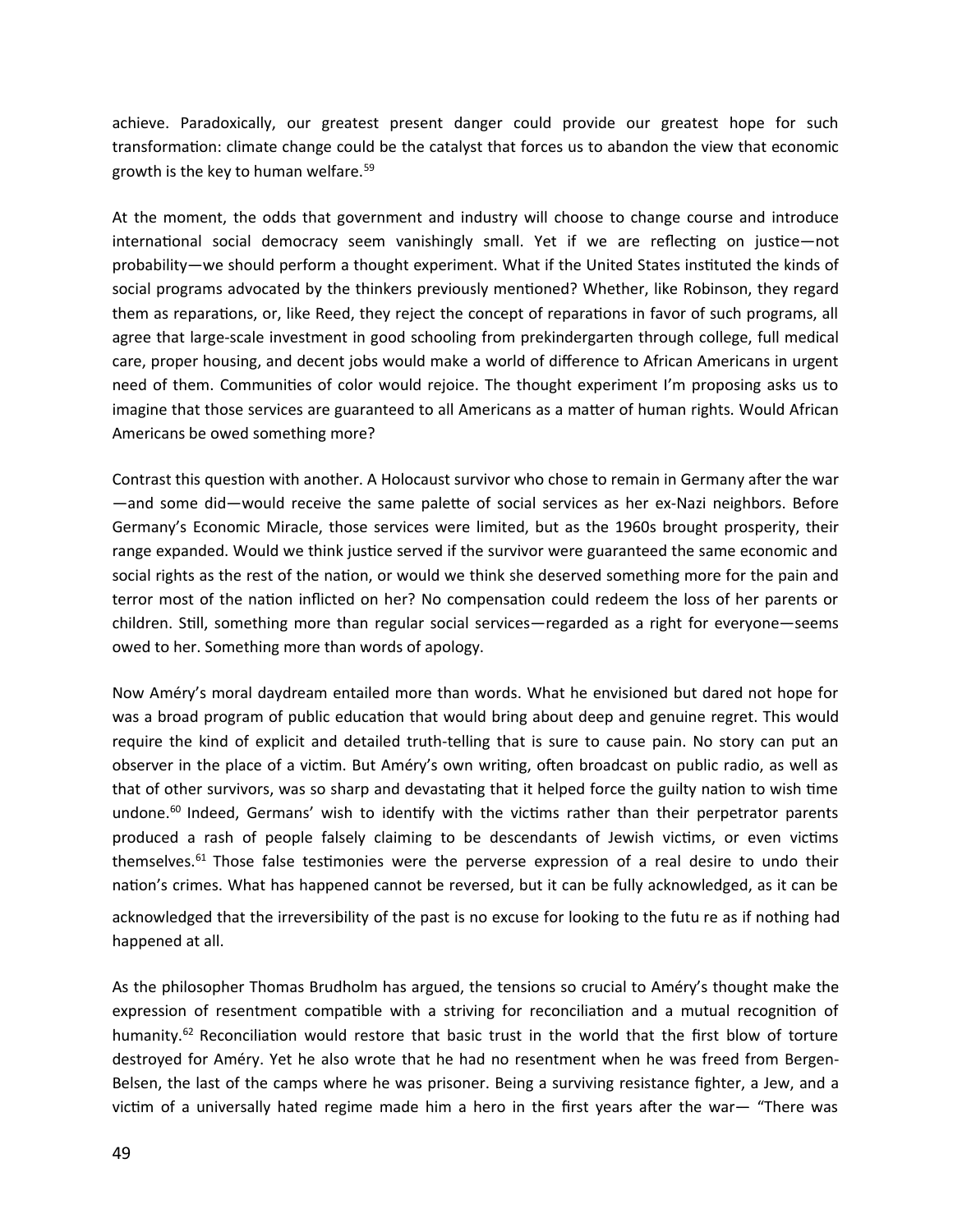mutual understanding between me and the rest of the world."<sup>63</sup> Only after the political winds changed and German crimes were ignored as the price of integration into the Western camp of the Cold War, did Améry come to feel that the world had turned upside down.

I can imagine that an African American who fought for the Union might have gone through a similar process: celebrated—at least in some quarters— as a hero who suffered and struggled for a righteous cause, he would later be abused and disdained as the nation rejected Reconstruction and any form of regret. I can also imagine that a thoroughgoing working off of American slavery and all its consequences would restore African Americans' trust in the world that is lost, once again, every time they are followed in a department store. That working off must include complete reform of a justice system that grants little justice to black people. Might that be enough without the trouble of figuring out who owes what to whom? Isn't the commodification of everything, including suffering, part of what's wrong with the world?

I can also imagine voices saying: *Bull . . . shit. Those are just excuses to avoid paying up. Of course money can't make up for murder. But let them start by trying.* 

Améry rejected financial reparations, and others might do so as well. I've come to believe they should nonetheless be offered, even were African Americans to share in a social democratic system that guaranteed economic rights for all. Financial compensation should be offered on the same grounds that it's awarded in cases of wrongful imprisonment. No amount of money can make up for years lost. Yet even most courts hold that to release a prisoner after new evidence proves his innocence and leave him with nothing but an apology would be simply shabby.

Nor does it matter whether the wrong was intentional. The historian Isaac Deutscher illustrated this with a parable: suppose a man jumped from a burning house in which many of his family had died, and hit a passing stranger, breaking her arms and legs in falling. If both people were reasonable, they would not become enemies. The jumper would try to console and compensate the innocent stranger, who would understand that she was a victim of accidental circumstance. If they were irrational, they will be caught in an endless cycle of resentment, fear, and revenge. Deutscher devised this parable to describe the justified claims of Israeli Jews and Palestinians in 1967, but it can be applied to many cases. <sup>64</sup> To this day, Israel has refused to recognize the justice of Palestinian claims that began when Jews fled a burning Europe, and those claims have only become more valid under the long occupation. All the more urgent are the claims of the victims of American racism, whose perpetrators can hardly be compared with someone escaping a burning home.

§

After his long career as a diplomat and a shorter one as Brandenburg's minister of justice, Hans-Otto Bräutigam headed the Memory, Responsibility, and Future Foundation, which was established in 2000 to compensate those non-Jewish laborers enslaved by the Nazis. He knew that no sum could suffice, which is why he rejected the word *Wiedergutmachung*, but he believed that anything that made the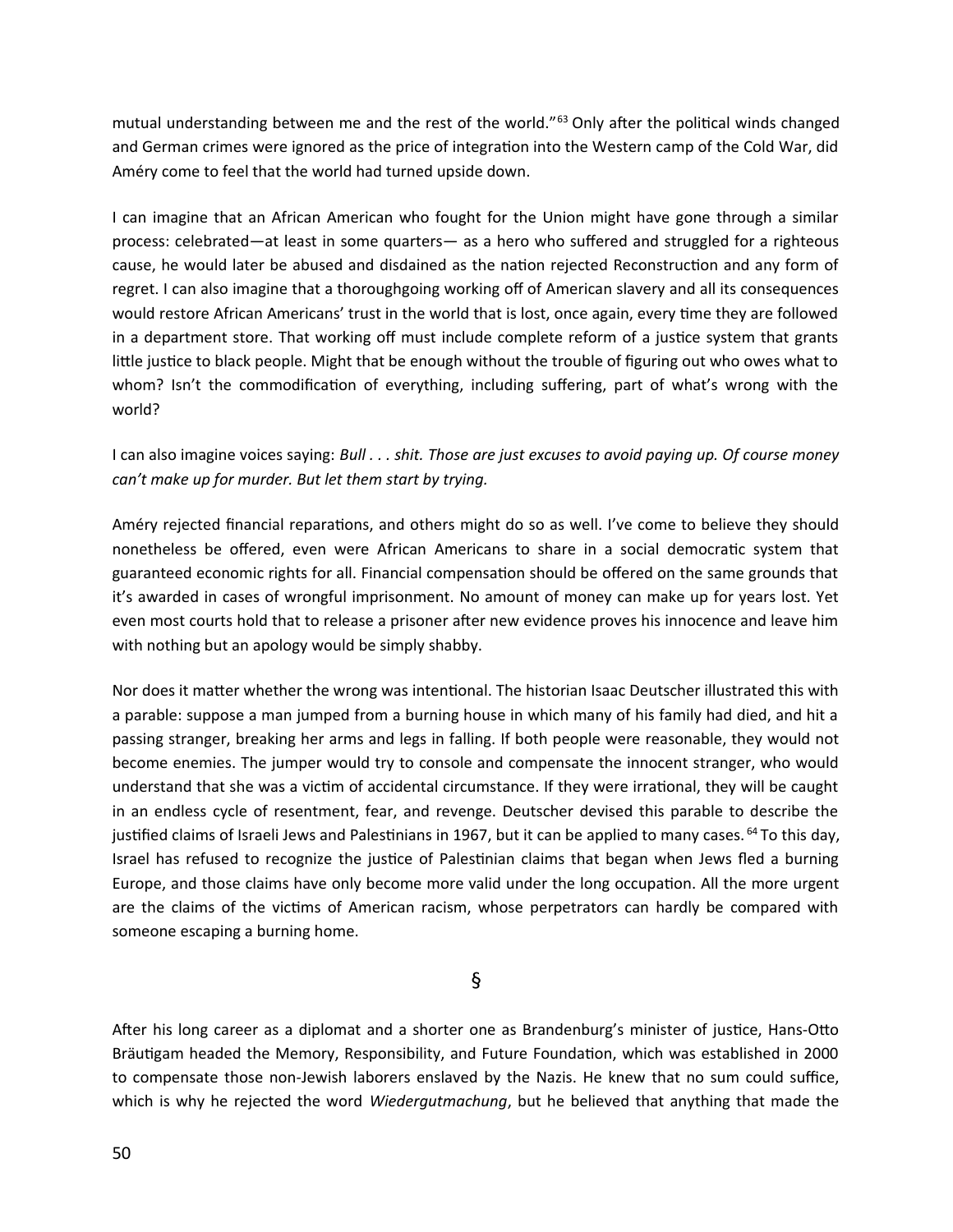survivors' old age more tolerable was worthwhile. He did not believe that material compensation, however generous, would be sufficient. "The consciousness of German past crimes had to become a basis—*Grundlage—*of our democratic system as a whole," he told me. To a large extent, that has taken place, but Bräutigam still believes that Germany hasn't accepted its responsibility to engage internationally to work for a better world.

I told him about the American debate over reparations for slavery and asked what he thought of it. Like any good German, he eschewed comparisons, insisting that the Holocaust was a singular, and singularly evil, event in human history. Still, he declared that from a moral standpoint, reparations for American slavery seem as justified as the reparations he sought for those the Nazis enslaved. "One must think carefully about the form," he said. "Above all, the descendants should be given the support their families were unable to give them." Given the research on redlining and wealth, this seems decisive. Even a small inheritance can spell the difference between making a down payment on a home and living your days at the mercy of landlords.

How far back do our obligations extend? Noting British prime minister Tony Blair's apology for injustices committed against the Irish a century earlier, the author Robert Penn Warren asked if an apology should extend to Oliver Cromwell, who devastated Ireland in the seventeenth century. Penn Warren thought he was showing the absurdity of demands for historical justice, but the question is worth taking seriously. At the close of the twentieth century, the punk group The Pogues sang

A curse upon you Oliver Cromwell, You who raped our Motherland

and hoped he was burning in hell as they sang it. As long as public memory is seething over unacknowledged injustice, the heirs of those who wreaked it should, at the least, acknowledge it. "Let My People Go" still rings in our ears.

The philosopher Janna Thompson has argued that obligations to right historical wrongs persist indefinitely, if not eternally. She believes that keeping transgenerational commitments, implicit or not, is the central moral and political good that gives nations the basis for trust. Philosophical theories of reparations depend on two different arguments: one emphasizing historical obligations, the other present needs. The case for American reparations for slavery can be made on both grounds—the historical obligation arising from the evil of slavery, as well as the present economic condition of most of its descendants. To those claims Thompson adds a third: "Maintaining a political society capable of acting justly in a world of nations depends essentially on a moral practice that requires each generation of citizens to take responsibility for keeping the commitments of its predecessors and repairing their injustice."<sup>65</sup>This way of grounding an obligation for reparations requires no appeal to guilt for the sins of long-dead ancestors, nor does it appeal to obligations automatically conferred by citizenship. It can be applied very widely, though determining the exact obligations must be decided case by case. Particular circumstances always matter.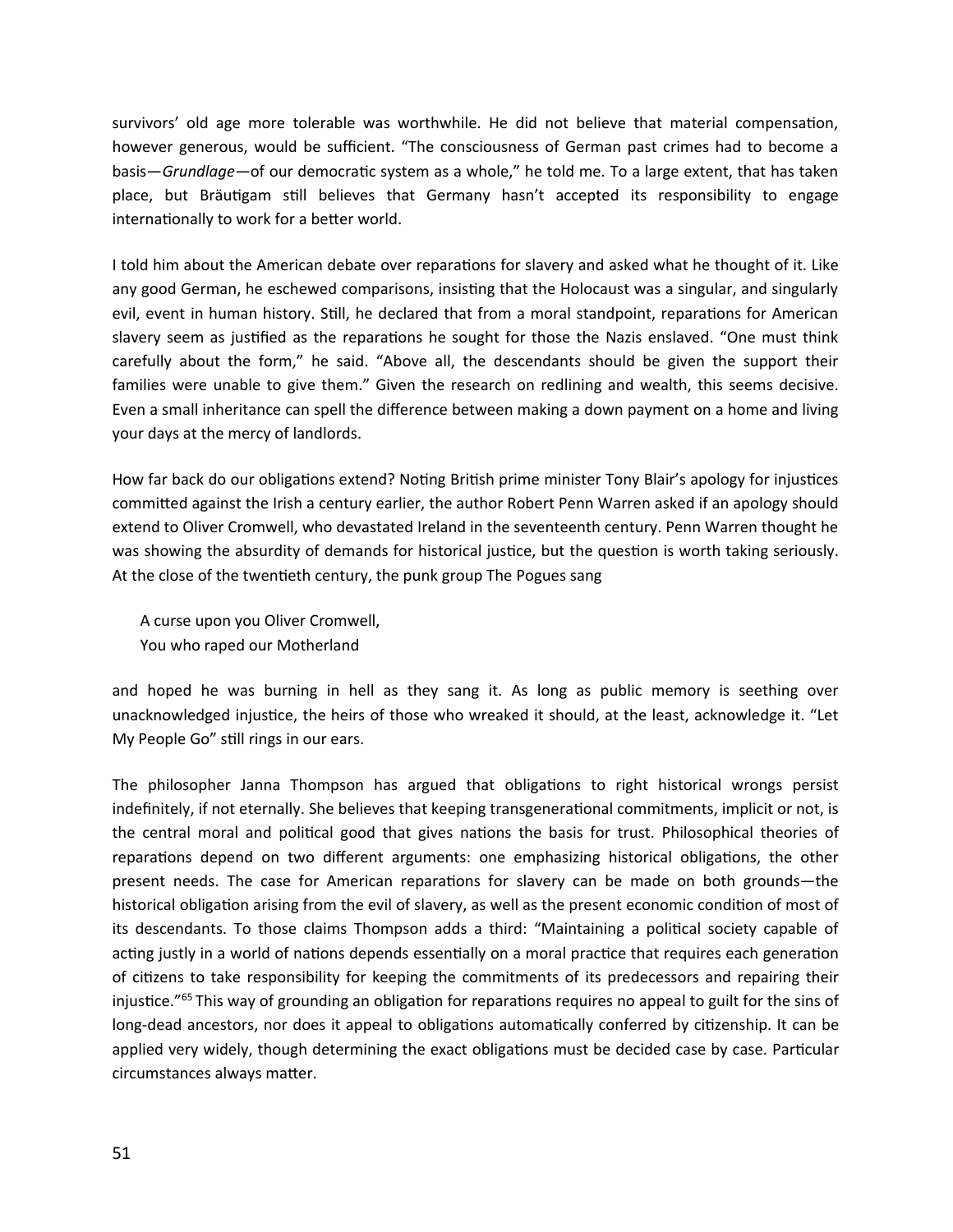If there's no algorithm that can calculate how far obligations may go back in time, there is also none that can determine how wide they may reach across space. The claim that the United States owes reparations for slavery has been followed by the argument that European nations owe reparations to the Caribbean community, where slavery was often even more brutal and devastating than it was in the American South. Given the importance of the slave trade, and the products of slavery, for building nineteenth-century Europe's wealth, no further argument might be needed. But the Caribbean community is right to focus on one fact that's particularly galling: after abolishing slavery in its colonies in 1833, Britain paid 20 million pounds to compensate former enslavers for the loss of what they considered their property. The amount, at the time, was 40 percent of annual government income and had to be financed by private loan. British taxpayers paid the interest on that debt until 2015.<sup>66</sup>

In demanding to receive at least the amount of reparations that slave owners received for the loss of property, Caribbeans demand elementary justice. They surely have every reason to demand an apology. Former prime minister David Cameron, whose distant cousin received compensation for the liberation of the people he had owned, refused to apologize during an official visit to Jamaica, saying rather, "I do hope that, as friends who have gone through so much together since those darkest times, we can move on from this painful legacy and continue to build for the future." Other nations guilty of profiting from slavery have been called to account, so far without result. Since 1993, the Organization of African Unity has called for reparations for the damage the continent suffered from slavery and colonialization. During a 2015 meeting with representatives of those countries, a European Union official dismissed their claims with the words, "We cannot correct history. What happened, happened." One wishes he'd read Améry: "What happened, happened. This sentence is just as true as it is hostile to morals."

Opponents of reparations will blanch: the case I've sketched does imply that there is no honest way to resist claims for reparations on a global scale. Lawyers may argue over legal precedent, but moral precedent was set when Germany first paid reparations for the Holocaust. There followed a small but significant number of reparations settlements: for U.S. treaties broken with Native Americans, for Japanese Americans interned during World War II, for black farmers denied loans. Britain even paid reparations to Kenyans tortured during the Mau Mau rebellion. By acknowledging that nations have an obligation to compensate for past crimes, Holocaust reparations opened uncounted doors.

Though the large reparations Germany made were prodded by political force, the principle is one of justice. The difficulty of figuring out how to al- lot what to whom is no excuse for refusing to try. It's probably impossible to calculate the amounts the United States owes to Native Americans, or European countries to their former colonies. Still, the U.S. could begin by restoring mineral rights on the reservations of the former, and Europeans by forgiving the debt of the latter.<sup>67</sup> This could initiate the sort of cleansing Karl Jaspers thought necessary and inescapable for Germany in 1946. After reparations to Israel began, other Germans spoke of retrieving lost honor.<sup>68</sup>

Some have suggested that an apology for colonialism is more important than material compensation. The Indian politician and author Shashi Tharoor said that a symbolic payment of one pound a year would suffice as reparations for two hundred years of British rule in India. Reparations, he argued in a 2015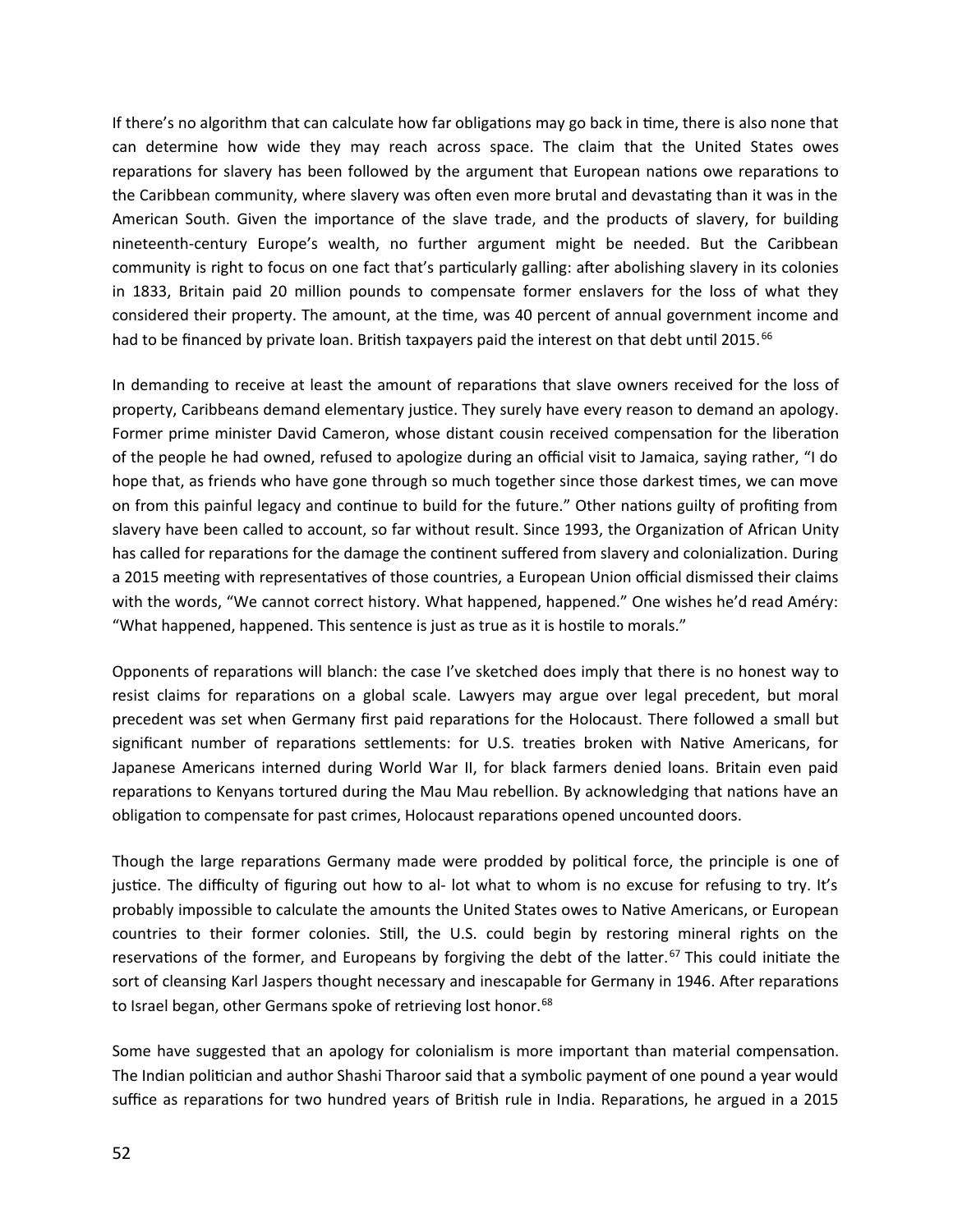speech at the Oxford Union, are "not a tool to empower anybody, they are a tool for you to atone . . . The ability to acknowledge your wrong, to simply say sorry, will go a far, far longer way than some percent- age of the GDP in the form of aid."<sup>69</sup> This is a remarkable statement, given Tharoor's argument that Britain's industrial revolution was premised on the destruction of India's precolonial economy; as in many other colonies, what had been a self-sufficient system was turned into a source of raw material, often through barbaric means. An apology for those abuses would, at the least, acknowledge that foreign aid to developing countries—of which European countries contribute twice as much, relative to GDP, as the United States—is not a matter of generosity but of obligation. It might even restrain the development of the new forms of neocolonialism that many corporations practice today. But, for the reasons just sketched, I don't believe that acknow- ledgment is enough. Opponents of reparations counter that the cost of all that debt would be impossible to raise, which makes them reluctant to even acknowledge it.

Proposals to repair massive injustice are inevitably met with the claim that there isn't enough money in the world to do so. Several taxation policies that might finance reparations have been proposed, but if we are serious about seeking the means to restore justice, the real elephant in the room is the arms industry. Too many of us continue to ignore it. If no one ever produced or profited from another weapon again, we'd still have enough to defend (or kill) ourselves many times over. As in the fable of the emperor's new clothes, it takes a child to point out the obvious. When Malala Yousefzai's life was threatened for demanding girls' rights to education, the world took notice, and she became the youngest person ever to receive the Nobel Peace Prize. Very little attention was paid a few years later, when she used her education to argue that all children have a right to twelve years of free education and that this could be paid for by cutting military spending for *just eight days every year.* That fact, confirmed for me by a Nobel laureate in economics, received little attention because we have no idea what to do with it. If there were an international vote about priorities, a motion to replace military spending with education—at least for eight days—would surely win hands down. We do not even know what structures would frame such a decision process.

When I began writing this chapter, I was not entirely convinced of the arguments for reparations myself. Thinking through the questions made me certain that justice demands them, however challenging it would be to work out the details. Yet when I sent what I hoped would be the final draft to my editor in October 2018, I feared I was going out on a limb so long that readers who had followed me up to this point would refuse to go any further. I could not have guessed that a few short months later, what had been a minority position would play a role in the forthcoming presidential race, or that *The New York Times* would print an argument for reparations citing Lincoln's second inaugural address to support the claim that "sometimes the costs of repairing sin have to be born generations after the sin was first committed."<sup>70</sup> Polls show that the majority of white Americans still oppose them, as the majority of Germans opposed reparations for the Holocaust in the early years after the war. Yet the fact that what was so recently the province of a few intellectuals is now part of a national conversation is as good a sign of progress as any I know.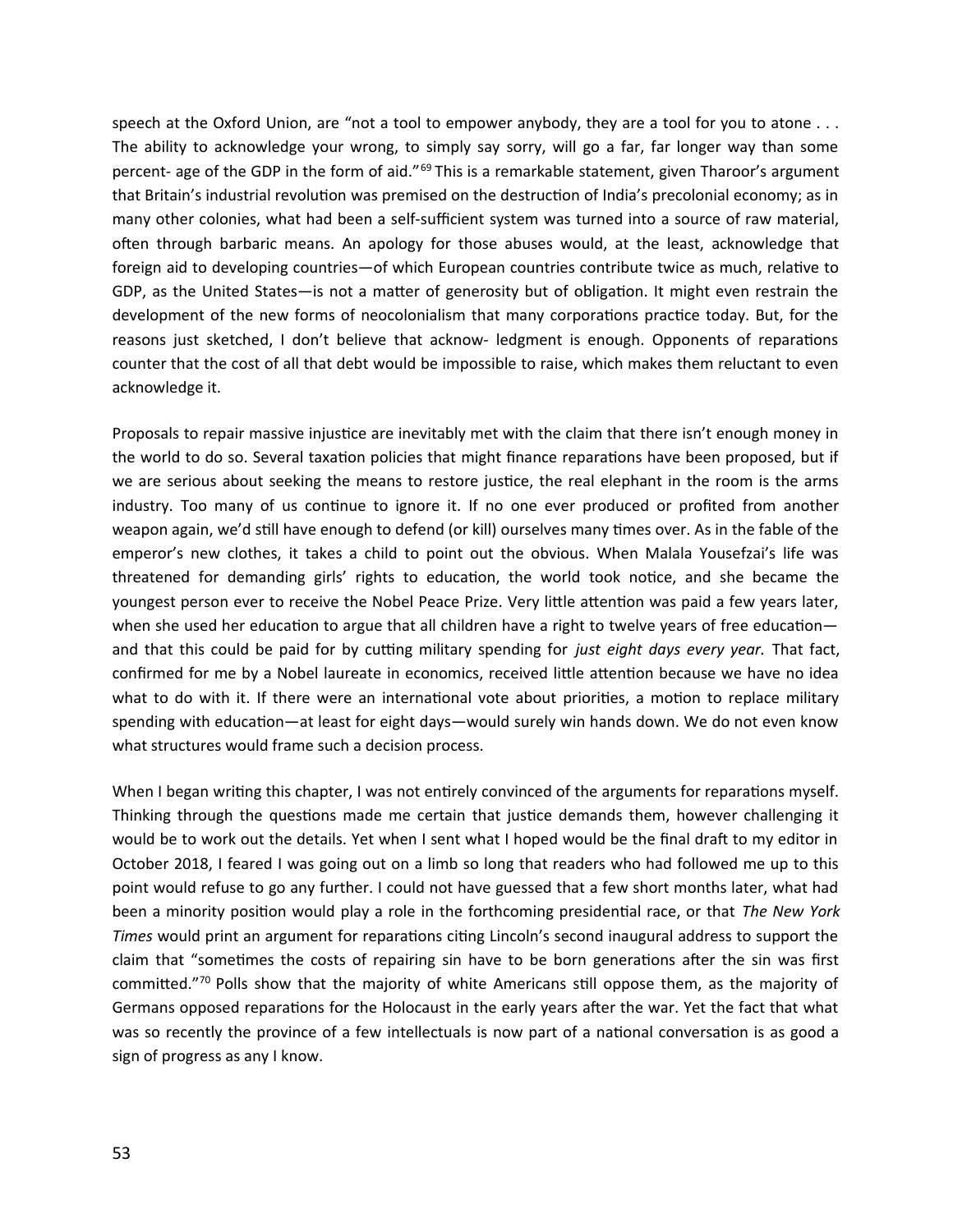Only the ideal can make demands on reality. If we could acknowledge the justice of claims for reparations, we could begin to work out how to honor them. Acknowledgment would be enough for some, and a beginning for all. Britons might begin by recognizing that their colonial history is far less beneficent than they were taught. Americans could start by simply asking Congress to pass H.R.40, a resolution made and denied every year since 1987, which would create a commission to study appropriate remedies for slavery. It cannot be too much to expect the U.S. Congress to do in the twentyfirst century what the German parliament did in 1952.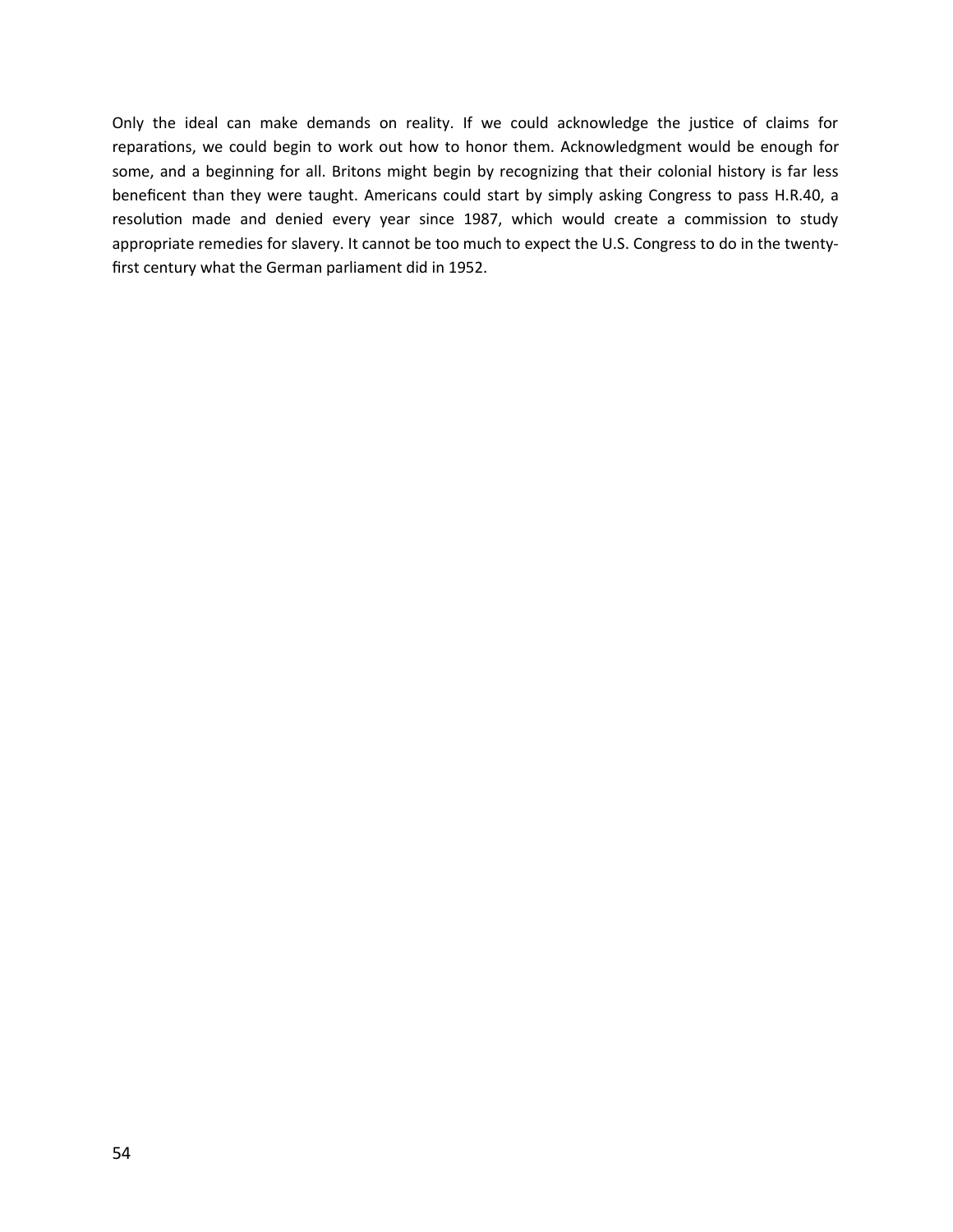# Notes for Susan Neiman's Chapter 8, "Rights and Reparations"

1. Jean Améry, "Resentments," in *At the Mind's Limits: Contemplations by a Survivor on Auschwitz and Its Realities*, trans. Sidney Rosenfeld and Stella P. Rosenfeld (Indiana University Press, 1980), p. 81.

2. Ibid., p. 72.

3. Ibid., p.77.

4. Hannah Arendt, "Auschwitz on Trial," *Responsibility and Judgment*, ed., Jerome Kohn (Schocken Books, 2003), pp. 228–29.

5. See Ta-Nehisi Coates, "The Case for Reparations," in *We Were Eight Years in Power,* (One World, 2017).

6. See Coates, *We Were Eight Years in Power;* Randall Robinson, *The Debt: What America Owes to Blacks* (Dutton, 2000); Thomas McCarthy, "Coming to Terms with Our Past, Part II: On the Morality and Politics of Reparations for Slavery," *Political Theory,* no. 6 (2004); pp. 750–72; and Charles Ogletree, "Tulsa Reparations: The Survivors' Story," *Boston College Third World Law Journal* 24 (2004): pp. 13–30.

7. See Christopher Clark, *The Sleepwalkers: How Europe Went to War in 1914* (Penguin Books, 2012).

8. Hannah Arendt, *Ich will verstchen: Selbstauskünfte zu Leben und Werk* (Piper, 1996), p. 59.

9. See Tom Segev, *The Seventh Million: The Israelis and the Holocaust* (Henry Holt, 2000).

10. Ibid., p. 192.

11. Ibid., p. 204.

12. Paul Weymar, *Konrad Adenauer: His Authorized Biography,* trans. Peter de Mendelsohn (Dutton, 1957), p. 406.

13. Ibid., p. 445.

14. See Segev, *The Seventh Million,* pp. 230ff; and Constantin Goschler, *Schuld und Schulden: Die Politik der Widergutmachung für NS Verflogte seit 1945* (Wallstein, 2005), p. 274.

15. Segev, *The Seventh Million,* pp. 246ff.

16. John H. McWhorter, "The Privilege of Checking White Privilege," *Daily Beast,* March 15, 2015.

17. Jelani Cobb, "What We Talk About When We Talk About Reparations," *New Yorker,* May 29, 2014.

18. Ta-Nehisi Coates, *We Were Eight Years in Power,* p. 201.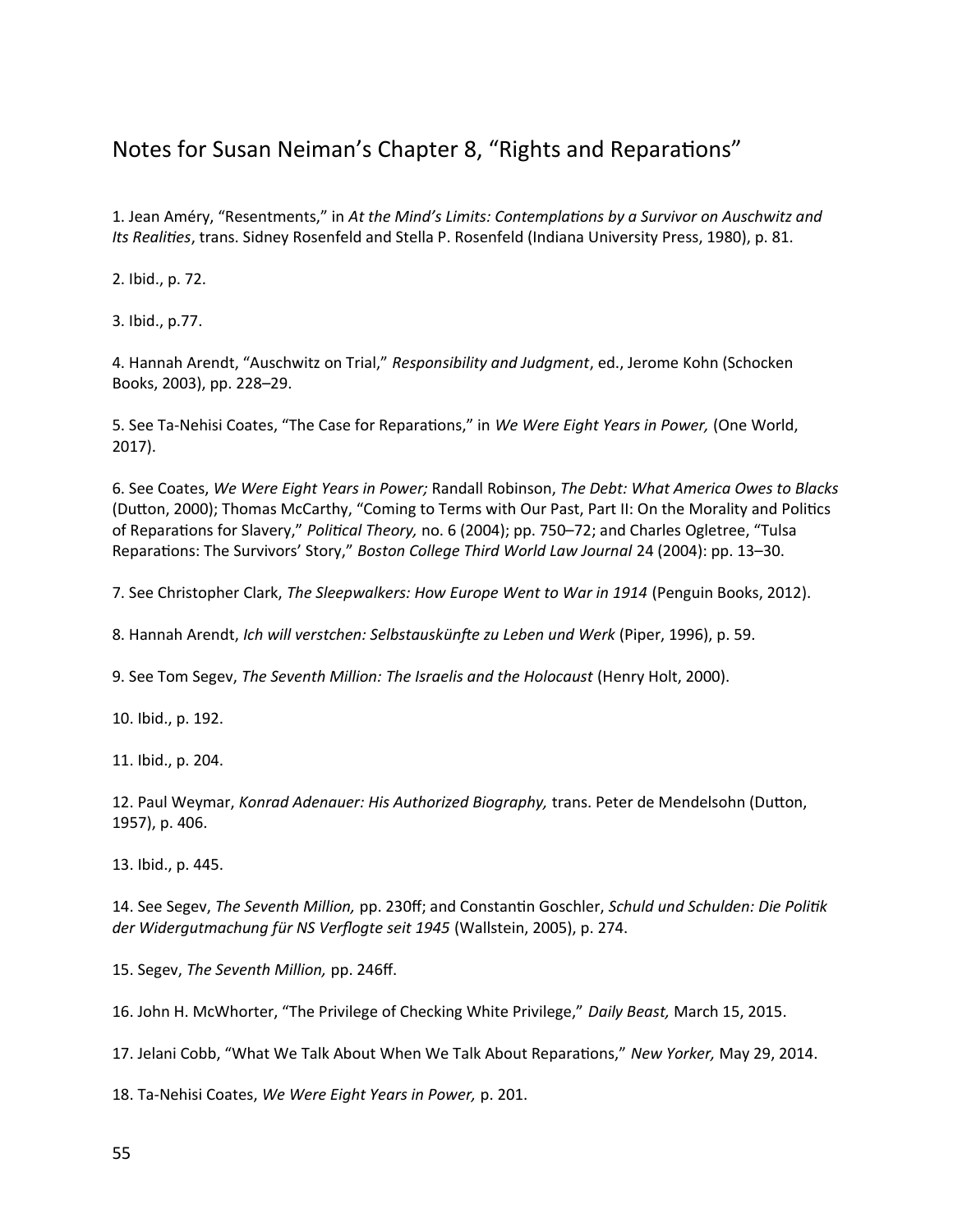19. See Susan Neiman, "Victims and Heroes," in *The Tanner Lectures on Human Values*, (University of Utah Press, 2012).

20. See Edward E. Baptist, *The Half Has Never Been Told: Slavery and the Making of American Capitalism* (Basic Books, 2014); Sven Beckert, *Empire of Cotton: A Global History* (Knopf, 2014); and Walter Johnson, *River of Dark Dreams* (Belknap, 2013).

21. Baptist, *The Half Has Never Been Told,* p. xviii.

22.Ibid., p. 387.

23. Ibid., p. 317ff.

24. Ibid., p. 410.

25. Ibid., chapter 4.

26.See Special Field Order 15 in Roy L. Brooks, *When Sorry Isn't Enough: The Controversy Over Apologies and Reparations for Human Injustice* (New York University Press, 1999), p. 366.

27. Baptist, *The Half Has Never Been Told,* p. 408.

28. Martin Luther King Jr., *The Radical King,* ed. Cornel West (Beacon Press, 2015), p. 243.

29. Douglas A. Blackmon, *Slavery By Another Name* (Anchor Books, 2008), p. 402.

30. Ibid., p. 73.

31. Ibid., p. 336.

32. Ibid., p. 380.

33. Ibid., p. 85.

34. See Michelle Alexander, *The New Jim Crow: Mass Incarceration in the Age of Colorblindness* (The New Press, 2012); and Bryan Stevenson, *Just Mercy: A Story of Justice and Redemption* (Spiegel and Grau, 2014).

35. For one summary of studies, see www.sentencingproject.org.

36. H.R. Haldeman, *Inside the White House* (G.P. Putnam, 1995), italics added.

37. Blackmon, *Slavery by Another Name,* p. 390.

38. Coates, *We Were Eight Years in Power,* p. 169.

39. See Dalton Conley, *Being Black, Living in the Red* (University of California Press, 2009).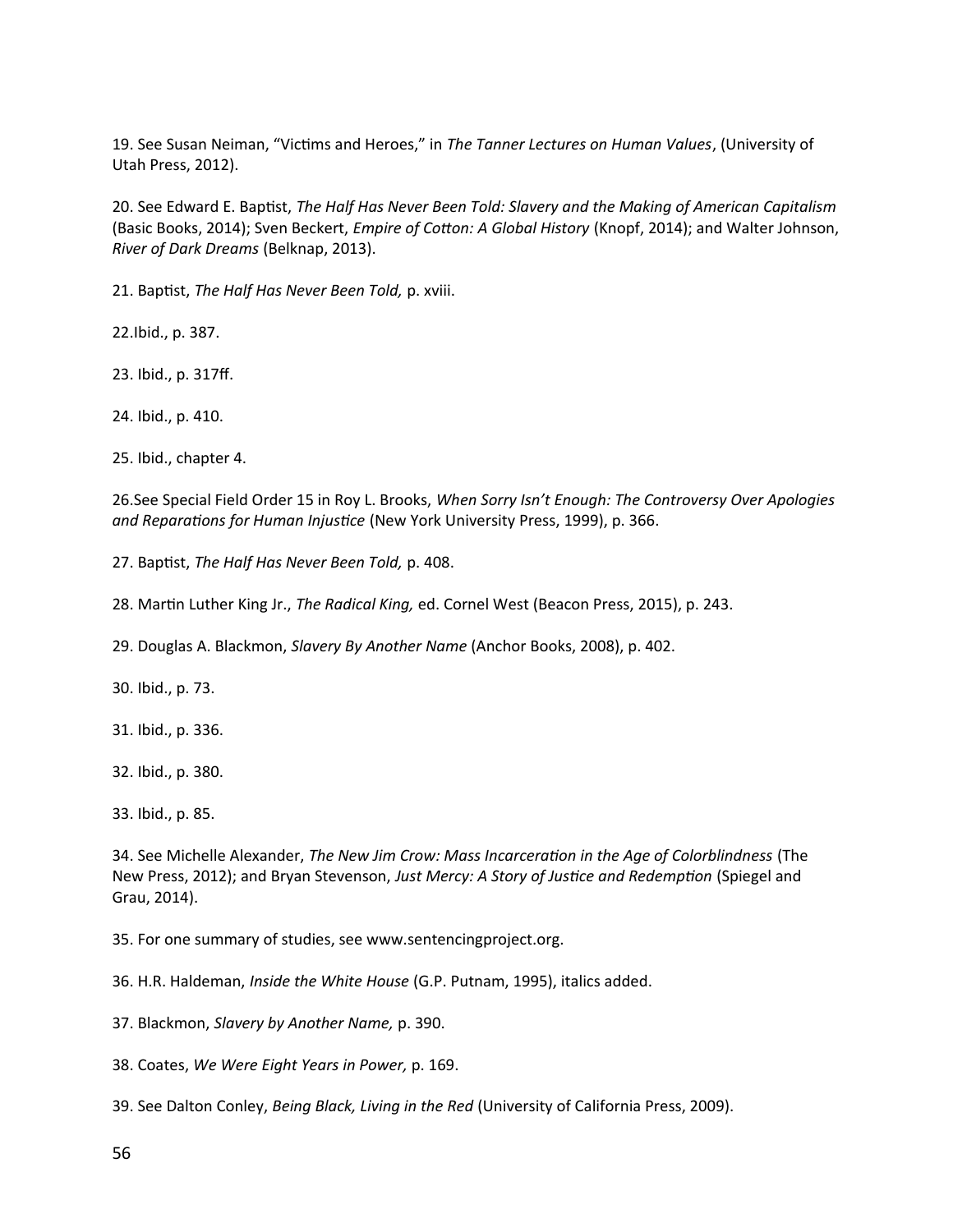40. See Elizabeth Anderson, *The Imperative of Integration* (Princeton University Press, 2010).

41. Coates, *We Were Eight Years in Power,* p. 177.

42. Ibid., p. 190.

43. Jos*é* Brunner, Constantin Goschler, and Norbert Frei, *Die Globalisierung der Wiedergutmachung*  (Wallstein Verlag, 2013), pp. 296ff.

44. Blackmon, *Slavery by Another Name,* p. 394.

45. Coates, *We Were Eight Years in Power,* p. 207.

46. Thomas Chatterton Williams, "How Ta-Nehisi Coates Gives Whiteness Power," *New York Times,* October 6, 2017.

47. See Carol Anderson, *White Rage* (Bloomsbury, 2016), chapter 5.

48. See Neiman, "Victims and Heroes."

49. John Torpey, *Making Whole What Has Been Smashed: On Reparations Politics* (Harvard University Press, 2006), pp. 5, 23.

50. Ibid., p. 37.

51. Ashraf Rushdy, A Guilted Age: Apologies for the Past (Temple University Press, 2015), p. 171.

52. McCarthy, "Coming to Terms with Our Past, Part II," p. 12.

53. Ibid., p. 24.

54. Robinson, *The Debt,* p. 232.

55. Susan Neiman, "What Americans Abroad Know About Bernie Sanders and You Should Too," *Los Angeles Times,* June 3, 2016.

56. See Robinson, *The Debt;* and Ogletree, "Tulsa Reparations: The Survivors' Story."

57. Adolph Reed Jr., "From Jenner to Dolezal: One Trans Good, the Other Not So Much," *Common Dreams,* June 15, 2015, [www.commondreams.org/views/2015/06/15/jenner-dolezal-one-trans-good](http://www.commondreams.org/views/2015/06/15/jenner-dolezal-one-trans-good-other-not-so-much)[other-not-so-much](http://www.commondreams.org/views/2015/06/15/jenner-dolezal-one-trans-good-other-not-so-much) (accessed October 21, 2018). See also Cornel West, "Ta-Nehisi Coates Is the Neoliberal Face of the Black Freedom Struggle," *Guardian,* December 17, 2017.

58. The original document is stored in the King Center Archives.

59. See Naomi Klein, *This Changes Everything: Capitalism vs. The Climate* (Simon and Schuster, 2014).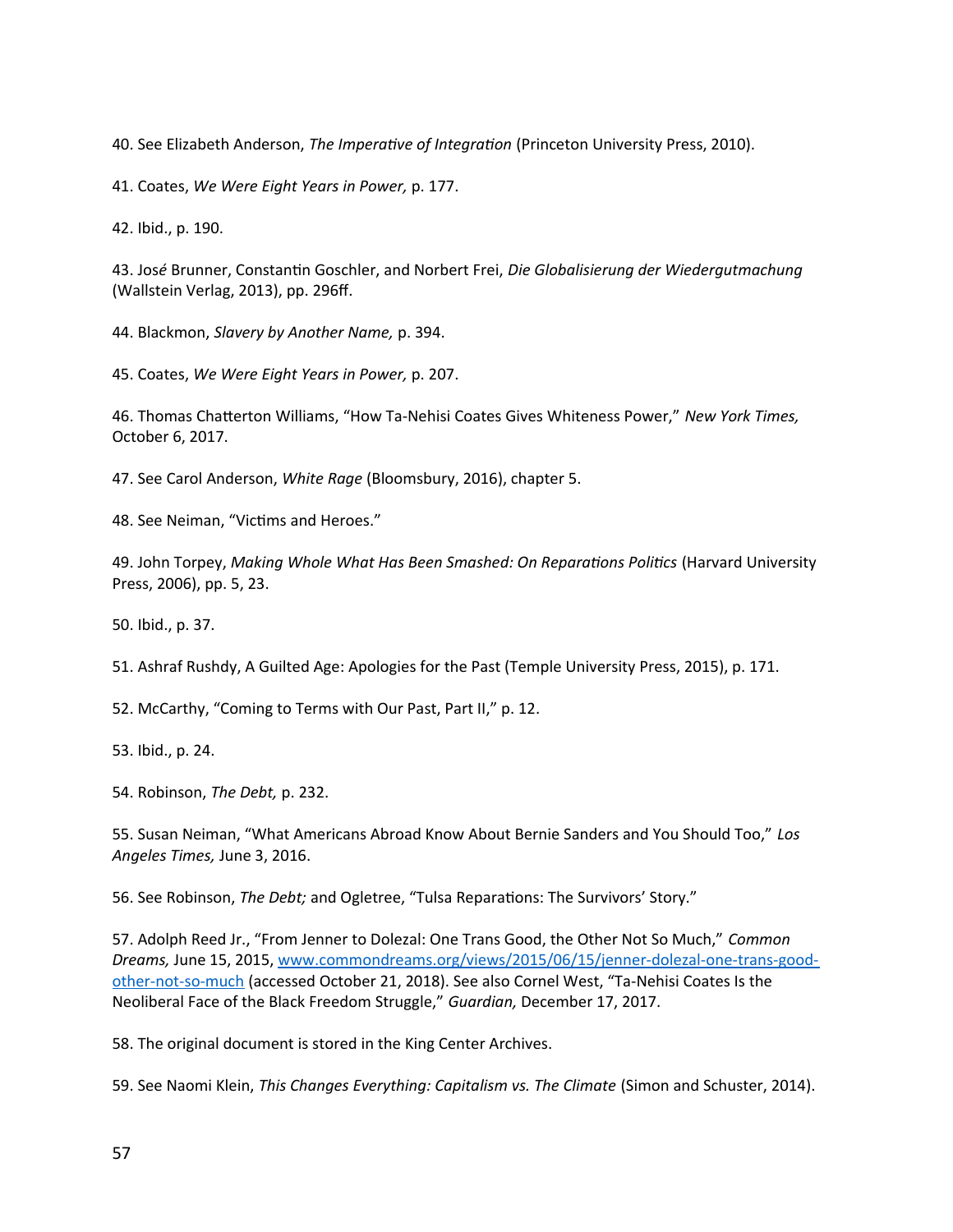60. Works that were particularly influential in this regard include Primo Levi's *If This Is a Man,* Ruth Kluger's *Still Alive,* and Imre Kertész's *Fatelessness.*

61. See Binjamin Wilcomirski, *Fragments: Memories of a Wartime Childhood* (Knopf Doubleday, 1997).

62. See Thomas Brudholm, *Resentment's Virtue: Jean Améry and the Refusal to Forgive* (Temple University Press, 2008).

63. Améry, "Resentments," p. 64.

64. See Isaac Deutscher, *The Non-Jewish Jew and Other Essays* (Alyson Publications, 1968).

65. Janna Thompson, *Taking Responsibility for the Past* (Polity Press, 2002), p. 37.

66. Kris Majapra, "When Will Britain Face Up to Its Crimes against Humanity?," *Guardian,* March 29, 2018.

67. See Wole Soyinka, *The Burden of Memory, the Muse of Forgiveness* (Oxford University Press, 1999).

68.Goschler, *Schuld und Schulden,* p. 226.

69. [www.ibtimes.co.in](http://www.ibtimes.co.in/), July, 24, 2015.

70. David Brooks, "The Care for Reparations," *New York Times,* March 7, 2019.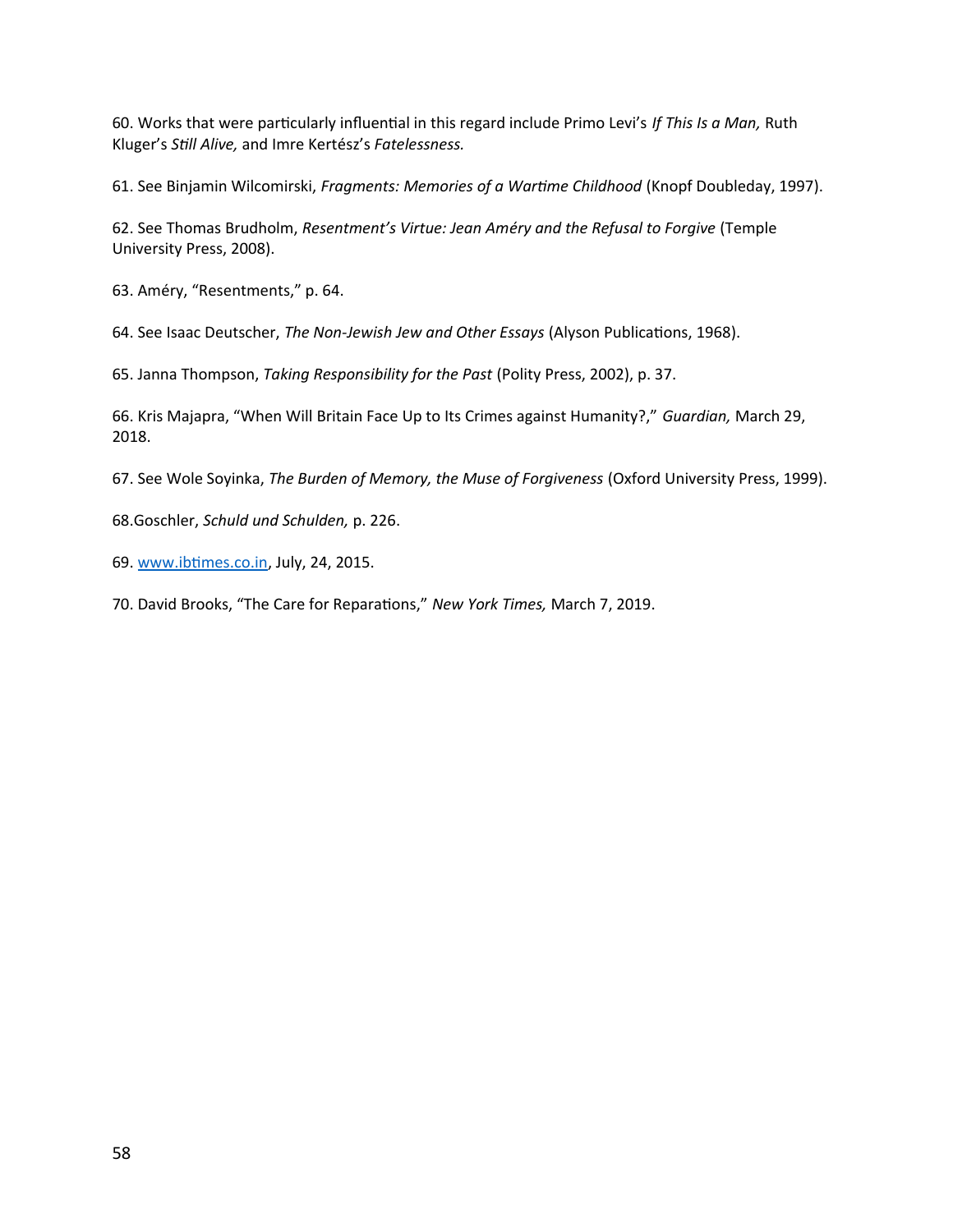# Additional Resources for Further Learning

The following list of resources is a work in progress, compiled as we researched the reparations issue. It is by no means complete and we hope to add others' input.

# **I. BOOKS**

Alexander, Michelle, *The New Jim Crow: Incarceration in the Age of Color-Blindness*. New York: The New Press, 2010 (original publication).

Bell, Derrick, *Faces at the Bottom of the Well: The Permanence of Racism. New York:* Basic Books, 2018 (revised edition).

Darity, William Jr. and Mullen, Andrea Kirsten, *From Here to Equality: Reparations for the Black American Family in the 21st Century.* Chaptel Hill: UNC Press, 2020.

Dyson, Michael Eric, *Tears We Cannot Stop: A Sermon to White America*. New York:, St. Martin's Press, 2017.

Fullivlove, M.D., and Mindy Thompson. *Root Shock: How Tearing Up City Neighborhoods Hurts America and What We Can Do About It***.** New York: New Village Press, 2016.

Harvey, Jenifer, *Dear White Christians: For Those Still Longing for Racial Reconciliation*. Grand Rapids, MI: Erdmans Publishing Company, 2014 (paperback).

Meacham, John, *His Truth is Marching On. New York: Random House, 2020 (* a new biography of John Lewis).

McGhee, Heather, *The Sum of Us: What Racism Costs Everyone and How We Can Prosper Together.* New York: Random House, 2021.

Nieman, Susan, *Learning from the Germans: Race and the Memory of Evil.* Farrar, Strauss and Giroux, 2019.

Rochester, Shawn, *The Black Tax: The Cost of Being Black in America.* Good Steward Publishing, 2018.

Wilkerson, Isabel, *Caste: The Origins of Our Discontents,* New York: Random House, 2020.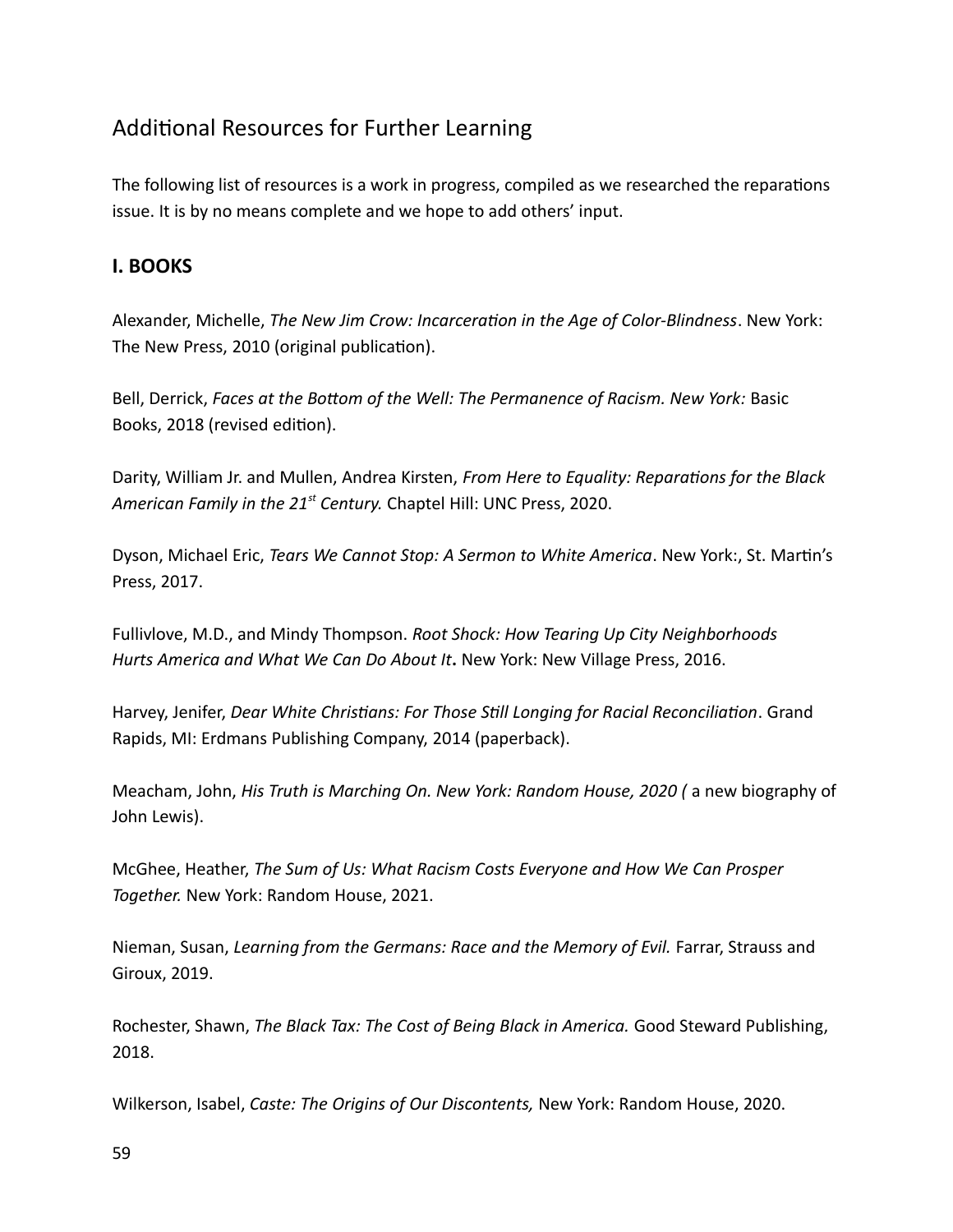Zinn, Howard, *A People's History of the United States. New York: Harper& Row,* 1980.

Zinn, Howard, *SNCC: The New Abolitionists.* Chicago: Haymarket Books, 1964 (first published in 1964 and republished in 2013, Zinn's book is an early history of the civil rights movement and SNCC's role in desegregation).

**II. ARTICLES: (**All articles listed can be found online. Search by author and title or link.)

Akhalbey, Francis "Black couple's home valued \$500K higher after they had a White friend pose as the homeowner," Face2Face Africa (February. 16, 2021). https://face2faceafrica.com/article/black-couples-home-was-valued-500k-higher-after-theyhad-a-white-friend-pose-as-the-homeowner

Bassett, Mary T., MD, MPH and Sandro Galea, MD, DrPH, "Reparations as a Public Health Priority—A Strategy for Ending Black-White Disparities," *New England Journal of Medicine,* 383; 22 (Nov. 26, 2020).<https://www.nejm.org/doi/full/10.1056/NEJMp2026170>

Blakemore, Erin, "The Thorny History of Reparations in the United States," History (August 29, 2019).

<https://www.history.com/news/reparations-slavery-native-americans-japanese-internment>

Bouie, Jamelle, "We Still Can't See American Slavery for What It Was," NY Times, January 28, 2022.

Contreras, Russell. "First look: ACLU to push reparations bill, Southern expansion." Axios (February 8, 2021). https://www.axios.com/aclu-reparations-support-eb1a79b3-64e4-4807 a074-

17aba69dd4c6.htmlfbclid=IwAR35MDZRWMn3fQQDmGEA51ms1cxxXM9hXiw37RGDKM8hwvQ fcziroOtGTUQ

Crary, David. "More US churches are committing to racism-linked reparations." AP News (December 13, 2020). https://apnews.com/article/race-and-ethnicity-new-york-slaveryminnesota-native-americans-4c7dbcae990bd11dee5a5710c63ece25

Brooks, David, "The Case for Reparations," *New York Times* (March, 7, 2019). <https://www.nytimes.com/2019/03/07/opinion/case-for-reparations.html>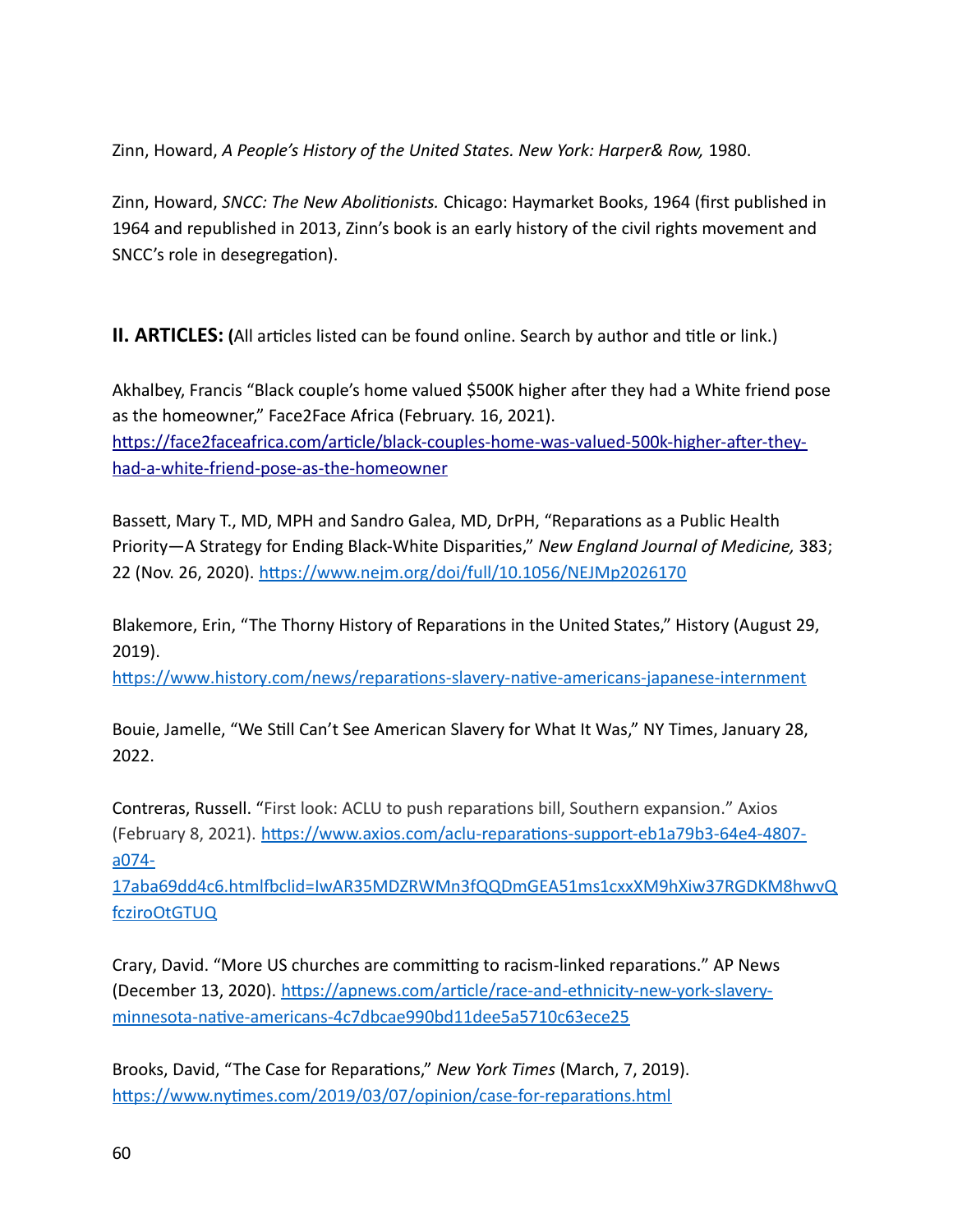Brooks, David, "How To Do Reparations Right," New York Times (June 4, 2020). <https://www.nytimes.com/2020/06/04/opinion/united-states-reparations.html>

Brophy, Alfred L., "The Cultural War over Reparations for Slavery (excerpt)," *DePaul Law Review* (Spring 2004). Brophy takes Horowitz's article (see below) and refutes them point by point. Downloadable PDF: [https://via.library.depaul.edu/cgi/viewcontent.cgi?](https://via.library.depaul.edu/cgi/viewcontent.cgi?article=1466&context=law-review) [article=1466&context=law-review](https://via.library.depaul.edu/cgi/viewcontent.cgi?article=1466&context=law-review)

Brown, DeNeen L. "Uncomfortable truth': The new push for a slavery reparations commission in Congress," on the reintroduction of HR 40, *Washington Post* (Feb. 10, 2021). https://www.washingtonpost.com/history/2021/02/10/reparations-slavery-congress-hearingcommission/

Burgess, Joel, "In historic move, North Carolina city approves reparations for Black residents," *USA Today* (July 15, 2020).

[https://www.usatoday.com/story/news/nation/2020/07/15/asheville-passes-reparations-black](https://www.usatoday.com/story/news/nation/2020/07/15/asheville-passes-reparations-black-residents-historic/5441792002/)[residents-historic/5441792002/](https://www.usatoday.com/story/news/nation/2020/07/15/asheville-passes-reparations-black-residents-historic/5441792002/)

Coates, Ta-Nehisi, "The Case for Reparations," *The Atlantic* (June 2014). <https://www.theatlantic.com/magazine/archive/2014/06/the-case-for-reparations/361631/>

Cohen, Patricia, "What Reparations for Slavery Might Look Like in 2019," *New York Times* (May 23, 2019. <https://www.nytimes.com/2019/05/23/business/economy/reparations-slavery.html>

Cressler, Matthew J. and Adelle M. Banks, "50 Years after 'Black Manifesto,' religious groups take up reparations again," *Religious News Service,* December 30, 2019. **[50 years after 'Black Manifesto,' religious groups take up reparations again](https://religionnews.com/2019/12/30/50-years-after-black-manifesto-religious-groups-take-up-reparations-again/)**

Darity, William and Kirsten Mullen, "Ten Things We Get Wrong about Reparations," Portside, June 20, 2021. https://portside.org/2021-06-20/10-things-we-get-wrong-about-reparations

Foner, Eric, "We Are Not Done with Abolition" (previously titled "Abolition is Not Complete"). *New York Times* (December 15, 2020). <https://www.nytimes.com/2020/12/15/opinion/abolition-prison-labor-amendement.html>

Gagosz, Alexa, "Brown University releaes second edition of its watersed Salevery and Justice Report," Boston Globe, November 12, 2021.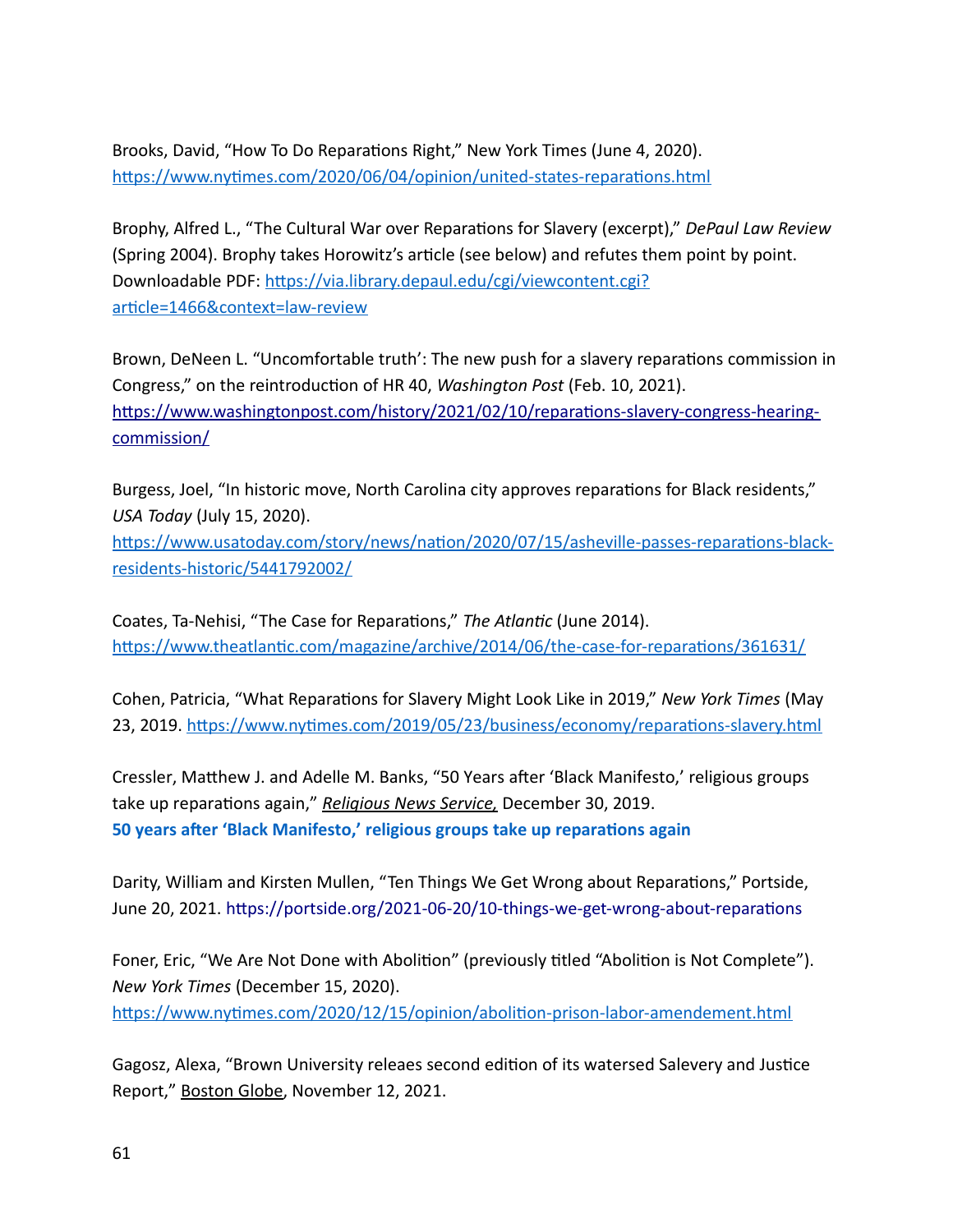[https://www.bostonglobe.com/2021/11/12/metro/brown-university-releases-second-edition](https://www.bostonglobe.com/2021/11/12/metro/brown-university-releases-second-edition-its-watershed-slavery-justice-report/)[its-watershed-slavery-justice-report/](https://www.bostonglobe.com/2021/11/12/metro/brown-university-releases-second-edition-its-watershed-slavery-justice-report/)

Gardinier, David and Karen Hiffman, "Calling on White Americans: Reparations for Slavery are Due," *Boston Globe* (August 17, 2020). https://www.bostonglobe.com/2020/08/17/opinion/calling-white-americans-reparationsslavery-are-due/?event=event12 (contains link to important websites).

Gayle, Caleb, "One hundred years after the Tulsa Massacre, what does justice look like?, *New York Times* (May 25, 2021). https://www.nytimes.com/2021/05/25/magazine/tulsa-racemassacre-1921-greenwood.html?action=click&module=Well&pgtype=Homepage&section=The %20New%20York%20Times%20Magazine

Gilman and Bassett, It's Time for Boston to Pay Reparations," WBUR Cognoscenti (June 18, 2021).

https://www.wbur.org/cognoscenti/2021/06/18/boston-racism-juneteenth-public-health reparations-matlin-gilman-mary-t-bassett

Hannah-Jones, Nikole, "What Is Owed," *New York Times Magazine* (June 28, 2020). https://www.nytimes.com/2020/06/25/magazine/behind-the-cover-what-is-owed.html

Heath, Driesen, "H.R. 40: Exploring the Path to Restorative Justice in America," Feb. 17, 2021 [https://www.hrw.org/news/2021/02/17/hr-40-exploring-path-reparative-justice-america#](https://www.hrw.org/news/2021/02/17/hr-40-exploring-path-reparative-justice-america)

Horowitz, David, "Ten Reasons Why Reparations is a Bad Idea for Blacks—and Racist Too. (2001). Originally published as an ad in college newspapers across the country. https://wmpeople.wm.edu/asset/index/cvance/reparations (PDF)

Howard-Hasserman, Rhoda E., "Why Japanese-Americans received reparations and African-Americans are still waiting," in *The Conversation* (July 17, 2019). https://theconversation.com/why-japanese-americans-received-reparations-and-africanamericans-are-still-waiting-119580

Human Rights Watch, "An Approach to Reparations" (July 19, 2001). <https://www.hrw.org/news/2001/07/19/approach-reparations>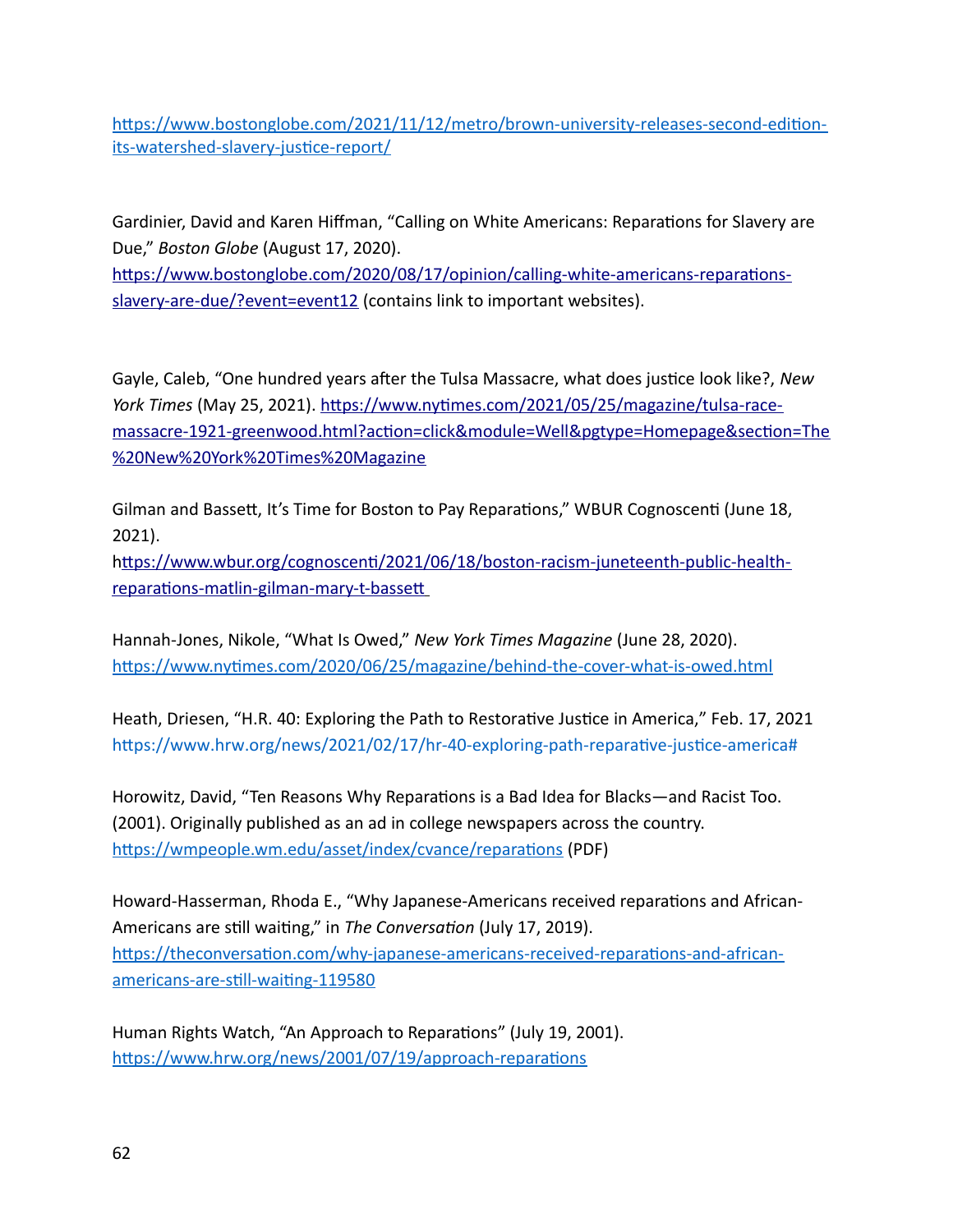Human Rights Watch, "'Why We Can't Wait' Coalition Statement Urges US Congress to Pass HR 40, Reparations Bill" (July 31, 2020). [https://www.hrw.org/news/2020/07/31/why-we-cant-wait](https://www.hrw.org/news/2020/07/31/why-we-cant-wait-letter-urges-us-congress-pass-hr-40-reparations-bill)[letter-urges-us-congress-pass-hr-40-reparations-bill](https://www.hrw.org/news/2020/07/31/why-we-cant-wait-letter-urges-us-congress-pass-hr-40-reparations-bill)

Inwood and Brand, "Slave-built infrastructure still creates wealth in US, suggesting reparations should cover past harms and current value of slavery" (February5, 2021). https://theconversation.com/slave-built-infrastructure-still-creates-wealth-in-us-suggestingreparations-should-cover-past-harms-and-current-value-of-slavery-153969

Janzer, Cinnamin, "What Role Can Cities Play in Reparations?" Next City (February 10, 2021). https://nextcity.org/daily/entry/what-role-can-cities-play-in-reparations-some-aim-tofind-out? fbclid=IwAR1tijyNKrZolrF73we1Bm85HAVZaYZlC40QA\_B7zet\_3\_x2gp9udYWKgoY

Kapos, Shia, "A College Town Fired Up about Reparations..." *Politico* (June 2, 2021). https://www.politico.com/news/2021/06/02/reparations-american-cities-491273? fbclid=IwAR0oyaRwKTNTq\_-98a0IScy07MayhjnRKyTAUX3Pse5GnuS7KJjevZyj9bA

Kennedy, Randall, Cornell Brooks and David Harris, at Harvard Kennedy School Institute of Politics 2020, Discussion on Reparations, [https://www.youtube.com/watch?](https://www.youtube.com/watch?v=rk3TQcRcbTU) [v=rk3TQcRcbTU](https://www.youtube.com/watch?v=rk3TQcRcbTU)

King, Maya, "Reparations Bill tests Biden and Harris on racial justice," *Politico* (February 17, 2021). https://www.politico.com/news/2021/02/17/slavery-reparations-bill-469165

Kleinbeck, Alaina, "Learning about reparations makes clear their need," *Faith and Leadership,* (Sept. 29, 2020). https://faithandleadership.com/alaina-kleinbeck-learning-about-reparationsmakes-clear-their-need

Lotan, Gal T., "We Deserve Better: Boston City Council Mulls Reparations Commission," Boston Globe, February 3, 2022. [https://www.bostonglobe.com/2022/02/03/metro/we-deserve-better](https://www.bostonglobe.com/2022/02/03/metro/we-deserve-better-boston-city-council-mulls-reparations-commission/)[boston-city-council-mulls-reparations-commission/](https://www.bostonglobe.com/2022/02/03/metro/we-deserve-better-boston-city-council-mulls-reparations-commission/)

Merzbach, Scott, "Amherst Town Council establishes Reparations Fund, " *Daily Hampshire Gazette* (June 23, 2021). https://www.gazettenet.com/Amherst-Town-Council-establishesreparations-fund-41095651

Merzbach, Scott. "Amherst Creates Fund to Pay Reparations to Black Residents." Associated Press, (June 24, 2021).

https://www.gazettenet.com/Amherst-Town-Council-establishes-reparations-fund-41095651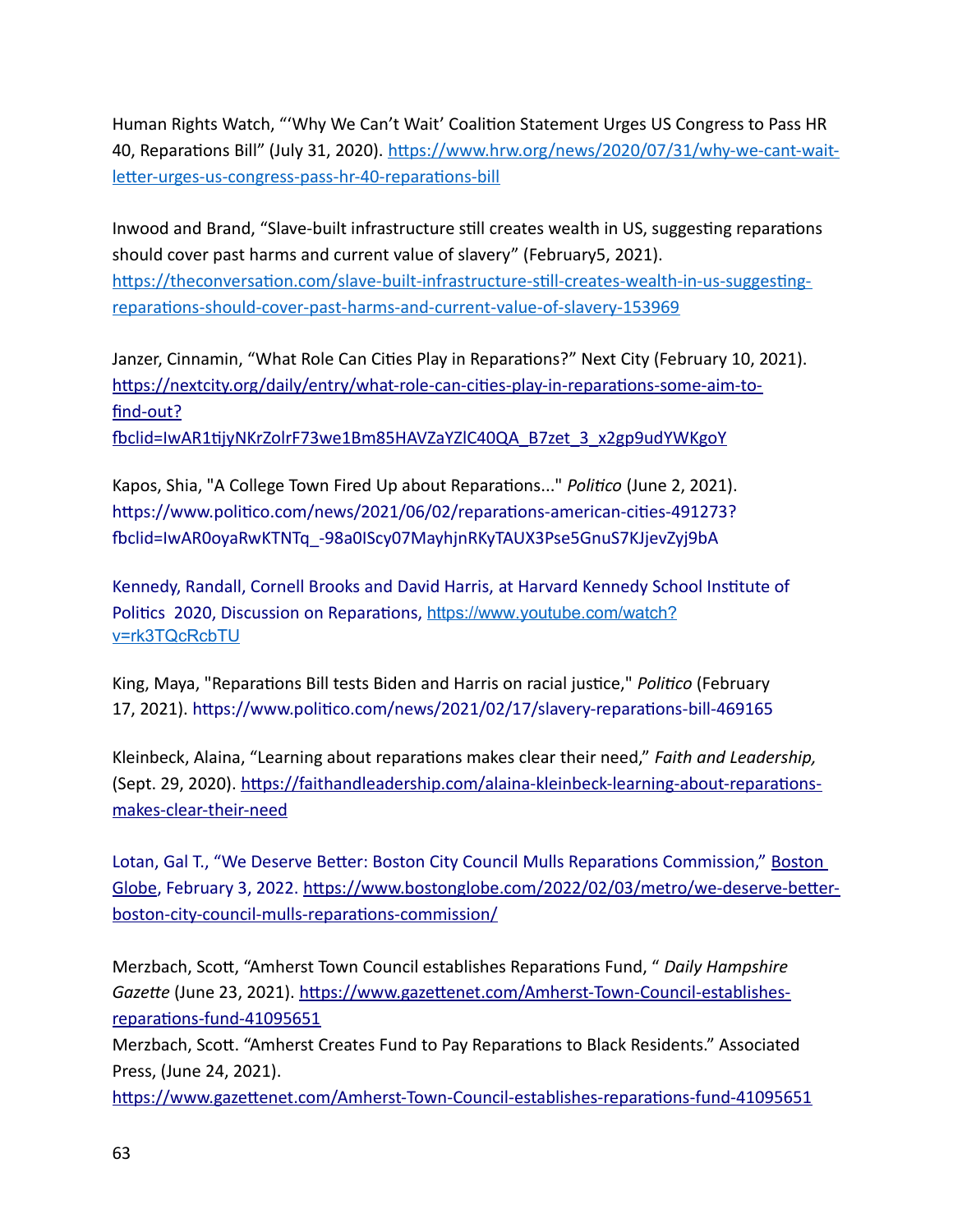Muscufo, Michela, "The Country's First Municipal Reparations off to a Rocky Start," NBC News, (June 2, 2021). https://www.nbcnews.com/news/nbcblk/country-s-first-municipal-reparationsprogram-rocky-start-n1269289

Newburger, Emily, "Breaking the Chain," *Harvard Law Today* (July 1, 2001). <https://today.law.harvard.edu/feature/breaking-chain/>

Reed, Adolph, "The Case Against Reparations," originally published in *The Progressive (*February 11, 2016. https://nonsite.org/the-case-against-reparations/

 Reed, Adolph and Keeanga-Yamahtta Taylor 2019 from WHYY <https://whyy.org/episodes/the-reparations-debate/>

Reichelman, Ashley and Matthew O. Hunt, "How we repair it: White Attitudes toward Reparations," Brookings, December 8, 2021.

Reiter, Bernard, "If Germany Atoned for the Holocaust, the US Can Pay Reparations for Slavery," The Conversation (July 31, 2019). [https://digitalcommons.usf.edu/sigs\\_facpub/42](https://digitalcommons.usf.edu/sigs_facpub/42/) */*

Romer, Robert H., "Higher Education and Slavery in Western Massachusetts" (Winter 2004/2005). https://rhromer.people.amherst.edu/MISC/JBHE-final-Slavery.pdf

Rosario, Isabel, "The Unlikely Story Behind Japanese Americans' Campaign for Reparations," on KCLU/NPR (March 24, 2020). [https://www.kclu.org/arts-culture/2020-03-24/the-unlikely-story](https://www.kclu.org/arts-culture/2020-03-24/the-unlikely-story-behind-japanese-americans-campaign-for-reparations)[behind-japanese-americans-campaign-for-reparations](https://www.kclu.org/arts-culture/2020-03-24/the-unlikely-story-behind-japanese-americans-campaign-for-reparations)

Scott, Amy and Maria Hollenhorst, "Why First Black Reparations is tied to home ownership," Marketplace (April 7, 2021). https://www.marketplace.org/2021/04/07/why-nations-first-reparationsprogram-black-residents-is-tied-homeownership/

Spoto, Maia, "Reparations Stakeholders Authority of Evanston announces a community reparations fund to complement city initiative" *The Daily Northwestern* (February 3, 2021). https://dailynorthwestern.com/2021/02/03/city/reparations-stakeholders-authority-ofevanston-announces-a-community-reparations-fund-to-complement-city-initiative/? fbclid=IwAR1nQUnsIGFOmQffiCvlsDkrdP5DutKzLHIV1w0WV6GjCmfXFNsT8cpZXvY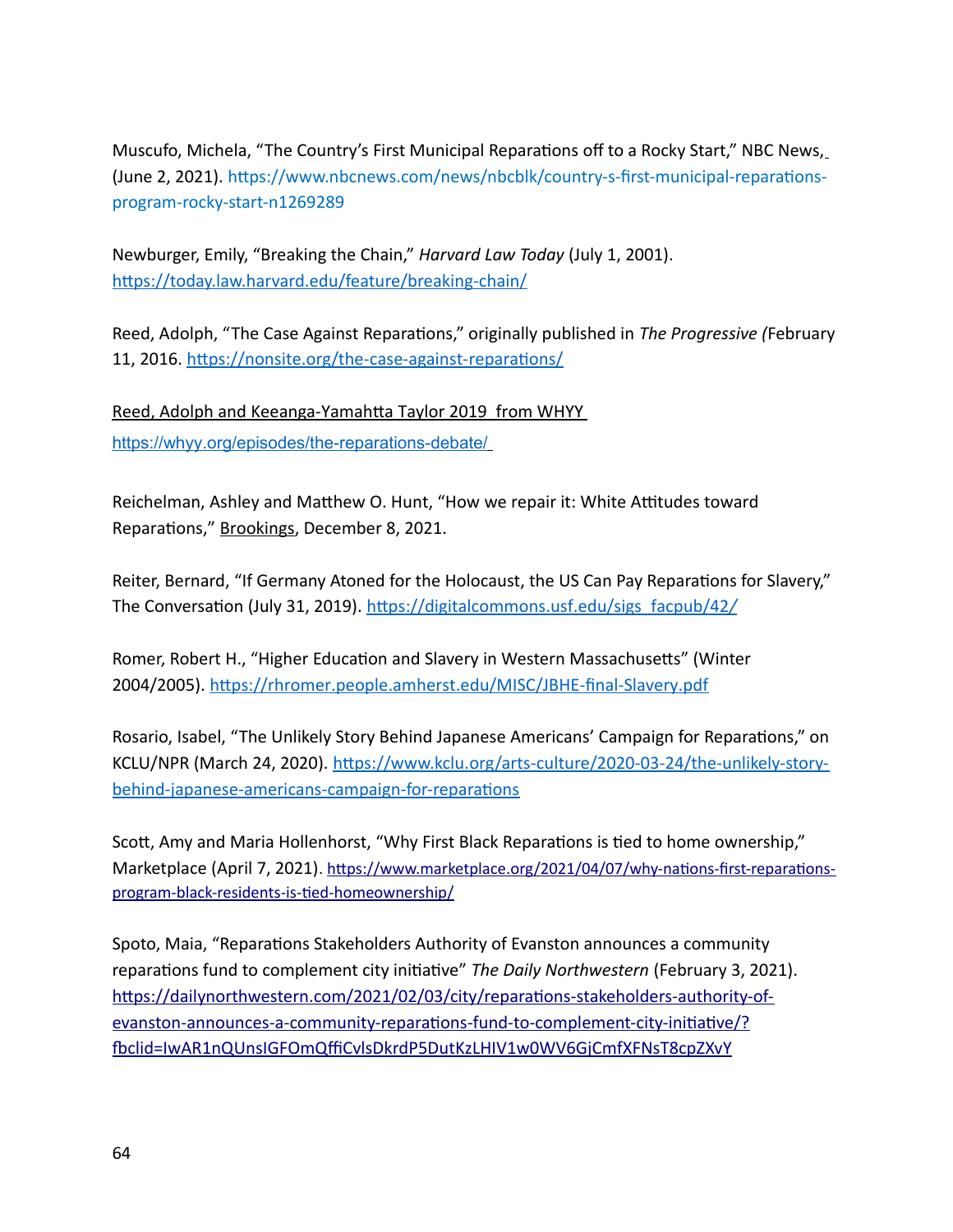Serwer, Adam, "The New Reconstruction," *The Atlantic* (October 2020). <https://www.theatlantic.com/magazine/archive/2020/10/the-next-reconstruction/615475/>

The Skanner News, "White Democrats in Congress Falling Short on Reparations Bill" (August 6, 2020). https://www.theskanner.com/news/newsbriefs/30328-whitedemocrats-in-congress-falling-short-on-reparations-bill

Smith, Barbara, "What Joe Biden shouldl say about white supremacy," *Boston Globe* (November 16, 2020).

https://www.bostonglobe.com/2020/11/16/opinion/heres-what-joe-biden-should-sayabout-white-supremacy/

Solomon, Adina, "A look at the first official act of reparations in Georgia," Facing South (June 29, 2021).https://www.facingsouth.org/2021/06/look-first-official-act-reparationsgeorgia?eType=EmailBlastContent&eId=82559f85-98fb-416f-9eda-07f68132a1f0

Tabuchi, Hiroko, and Nadja Popovich, "Two Biden Priorities, Climate and Inequality, Meet on Black-Owned Farms, (Black farmers and discrimination): *New York Times* (January 31, 2021) (updated Feburary 18, 2021)*.* https://www.nytimes.com/2021/01/31/climate/black-farmersdiscrimination-agriculture.html?referringSource=articleShare

Torpey, John, "How the Idea of Reparations for Black American Is Coming Closer To Reality" *Forbes* (May 23, 2019)**.** 

[https://www.forbes.com/sites/johntorpey/2019/05/23/how-the-idea-of-reparations-for](https://www.forbes.com/sites/johntorpey/2019/05/23/how-the-idea-of-reparations-for-black-americans-is-coming-closer-to-reality/?sh=769de1fb432d)[black-americans-is-coming-closer-to-reality/?sh=769de1fb432d](https://www.forbes.com/sites/johntorpey/2019/05/23/how-the-idea-of-reparations-for-black-americans-is-coming-closer-to-reality/?sh=769de1fb432d)

Torpey, John, "Reparation Politics in the 21<sup>st</sup> Century," *Third World Legal Studies*, vol. 16, Article 3 (2003). http://scholar.valpo.edu/twls/vol16/iss1/3.

*USA Today***,** Six-part series on racism and COVID-19. [https://www.usatoday.com/in-depth/news/nation/2020/10/12/covid-racism-kills-black](https://www.usatoday.com/in-depth/news/nation/2020/10/12/covid-racism-kills-black-americans-living-near-toxic-plants/3498180001/)[americans-living-near-toxic-plants/3498180001/](https://www.usatoday.com/in-depth/news/nation/2020/10/12/covid-racism-kills-black-americans-living-near-toxic-plants/3498180001/)

Williams, Candace, "Detroit voters OK launching reparations commission," Detroit News, November 2, 2021.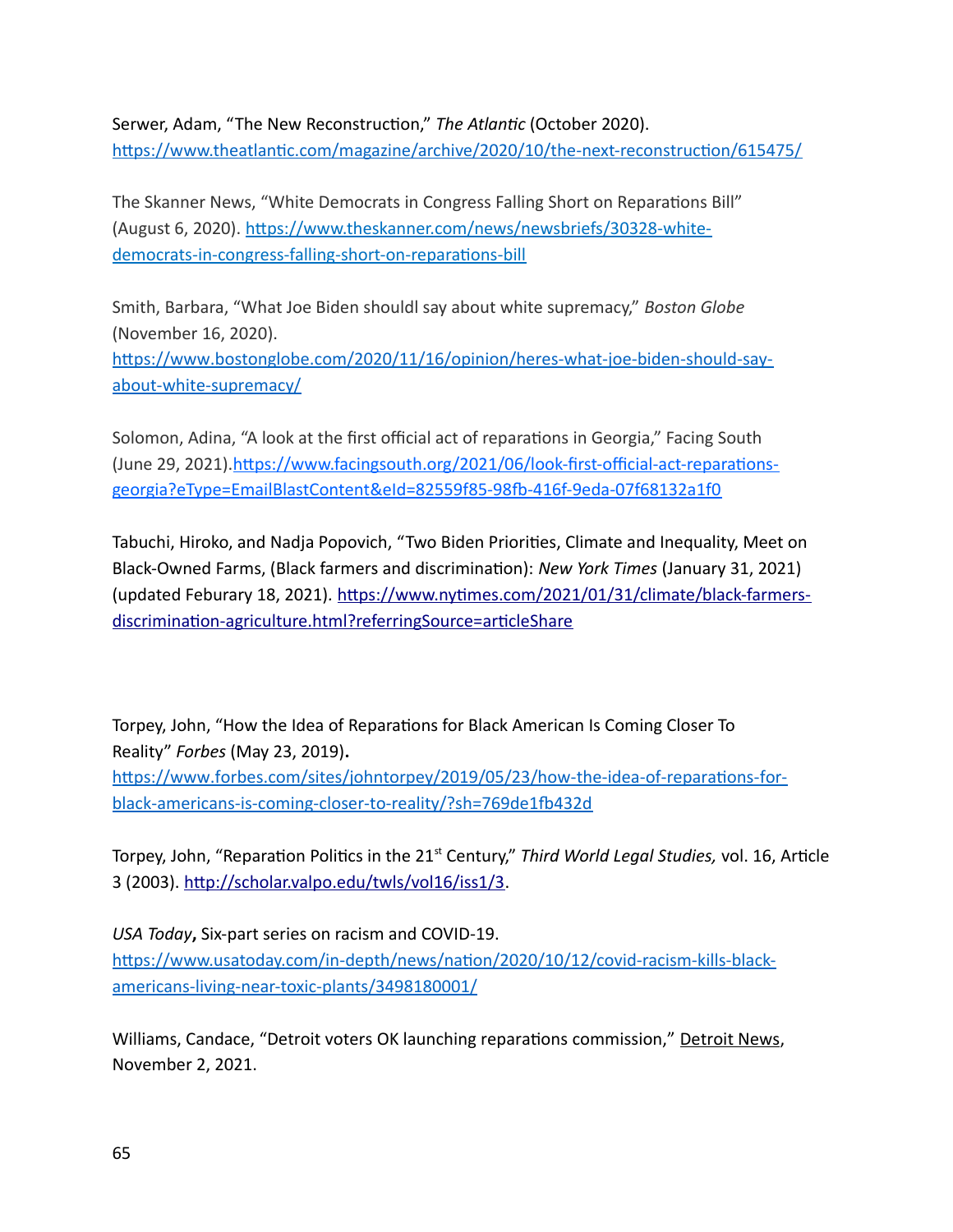[detroitnews.com](http://detroitnews.com/): [https://www.detroitnews.com/story/news/politics/2021/11/02/reparations](https://www.detroitnews.com/story/news/politics/2021/11/02/reparations-proposal-leads-early-detroit-returns/8570995002/)[proposal-leads-early-detroit-returns/8570995002/](https://www.detroitnews.com/story/news/politics/2021/11/02/reparations-proposal-leads-early-detroit-returns/8570995002/)

Wright, Will, Theological Seminary to Pay Reparations, *New York Times* (May 31, 2021). https://www.nytimes.com/2021/05/31/us/reparations-virginia-theological-seminary.html? referringSource=articleShare

## **III. JEWS/JUDAISM AND REPARATIONS**

Beinart, Peter. "Teshuvah: A Jewish Case for Palestinian Refugee Return." *Jewish Currents* (May 11, 2021). https://jewishcurrents.org/teshuvah-a-jewish-case-for-palestinian-refugee-return/? fbclid=IwAR2sg4KYRpergs6yMguyxyGNjBysdpfSPfiKVs73QupAsx6EURQ\_spZMrxY (a highly detailed historical and moral argument of Teshuvah, Reparations and Israel/Palestine).

Bernstein, Aryeh, "Are We Responsible for the Sins of Our Ancestors?" Interview. Valley Beit Mmidrash (December 10, 2019). https://youtu.be/E6ZY8fLN4\_Y

Bernstein, Aryeh, "The Torah Case for Reparations" (March 29, 2018). <https://medium.com/@aryehbernstein/the-torah-case-for-reparations-bbe41e7763c0>

Brous, Rabbi Sharon, "Our Country Was Built on a Broken Beam: The Call for a National Reckoning," Video (September 25, 2017). [https://youtu.be/T22o\\_Yqwnm4](https://youtu.be/T22o_Yqwnm4)

Chotiner, Isaac, "How to Confront a Racist National History," Interview with Susan Nieman, *New Yorker* (July 6, 2020). https://www.newyorker.com › Q. & A. › Slavery

Eisner, Jane, "How I Changed My Mind About Reparations," *The Forward* (June 21, 2019). <https://forward.com/opinion/426363/how-i-changed-my-mind-about-reparations/>

Eizenstat, Stuart E., "What Holocaust Restitution Taught Me About Slavery Reparations," *Politico* (October 27, 2019). [https://www.politico.com/magazine/story/2019/10/27/slavery](https://www.politico.com/magazine/story/2019/10/27/slavery-reparations-holocaust-restitution-negotiations-229881/)[reparations-holocaust-restitution-negotiations-229881/](https://www.politico.com/magazine/story/2019/10/27/slavery-reparations-holocaust-restitution-negotiations-229881/)

Greschler, Gabriel, "Atonement: The Jewish Case for Black Reparations," *The Jewish News of Northern California* (October 4, 2019). [https://www.jweekly.com/2019/10/04/the-jewish-case](https://www.jweekly.com/2019/10/04/the-jewish-case-for-black-reparations/)[for-black-reparations/](https://www.jweekly.com/2019/10/04/the-jewish-case-for-black-reparations/)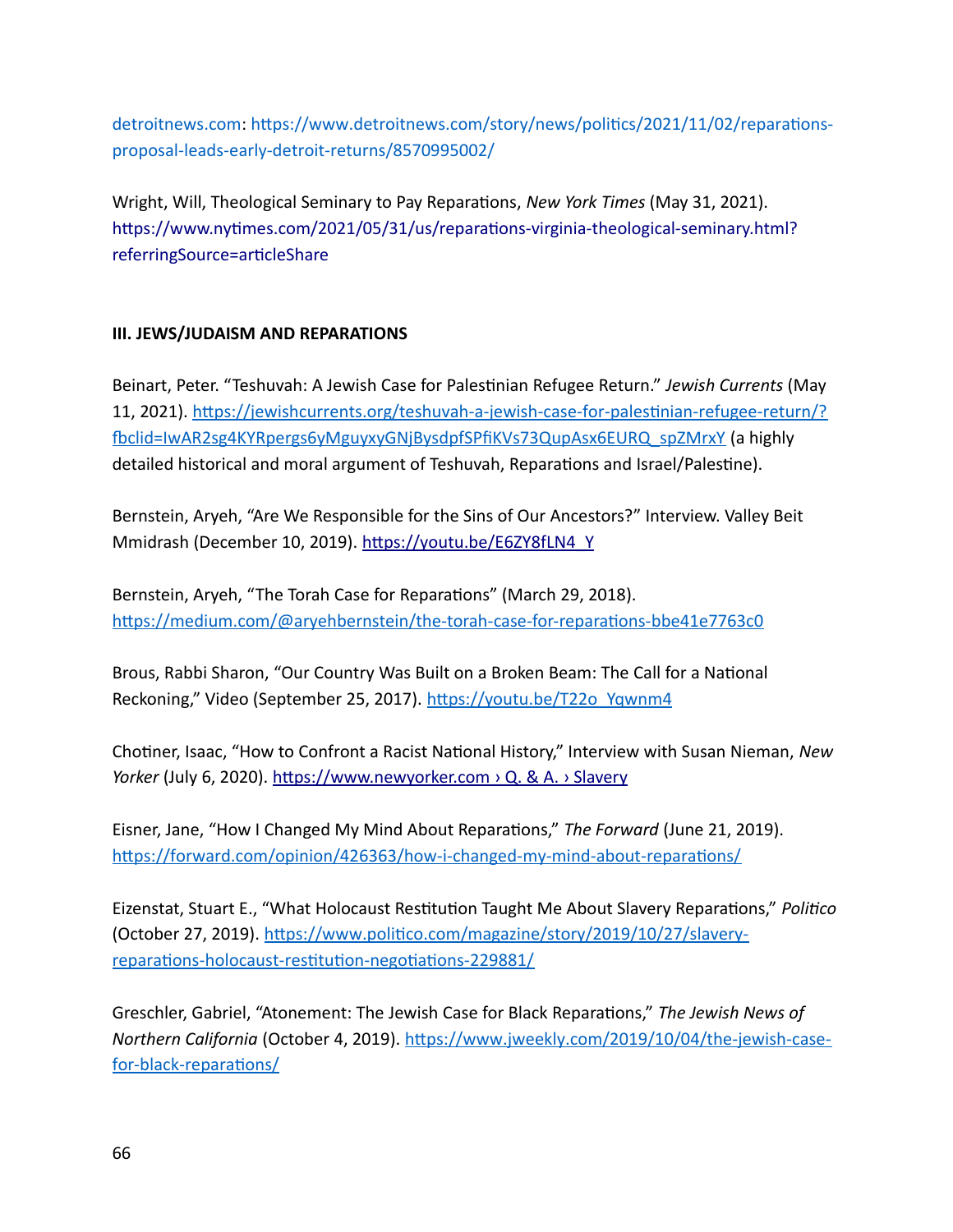Hauser, Emily L., "The Jewish Case for Reparations," *The Forward* (May 27, 2014). <https://forward.com/opinion/198933/the-jewish-case-for-reparations-to-blacks/>*.*

Plaskow, Judith, Letter to President Biden, Values & Voices (January 29, 2021). https://www.valuesandvoices.com/letters-2021/letter-10/? fbclid=IwAR0k2ODSKVnmhjlFecgeDdUEE17AZCCo985W-kkPIOaXA-enwh8XUdrlZuA

Rothman-Zecher, Moriel, "A Jewish Perspective on Reparations," *Religious Dispatches* (November 21, 2014).<https://religiondispatches.org/a-jewish-perspective-on-reparations/>

Reconstructionist Rabbinical Association: See Resolution on Reparations, Indigenous Genocide in North America/Turtle Island (March 21, 2021). [https://therra.org/resolutions/adopted](https://therra.org/resolutions/adopted-reparations-and-anti-racism-resolution.pdf)[reparations-and-anti-racism-resolution.pdf](https://therra.org/resolutions/adopted-reparations-and-anti-racism-resolution.pdf)

Union of Reformed Judaism, Resolution on the study and Development of Reparations for Slavery and Systemic Racism in the U.S. (2019). https://urj.org/what-we-believe/resolutions/resolution-study-and-development-reparationsslavery-and-systemic

## **IV. OTHER RESOURCES (Reports, Podcasts, Websites, etc.)**

Please Note: For links that are not highlighted, copy and paste onto Google and the link should come up.

Call for Legistlation for Establishment of U.S. Commission on Truth, Racial Healing, and Transformation (THRT)

Ramirez, Rachel. "No healing without the truth": How a federal commission could help America understand systemic racism. Vox.com (March 4, 2021). <https://www.vox.com/22308043/truth-healing-commission-systemic-racism-barbara-lee>

Representative Barbara Lee and Senator Cory Booker Reintroduce Legislation to Form Truth, Racial Healing, and Transformation Commission (press release) (February 25, 2021). [https://lee.house.gov/news/press-releases/representative-barbara-lee-and-senator-cory](https://lee.house.gov/news/press-releases/representative-barbara-lee-and-senator-cory-booker-reintroduce-legislation-to-form-truth-racial-healing-and-transformation-commission)[booker-reintroduce-legislation-to-form-truth-racial-healing-and-transformation-commission](https://lee.house.gov/news/press-releases/representative-barbara-lee-and-senator-cory-booker-reintroduce-legislation-to-form-truth-racial-healing-and-transformation-commission)

and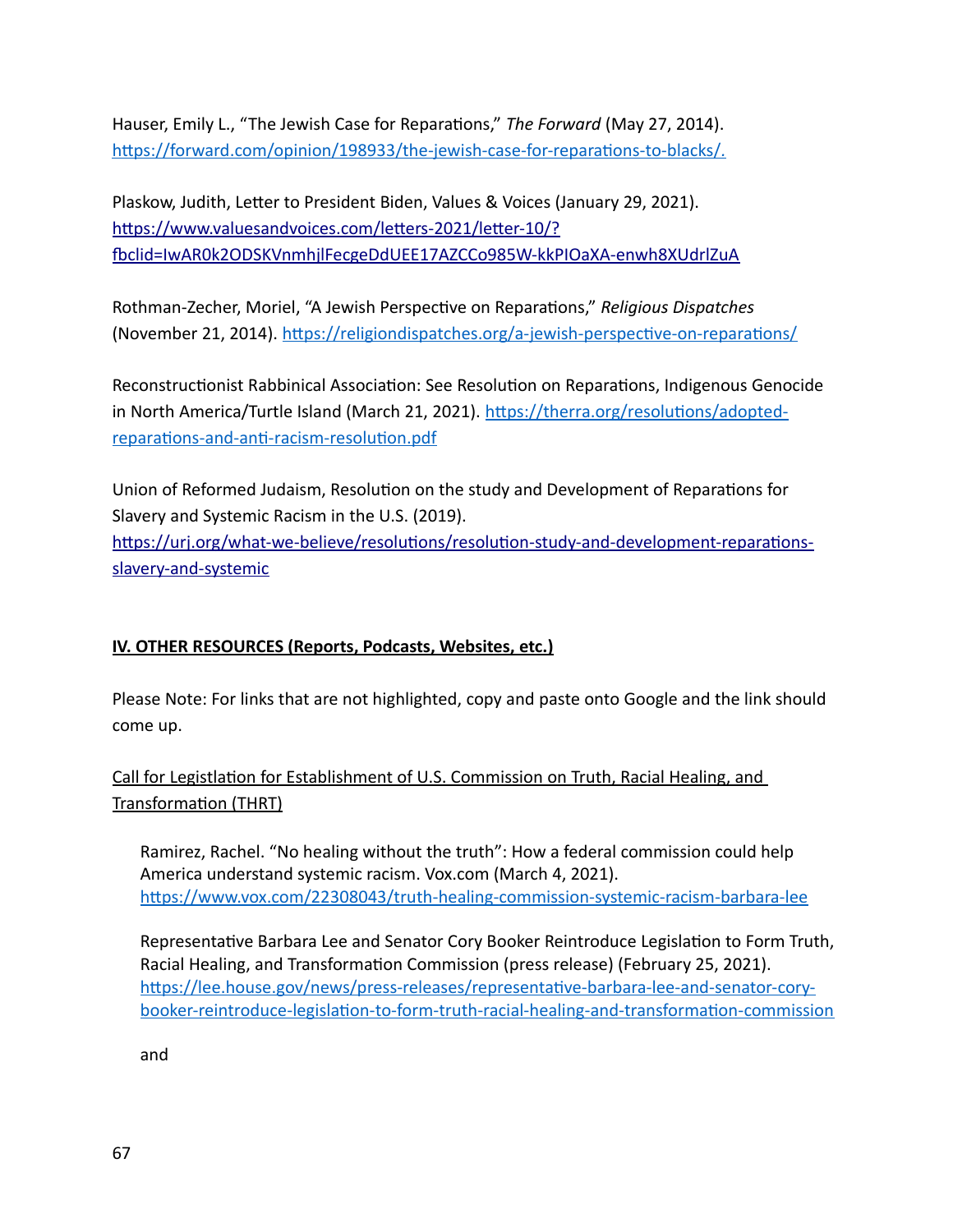[https://www.booker.senate.gov/news/press/booker-lee-renew-effort-to-create-congres](https://www.booker.senate.gov/news/press/booker-lee-renew-effort-to-create-congressional-commission-on-truth-racial-healing-and-transformation)[sional-commission-on-truth-racial-healing-and-transformation](https://www.booker.senate.gov/news/press/booker-lee-renew-effort-to-create-congressional-commission-on-truth-racial-healing-and-transformation)

### RACIAL DISCRIMINATION IN MORTGAGE MARKETS

Anyaso, Hilary H., Racial discrimination in mortagage market persisten over last four decades.

Northwestern Now, January 23, 2020.

[https://news.northwestern.edu/stories/2020/01/racial-discrimination-in-mortgage-market](https://news.northwestern.edu/stories/2020/01/racial-discrimination-in-mortgage-market-persistent-over-last-four-decades/)[persistent-over-last-four-decades/](https://news.northwestern.edu/stories/2020/01/racial-discrimination-in-mortgage-market-persistent-over-last-four-decades/)

Nance-Nash, Sheryl. "Racial bias in mortgage lending is very real, but there are steps you can take to secure a loan when the odds are stacked against you." Insider (June 9, 2020). [https://www.businessinsider.com/personal-finance/how-to-get-a-mortgage-racial-bias-in](https://www.businessinsider.com/personal-finance/how-to-get-a-mortgage-racial-bias-in-lending-2020-6)[lending-2020-6](https://www.businessinsider.com/personal-finance/how-to-get-a-mortgage-racial-bias-in-lending-2020-6)

### THE MOVEMENT FOR BLACK LIVES

[BreatheAct.org:](http://breatheact.org/) Information and resources for a comprehensive national policy initiative which systemically addresses the need for fundamental social, economic, and political change.

Movement for Black Lives, Policy of Reparations <https://m4bl.org/policy-platforms/reparations/>

Movement for Black Lives Reparations Toolkit (downloadable PDF): [https://m4bl.org/wp](https://m4bl.org/wp-content/uploads/2020/05/Reparations-Now-Toolkit-FINAL.pdf?link_id=0&can_id=775434fccc6c16c32da723c980abca1a&source=email-reparations-are-owed-heres-something-you-can-do-today&email_referrer=email_1007360&email_subject=reparations-are-owed-heres-something-you-can-do-today)content/uploads/2020/05/Reparations-Now-Toolkit-FINAL.pdf? [link\\_id=0&can\\_id=775434fccc6c16c32da723c980abca1a&source=email-reparations-are](https://m4bl.org/wp-content/uploads/2020/05/Reparations-Now-Toolkit-FINAL.pdf?link_id=0&can_id=775434fccc6c16c32da723c980abca1a&source=email-reparations-are-owed-heres-something-you-can-do-today&email_referrer=email_1007360&email_subject=reparations-are-owed-heres-something-you-can-do-today)owed-heres-something-you-can-dotoday&email\_referrer=email\_1007360&email\_subject=reparations-are-owed-heres[something-you-can-do-today](https://m4bl.org/wp-content/uploads/2020/05/Reparations-Now-Toolkit-FINAL.pdf?link_id=0&can_id=775434fccc6c16c32da723c980abca1a&source=email-reparations-are-owed-heres-something-you-can-do-today&email_referrer=email_1007360&email_subject=reparations-are-owed-heres-something-you-can-do-today)

Amherst, MA, Juneteenth Virtual Celebration for 2020, with Amilcar Shabazz, William Darity, Kirsten Mullen, and others (June 22, 2020). https://amherstmedia.org/content/juneteenth-2020-celebration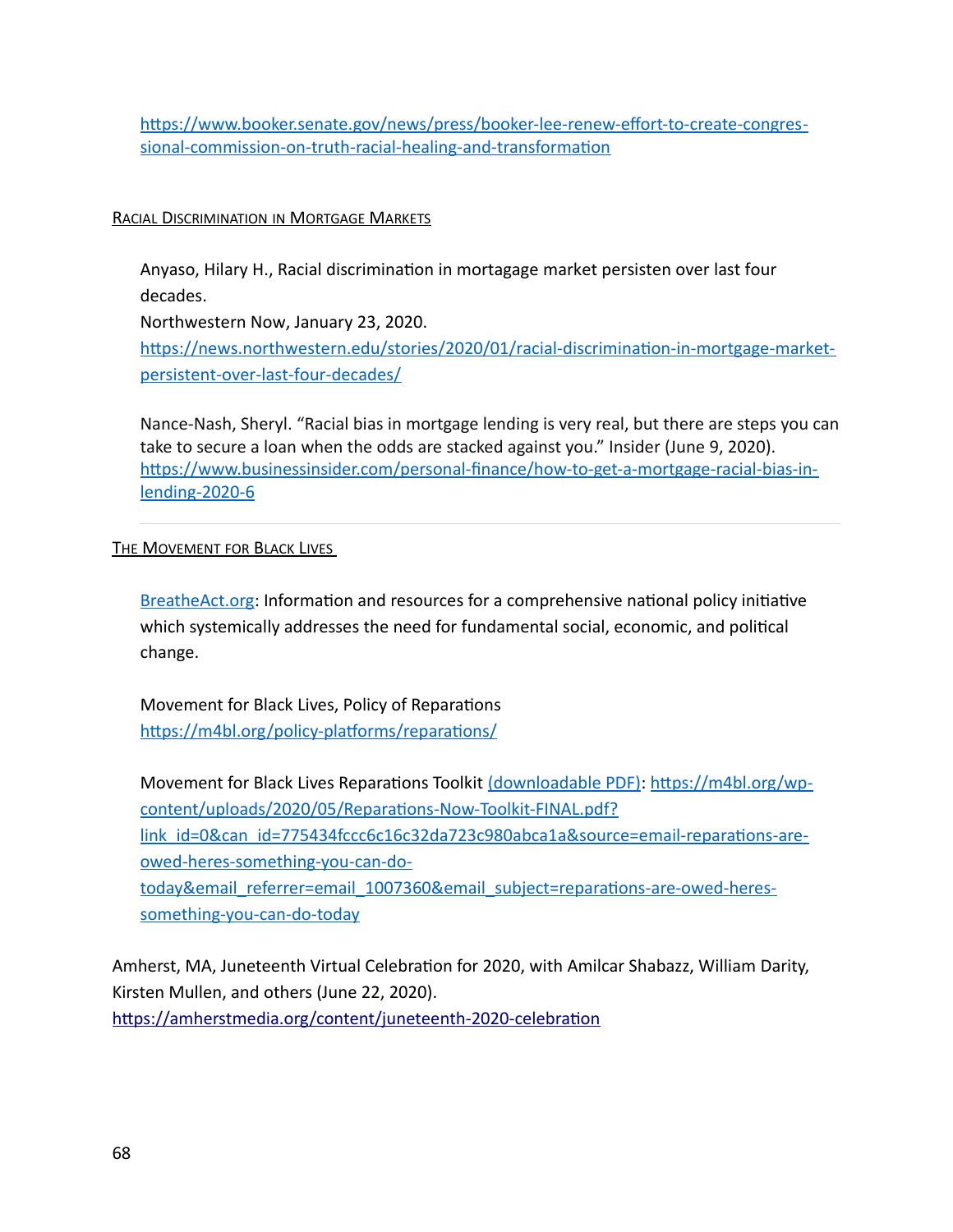First Report to Town of Amherst from African Heritage Assembly: [https://www.amherstindy.org/2021/11/05/first-report-from-the-african-heritage-reparation](https://www.amherstindy.org/2021/11/05/first-report-from-the-african-heritage-reparation-assembly/)[assembly/](https://www.amherstindy.org/2021/11/05/first-report-from-the-african-heritage-reparation-assembly/)

Blackmon, Douglas, "Slavery by Another Name," (documentary) <https://www.youtube.com/watch?v=UcCxsLDma2o>

Blackmon, Douglas, "Slavery by Another Name," (book talk) <https://www.youtube.com/watch?v=KPlk41mNDuM>-

Boston Workers Circle, State on Reparations

[https://docs.google.com/document/d/1rgXRLjccbY1cFDwe1xSnYq0B-vvaFt1MQXbzxiuqHWY/](https://docs.google.com/document/d/1rgXRLjccbY1cFDwe1xSnYq0B-vvaFt1MQXbzxiuqHWY/edit) [edit](https://docs.google.com/document/d/1rgXRLjccbY1cFDwe1xSnYq0B-vvaFt1MQXbzxiuqHWY/edit)

Brown University. Report of the Brown University to the Report of the Steering Committee on Slavery and Justice, 2003–2007.

[https://www.brown.edu/about/administration/institutional-diversity/resources-initiatives/](https://www.brown.edu/about/administration/institutional-diversity/resources-initiatives/slavery-justice-report) [slavery-justice-report](https://www.brown.edu/about/administration/institutional-diversity/resources-initiatives/slavery-justice-report).

Download the report:

[https://www.brown.edu/Research/Slavery\\_Justice/documents/SlaveryAndJustice.pdf](https://www.brown.edu/Research/Slavery_Justice/documents/SlaveryAndJustice.pdf)

Critical Conversations: "The Question of Reparations for Slavery," conversation with Dr. Amilcar Shabazz, Amherstmedia.org (April 17, 2019). <https://www.youtube.com/watch?v=AzECoalJ4WU>

Difficult Dialogues, Amherst reparations petition writers and Amilcar Shabazz interview (September 9, 2020). https://youtu.be/TlUpnIyI7Fs

Libcom.org, "How the Allied multinationals supplied Nazi German throughout World War II" (December 13, 2006).

<https://libcom.org/library/allied-multinationals-supply-nazi-germany-world-war-2> (an overview of Allied multinational collaboration with Nazi Germany during World War II)

Anagha, Srikanth, "Church donates \$500K in reparations for slavery" (January 28, 2021), Baltimore Episcopal Church Reparations Fund.

[https://thehill.com/changing-america/respect/equality/536415-church-donates-500k-in](https://thehill.com/changing-america/respect/equality/536415-church-donates-500k-in-reparations-for-slavery)[reparations-for-slavery](https://thehill.com/changing-america/respect/equality/536415-church-donates-500k-in-reparations-for-slavery)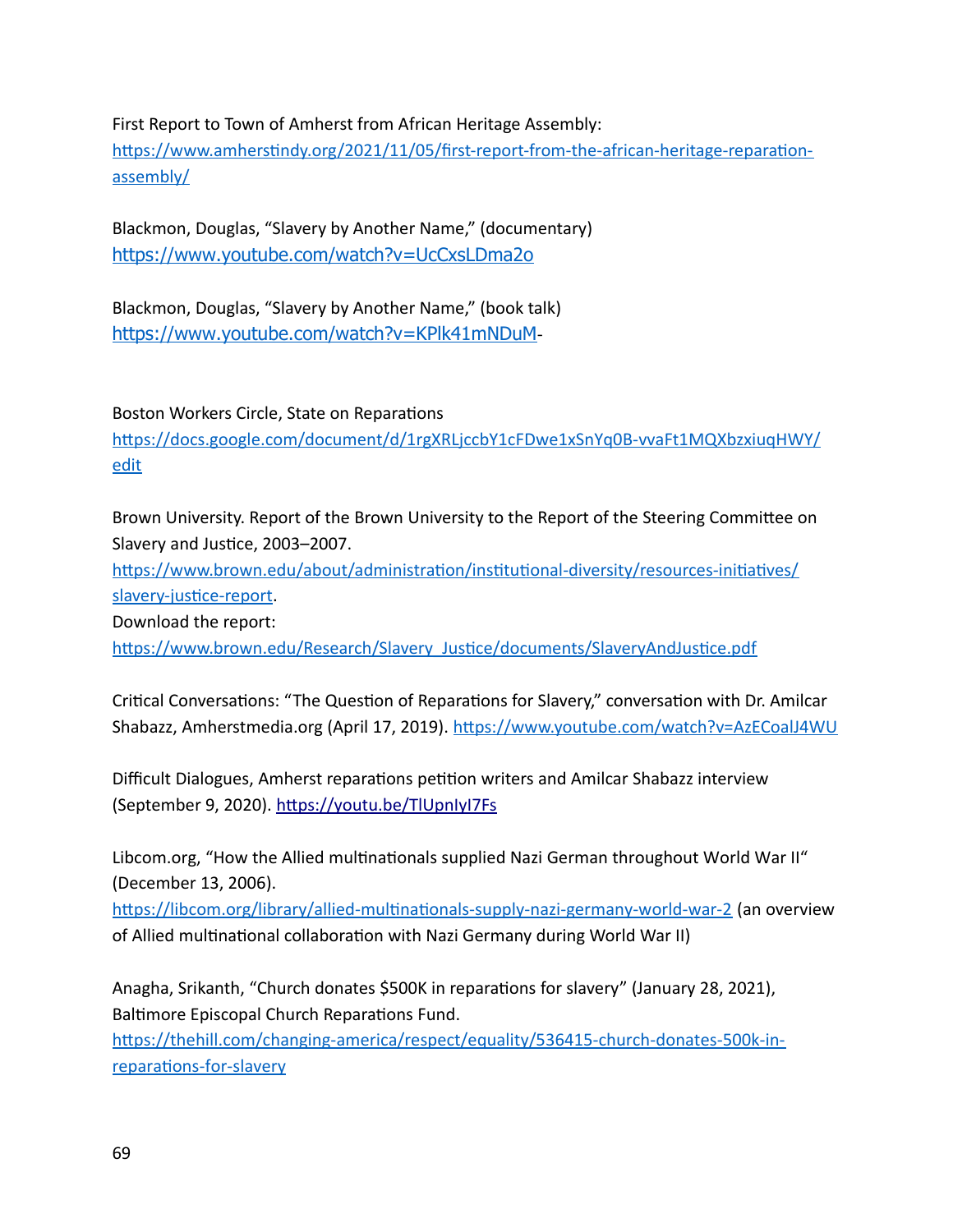City of Evanston, IL. Reparations plan: https://www.cityofevanston.org/government/citycouncil/reparations

City of Evanston, IL. Aug. 27, 2020 Town Hall meeting on Reparations*. V*ideo: <https://youtu.be/ggMIPt6cutA>(This recent work that is being done by Evanston, IL, is incredibly impressive).

Coates, Ta-Nehisi and Coleman Hughes: Arguments over Reparations before a Congressional Committee: <https://youtu.be/F5AQyWAWHU4> ( June 20, 2019).

Darity, William Jr., "How do we span the racial wealth gap?" TEDxDurham (December 28, 2019). https://www.ted.com/talks/william\_a\_darity\_ir\_how\_do\_we\_span\_the\_racial\_wealth\_gap

Darity, William, Jr. "Wealth and Structural Racism," Center for the Study of Race and Ethnicity in America (April 12, 2016)[. https://youtu.be/W-cQBOd-3VQ](../../../../../Users/janemyers/Downloads/.%20https:/youtu.be/W-cQBOd-3VQ)

Harvard University, Legacy of Slavery Report, <https://legacyofslavery.harvard.edu/report>

Harvard University and the Legacy of Slavery, you tube: <https://www.youtube.com/watch?v=EDlMi9Auyq0>

Heath, Dreisen, "HR 40: Exploring the Path to Restorative Justice in America." Human Rights Watch (February 17, 2021). <https://www.hrw.org/news/2021/02/17/hr-40-exploring-path-reparative-justice-america>

Human Rights Watch, "Repair Can't Wait. Pass Reparations Bill Now." [https://www.hrw.org/ReparationsNow#](https://www.hrw.org/ReparationsNow)

Hughes, Coleman and Katherine Franke, "Should America Pay Reparations for Slavery?" Conversations with Coleman (February 5, 2020). https://youtu.be/EPSH252jQiQ

Klein, Ezra, "Bryan Stevenson on How America Can Heal." Podcast with Ezra Klein. (July 20, 2020) (an excellent podcast in which Stevenson articulates a passionate argument for truthtelling as part of a national dialogue about American history). https://www.vox.com/ezra-kleinshow-podcast

Loury, Glen and John McWhorter: Reparations, The Glenn Show (March 25, 2019). https://youtu.be/Ng17zdMqEaQ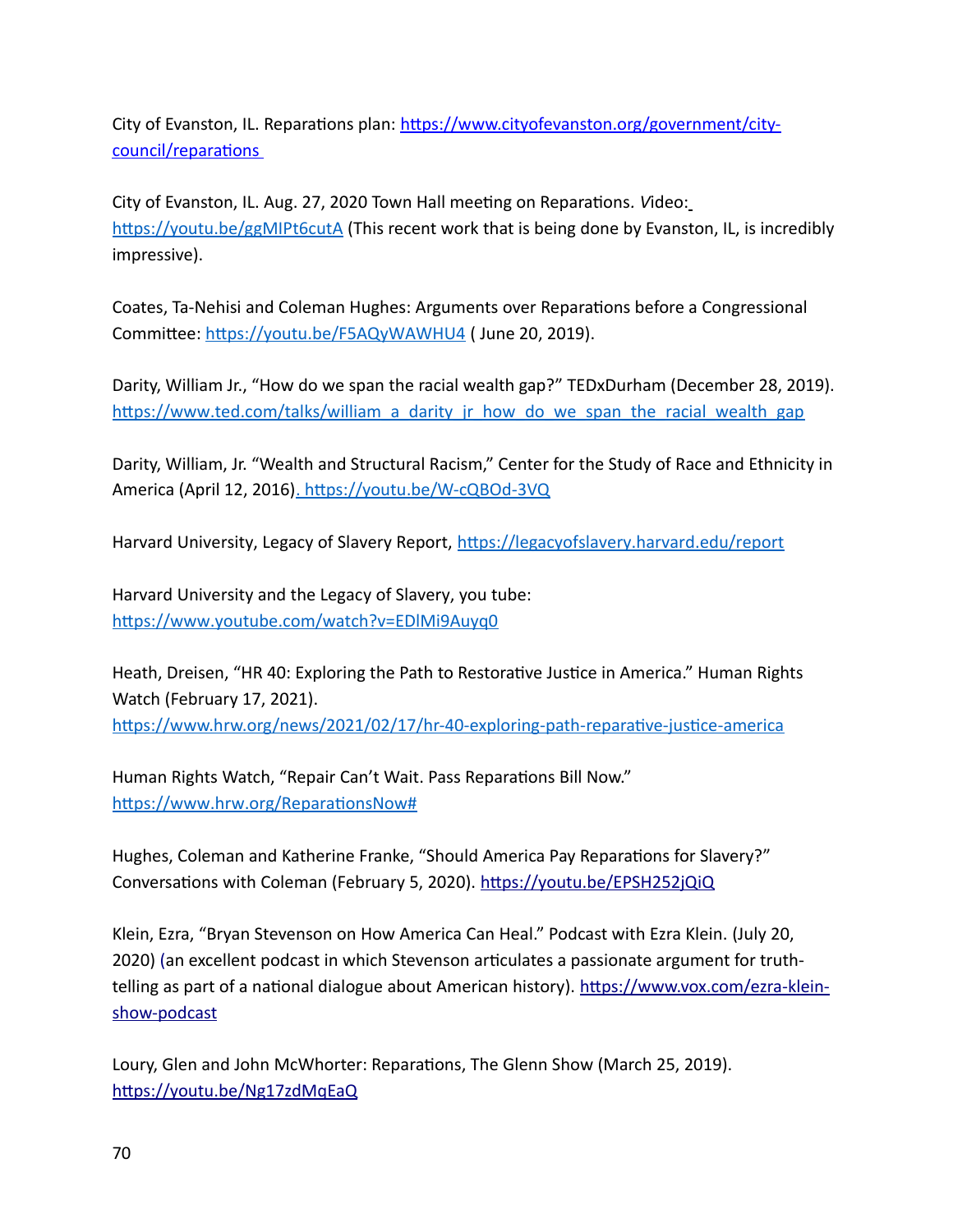Moore, Dasia, "Cities are considering reparations to repay the debt of slavery, but can they?", *Boston Globe*, August 3, 2020. [https://www.bostonglobe.com/2020/08/03/metro/cities-want](https://www.bostonglobe.com/2020/08/03/metro/cities-want-repay-debt-slavery-can-they/)[repay-debt-slavery-can-they/](https://www.bostonglobe.com/2020/08/03/metro/cities-want-repay-debt-slavery-can-they/)

Morse, Joel N. and Jetaime Ross, "A forensic economics approach to reparations," *The Baltimore Sun* (January 6, 2018). [https://www.baltimoresun.com/opinion/op-ed/bs-ed-op-0107-slavery](https://www.baltimoresun.com/opinion/op-ed/bs-ed-op-0107-slavery-reparations-20180103-story.html)[reparations-20180103-story.html](https://www.baltimoresun.com/opinion/op-ed/bs-ed-op-0107-slavery-reparations-20180103-story.html)

Nieman, Susan. "*Learning from the Germans*, with Diane McWhorter." Politics and Prose. (November 7, 2019). Video (1 hour, 10 minutes) <https://youtu.be/HY7tMWeZDw8>

N'COBRA: National Coalition of Blacks for Reparations in America, [ncobraonline.org](http://ncobraonline.org/)

Reparations for Farmers: soulfirefarm.org. https://www.soulfirefarm.org/get-involved/reparations/

"Reparations: An Overdue Conversation," Dazzle. (July 28, 2020) (approximately 2-hour video). <https://www.youtube.com/watch?v=Tr3GSwgptgI>

"Segregated by Design," a film on intentional segregation by federal, state, and local governments (July 28, 2020). https://youtu.be/Tr3GSwgptgI

Shabazz, Amilcar, "Reparations in Amherst," talk to the Unitarian Universalist Church in Amherst, Ma. https://youtu.be/6Du2YEQT5KA

State of California Proposal for Assembly Bill No.3121 (October 2, 2020). http://leginfo.legislature.ca.gov/faces/billTextClient.xhtml?bill\_id=201920200AB3121

Stevenson, Bryan and Isabel Wilkerson on You Tube, discussing Wilkerson's book, *Caste* (August 20, 2020).

https://youtu.be/bP0m0jKORwg

The Reparations Initiative at Virginia Theological Seminary: https://youtu.be/fz80G17am0A

The Truth Telling Project, [thetruthtellingproject.org/publications](http://thetruthtellingproject.org/publications). (This is a voluminous compilation, somewhat challenging to navigate online.)